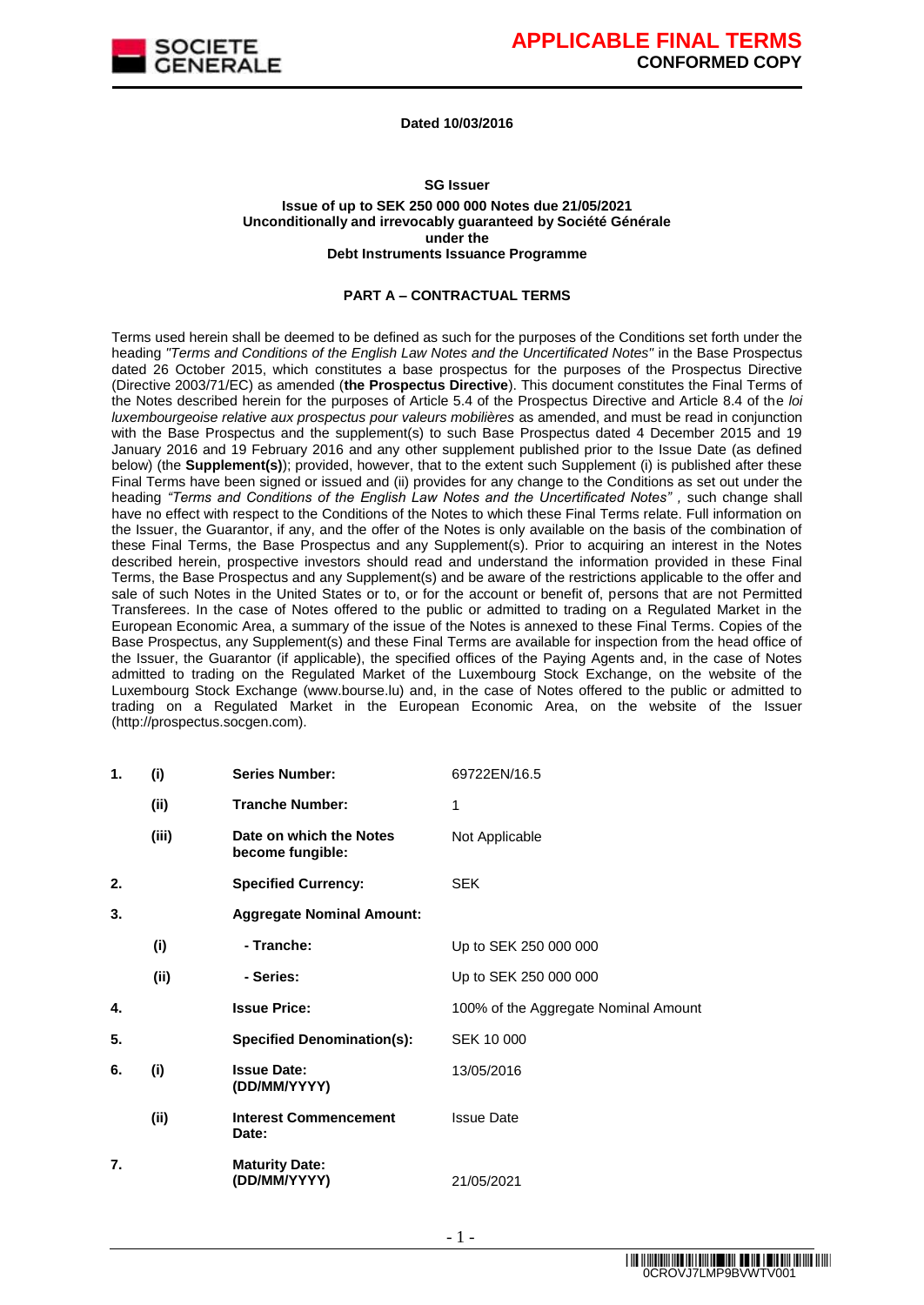

| 8.  |       | <b>Governing law:</b>                                                     | Swedish law                                                                                                                         |  |
|-----|-------|---------------------------------------------------------------------------|-------------------------------------------------------------------------------------------------------------------------------------|--|
| 9.  | (i)   | <b>Status of the Notes:</b>                                               | Unsecured                                                                                                                           |  |
|     | (ii)  | Date of corporate<br>authorisation obtained for<br>the issuance of Notes: | Not Applicable                                                                                                                      |  |
|     | (iii) | <b>Type of Structured Notes:</b>                                          | <b>Share Linked Notes</b>                                                                                                           |  |
|     |       |                                                                           | The provisions of the following Additional Terms and<br>Conditions apply:<br>Additional Terms and Conditions for Share Linked Notes |  |
|     | (iv)  | <b>Reference of the Product:</b>                                          | 3.3.2 with Option 4 applicable as described in the<br>Additional Terms and Conditions relating to Formulae                          |  |
| 10. |       | <b>Interest Basis:</b>                                                    | See section "PROVISIONS RELATING TO INTEREST<br>(IF ANY) PAYABLE" below.                                                            |  |
| 11. |       | <b>Redemption/Payment Basis:</b>                                          | "PROVISIONS<br><b>RFI ATING</b><br>See<br>section<br>TO<br>REDEMPTION" below.                                                       |  |
| 12. |       | Issuer's/Noteholders'<br>redemption option:                               | "PROVISIONS<br>See<br>section<br><b>REI ATING</b><br>TO<br>REDEMPTION" below.                                                       |  |

### **PROVISIONS RELATING TO INTEREST (IF ANY) PAYABLE**

**(DD/MM/YYYY)**

| 13.  | <b>Fixed Rate Note Provisions:</b>                                             | Not Applicable                                                                                                                                                                                           |
|------|--------------------------------------------------------------------------------|----------------------------------------------------------------------------------------------------------------------------------------------------------------------------------------------------------|
| 14.  | <b>Floating Rate Note</b><br><b>Provisions:</b>                                | Not Applicable                                                                                                                                                                                           |
| 15.  | <b>Structured Interest Note</b><br><b>Provisions:</b>                          | Applicable as per Condition 3.3 of the General Terms<br>and Conditions                                                                                                                                   |
| (i)  | <b>Structured Interest</b><br>Amount(s):                                       | Unless previously redeemed, on each Interest Payment<br>Date(i) (i from 1 to 5), the Issuer shall pay to the<br>Noteholders, for each Note, an amount determined by<br>the Calculation Agent as follows: |
|      |                                                                                | Scenario 1:<br>If on Valuation Date(i), WorstPerformance(i) is lower<br>than $-10\%$ , then:<br>Structured Interest Amount(i) = Specified Denomination<br>x 7.0%                                         |
|      |                                                                                | Scenario 2:<br>If on Valuation Date(i), WorstPerformance(i) is higher<br>than or equal to -10%, then:<br>Structured Interest Amount(i) = 0 (zero)                                                        |
|      |                                                                                | Definitions relating to the Structured Interest Amount are<br>set out in paragraph 27(ii) "Definitions relating to the<br>Product"                                                                       |
| (ii) | <b>Specified Period(s)/Interest</b><br><b>Payment Date(s):</b><br>(DD/MM/YYYY) | Interest Payment Date(i)<br>1<br>21/05/2017                                                                                                                                                              |

 $\boxed{2}$  21/05/2018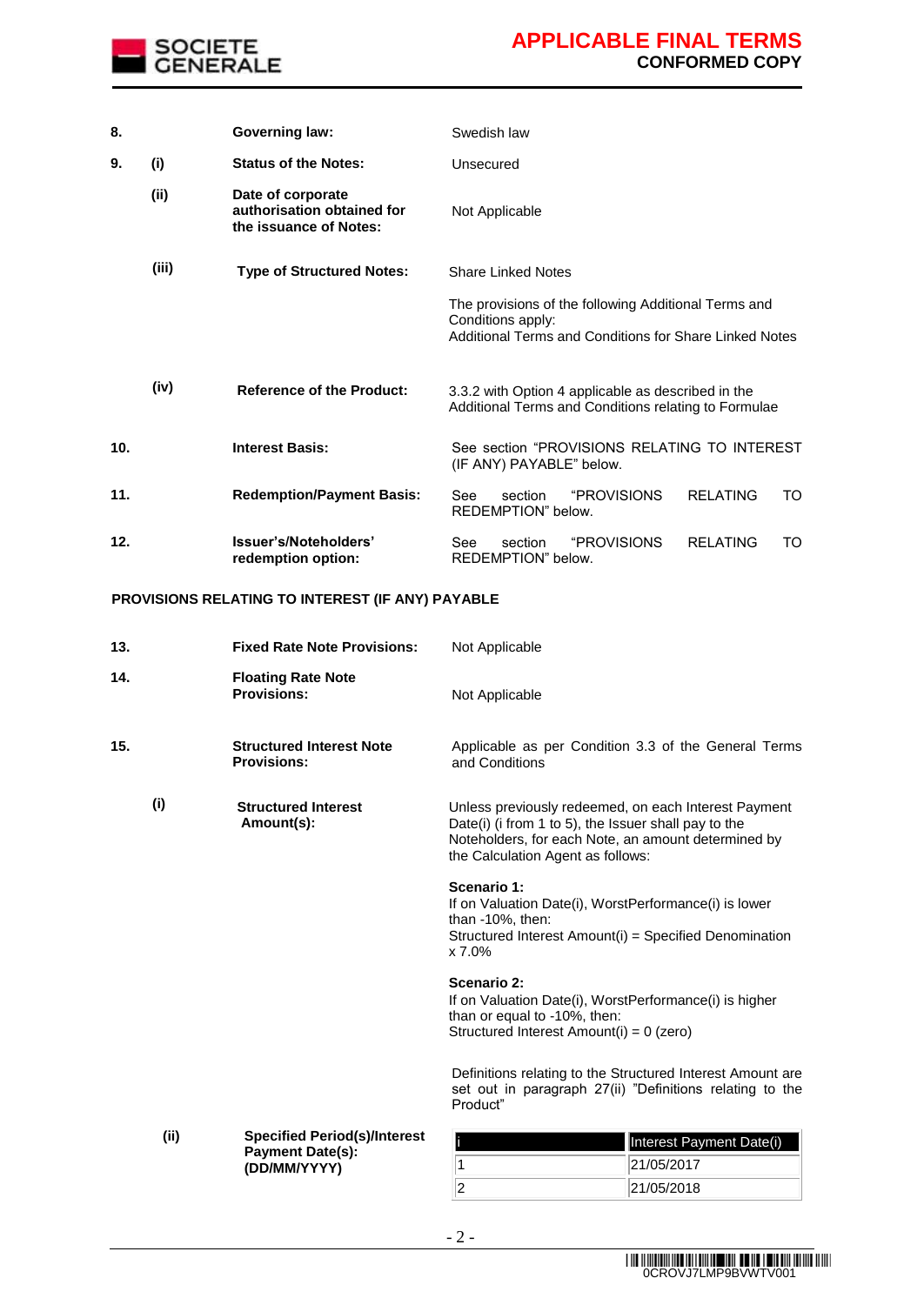

|       |       |                                                                      | 3                                                                                                                                                                                                                                                                                                                        | 21/05/2019                                                                                                    |
|-------|-------|----------------------------------------------------------------------|--------------------------------------------------------------------------------------------------------------------------------------------------------------------------------------------------------------------------------------------------------------------------------------------------------------------------|---------------------------------------------------------------------------------------------------------------|
|       |       |                                                                      | $\overline{\mathbf{4}}$                                                                                                                                                                                                                                                                                                  | 21/05/2020                                                                                                    |
|       |       |                                                                      | 5                                                                                                                                                                                                                                                                                                                        | 21/05/2021                                                                                                    |
|       | (iii) | <b>Business Day</b><br><b>Convention:</b>                            | Following Business Day Convention (unadjusted)                                                                                                                                                                                                                                                                           |                                                                                                               |
|       | (iv)  | <b>Day Count Fraction:</b>                                           | Not Applicable                                                                                                                                                                                                                                                                                                           |                                                                                                               |
|       | (v)   | <b>Business Centre(s):</b>                                           | Stockholm                                                                                                                                                                                                                                                                                                                |                                                                                                               |
|       |       |                                                                      |                                                                                                                                                                                                                                                                                                                          |                                                                                                               |
| 16.   |       | <b>Zero Coupon Note</b><br><b>Provisions:</b>                        | Not Applicable                                                                                                                                                                                                                                                                                                           |                                                                                                               |
|       |       | <b>PROVISIONS RELATING TO REDEMPTION</b>                             |                                                                                                                                                                                                                                                                                                                          |                                                                                                               |
| 17.   |       | Redemption at the option of<br>the Issuer:                           | Not Applicable                                                                                                                                                                                                                                                                                                           |                                                                                                               |
| 18.   |       | Redemption at the option of<br>the Noteholders:                      | Not Applicable                                                                                                                                                                                                                                                                                                           |                                                                                                               |
| 19.   |       | <b>Automatic Early</b><br><b>Redemption:</b>                         | and Conditions                                                                                                                                                                                                                                                                                                           | Applicable as per Condition 5.10 of the General Terms                                                         |
| (i)   |       | <b>Automatic Early Redemption</b><br>Amount(s):                      | Unless previously redeemed, if an Automatic Early<br>Redemption Event has occurred, then the Issuer shall<br>redeem early the Notes on Automatic Early Redemption<br>Date(i) (i from 1 to 4) in accordance with the following<br>provisions in respect of each Note:<br>Automatic Early Redemption Amount(i) = Specified |                                                                                                               |
|       |       |                                                                      | Denomination x (100% + i x CouponLevel)<br>relating to the Product".                                                                                                                                                                                                                                                     | Definitions relating to the Automatic Early Redemption<br>Amount are set out in paragraph 27(ii) "Definitions |
| (ii)  |       | <b>Automatic Early</b><br><b>Redemption Date(s):</b><br>(DD/MM/YYYY) |                                                                                                                                                                                                                                                                                                                          | <b>Automatic Early</b><br>Redemption Date(i)                                                                  |
|       |       |                                                                      | 1                                                                                                                                                                                                                                                                                                                        | 21/05/2017                                                                                                    |
|       |       |                                                                      | $\overline{\mathbf{c}}$                                                                                                                                                                                                                                                                                                  | 21/05/2018                                                                                                    |
|       |       |                                                                      | 3<br>$\overline{\mathbf{4}}$                                                                                                                                                                                                                                                                                             | 21/05/2019                                                                                                    |
|       |       |                                                                      |                                                                                                                                                                                                                                                                                                                          | 21/05/2020                                                                                                    |
| (iii) |       | <b>Automatic Early</b><br><b>Redemption Event:</b>                   | is deemed to have occurred, as determined by the<br>Calculation Agent, if on a Valuation Date(i) (i from 1 to                                                                                                                                                                                                            | 4), WorstPerformance(i) is higher than or equal to -10%                                                       |
| 20.   |       | <b>Final Redemption Amount:</b>                                      | Unless previously redeemed, the Issuer shall redeem<br>the Notes on the Maturity Date, in accordance with the<br>following provisions in respect of each Note:                                                                                                                                                           |                                                                                                               |
|       |       |                                                                      | Scenario 1:<br>If on Valuation Date(5), WorstPerformance(5) is higher<br>than or equal to -10%, then:<br>Final Redemption Amount = Specified Denomination x<br>$([100\% + CouponLevel x 5])$                                                                                                                             |                                                                                                               |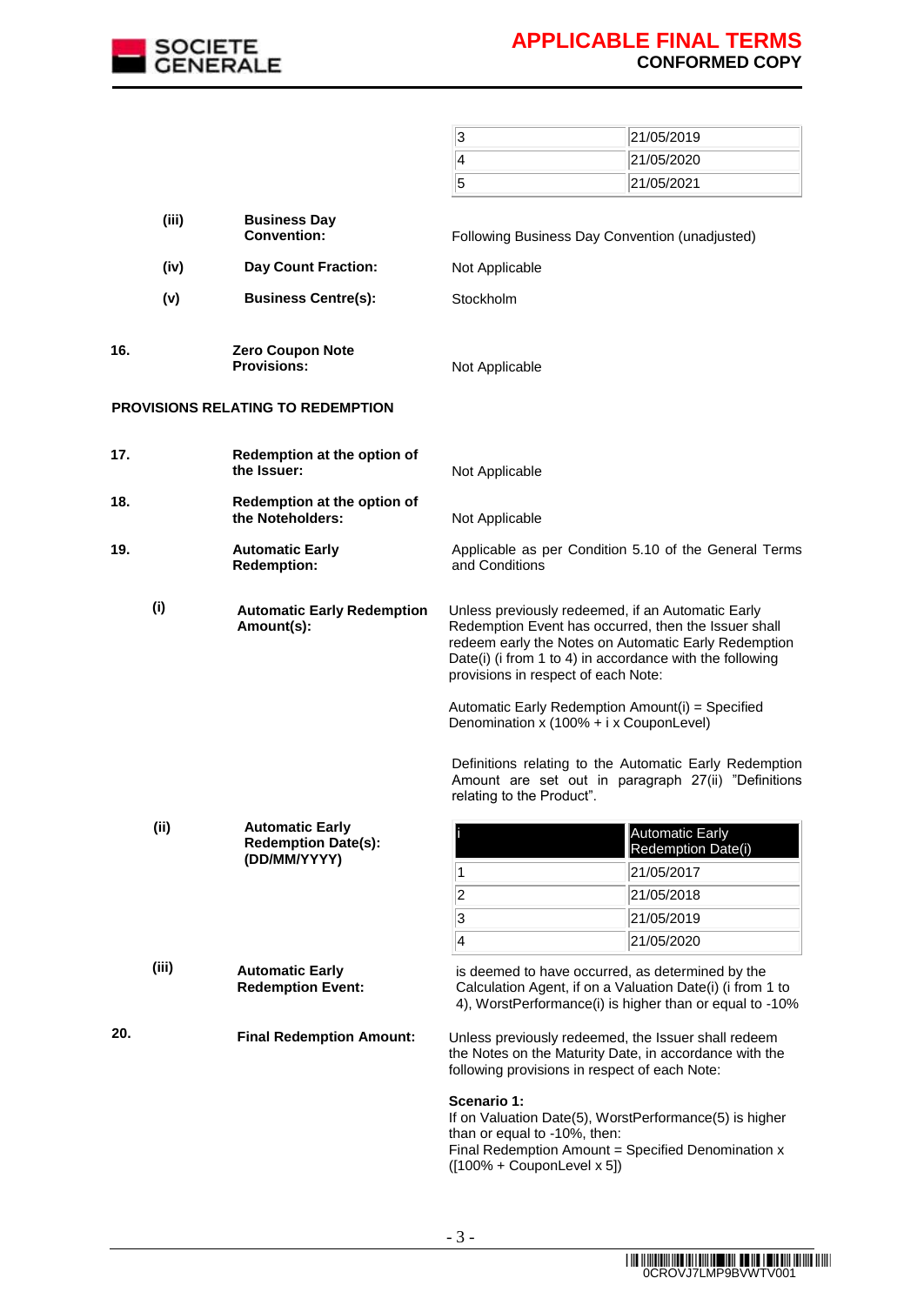

**Scenario 2:**  If on Valuation Date(5), WorstPerformance(5) is lower than -10% and WorstPerformance(5) is higher than or equal to -40%, then: Final Redemption Amount = Specified Denomination x ([100%]) **Scenario 3:**  If on Valuation Date(5), WorstPerformance(5) is lower than -40%, then: Final Redemption Amount = Specified Denomination x [100% + WorstPerformance(5) ] Definitions relating to the Final Redemption Amount are set out in paragraph 27(ii) "Definitions relating to the Product". **21. Physical Delivery Note Not Applicable 22. Credit Linked Notes Provisions:** Not Applicable **23. Bond Linked Notes Provisions:** Not Applicable **24. Trigger redemption at the option of the Issuer:** Applicable as per Condition 5.6 of the General Terms and Conditions **- Outstanding Amount Trigger Level:** 10% of the Aggregate Nominal Amount **25. Early Redemption Amount payable on Event of Default or, at the option of the Issuer, on redemption for taxation or regulatory Market Value** 

#### **PROVISIONS APPLICABLE TO THE UNDERLYING(S) IF ANY**

**26. (i) Underlying(s):** The following Shares (each an "Underlying(k)" and together the "Basket") as defined below:

|    | Company                            | Bloomberg Ticker | Exchange                    | Website             |
|----|------------------------------------|------------------|-----------------------------|---------------------|
|    | AstraZeneca PLC                    | AZN SS           | Stockholm Stock<br>Exchange | www.astrazeneca.com |
|    | Electrolux AB                      | ELUXB SS         | Stockholm Stock<br>Exchange | www.electrolux.com  |
| l3 | Nordea Bank AB                     | <b>NDA SS</b>    | Stockholm Stock<br>Exchange | www.nordea.com      |
| 14 | Telefonaktiebolaget LM<br>Ericsson | <b>ERICB SS</b>  | Stockholm Stock<br>Exchange | www.ericsson.com    |

**(ii) Information relating to the past and future performances of the Underlying(s) and volatility:** The information relating to the past and future performances of the Underlying(s) and volatility are available on the website, or Reuters or Bloomberg, as the case may be, specified in the table above and the volatility can be obtained, upon request, at the specified office of Société Générale (see in address and contact details of Société Générale for all administrative communications relating to the Notes), at the office of the Agent in Luxembourg and at the office of the Principal Swiss Paying Agent in Switzerland if any.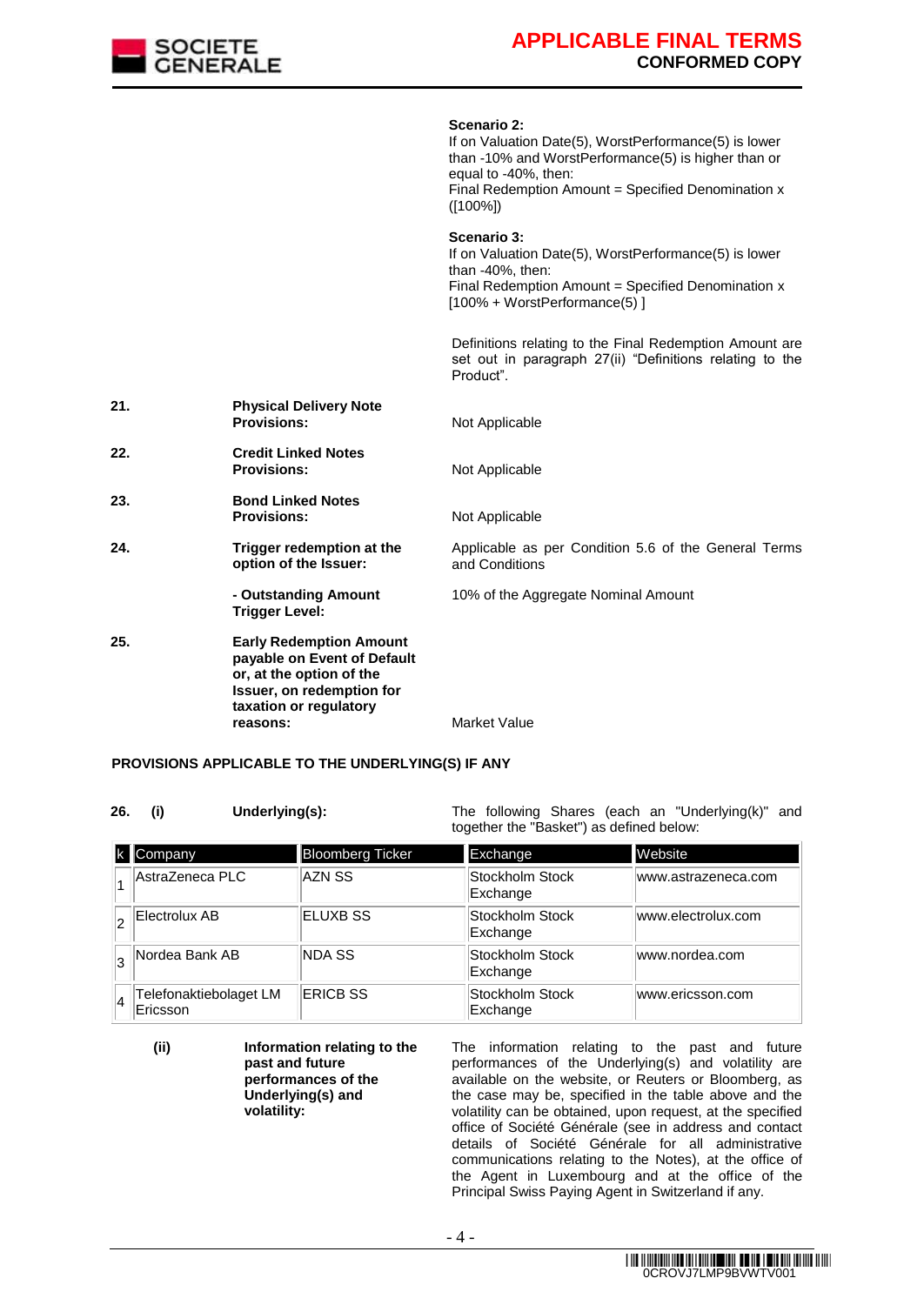

| (iii) | Provisions relating, amongst<br>others, to the Market<br>Disruption Event(s) and/or<br><b>Extraordinary Event(s) and/or</b><br><b>Monetisation until the Maturity</b><br>Date and/or any additional<br>disruption event(s) as<br>described in the relevant<br><b>Additional Terms and</b><br><b>Conditions for Structured</b><br>Notes: | The provisions of the following Additional Terms and<br>Conditions apply:<br>Additional Terms and Conditions for Share Linked Notes                                                                                                                                                                       |
|-------|-----------------------------------------------------------------------------------------------------------------------------------------------------------------------------------------------------------------------------------------------------------------------------------------------------------------------------------------|-----------------------------------------------------------------------------------------------------------------------------------------------------------------------------------------------------------------------------------------------------------------------------------------------------------|
| (iv)  | Other information relating<br>to the Underlying(s):                                                                                                                                                                                                                                                                                     | Information or summaries of information included herein<br>with respect to the Underlying(s), has been extracted<br>from general databases released publicly or by any<br>other available information.                                                                                                    |
|       |                                                                                                                                                                                                                                                                                                                                         | Each of the Issuer and the Guarantor confirms that such<br>information has been accurately reproduced and that, so<br>far as it is aware and is able to ascertain from<br>information published, no facts have been omitted which<br>would render the reproduced information inaccurate or<br>misleading. |

#### **DEFINITIONS APPLICABLE TO INTEREST (IF ANY), REDEMPTION AND THE UNDERLYING(S) IF ANY**

| 27.<br>(i)                                                                    | Definitions relating to<br>date(s):       | Applicable                                                                                                                                                                                              |                                                          |
|-------------------------------------------------------------------------------|-------------------------------------------|---------------------------------------------------------------------------------------------------------------------------------------------------------------------------------------------------------|----------------------------------------------------------|
|                                                                               | <b>Valuation Date(0):</b><br>(DD/MM/YYYY) | 28/04/2016                                                                                                                                                                                              |                                                          |
|                                                                               | <b>Valuation Date</b>                     |                                                                                                                                                                                                         | Valuation Date(i)                                        |
|                                                                               | (i); (i from 1 to 5):<br>(DD/MM/YYYY)     | 1                                                                                                                                                                                                       | 28/04/2017                                               |
|                                                                               |                                           | $\vert$ 2                                                                                                                                                                                               | 28/04/2018                                               |
|                                                                               |                                           | 3                                                                                                                                                                                                       | 28/04/2019                                               |
|                                                                               |                                           | $\vert 4$                                                                                                                                                                                               | 28/04/2020                                               |
|                                                                               |                                           | 5                                                                                                                                                                                                       | 28/04/2021                                               |
| (ii)<br>Definitions relating to the<br>Product:<br><b>WorstPerformance(i)</b> |                                           | Terms and Conditions relating to Formulae<br>means the Minimum, for k from 1 to 4, of Performance(i,<br>k), as defined in Condition 4.6 of the Additional Terms<br>and Conditions relating to Formulae. | Applicable, subject to the provisions of the Additional  |
| (i from 1 to 5)                                                               |                                           |                                                                                                                                                                                                         |                                                          |
| Performance(i,k)                                                              |                                           | means $(S(i,k) / S(0,k))$ - 100%, as defined in Condition                                                                                                                                               |                                                          |
| (i from 1 to 5)<br>(k from 1 to 4)                                            |                                           | 4.1 of the Additional Terms and Conditions relating to<br>Formulae.                                                                                                                                     |                                                          |
| S(i,k)                                                                        |                                           | means in respect of any Valuation Date(i) the Closing<br>Price of the Underlying(k), as defined in Condition 4.0 of                                                                                     |                                                          |
| (i from 0 to 5)<br>(k from 1 to 4)                                            |                                           | the Additional Terms and Conditions relating to<br>Formulae                                                                                                                                             |                                                          |
| CouponLevel                                                                   |                                           | Indicatively 10.0% with a minimum of 8.0%. Final<br>$Date(0)$ .                                                                                                                                         | CouponLevel will be confirmed at the latest on Valuation |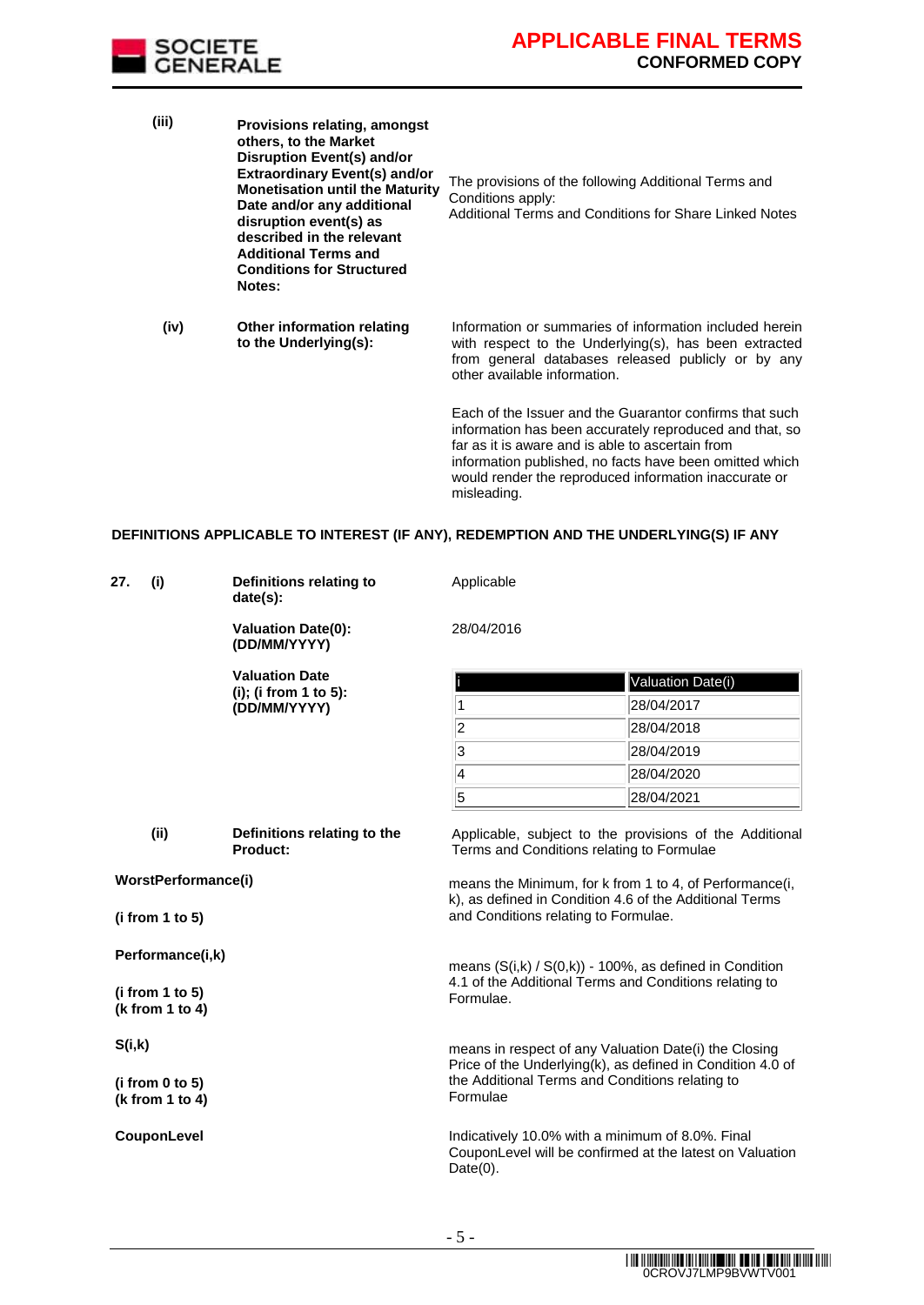

#### **PROVISIONS RELATING TO SECURED NOTES**

| 28. |      | <b>Secured Notes Provisions:</b>                                                                           | Not Applicable                                                                                                                                                                                                                            |
|-----|------|------------------------------------------------------------------------------------------------------------|-------------------------------------------------------------------------------------------------------------------------------------------------------------------------------------------------------------------------------------------|
|     |      | <b>GENERAL PROVISIONS APPLICABLE TO THE NOTES</b>                                                          |                                                                                                                                                                                                                                           |
| 29. |      | Provisions applicable to<br>payment date(s):                                                               |                                                                                                                                                                                                                                           |
|     |      | - Payment Business Day:                                                                                    | <b>Following Payment Business Day</b>                                                                                                                                                                                                     |
|     |      | - Financial Centre(s):                                                                                     | Stockholm                                                                                                                                                                                                                                 |
| 30. |      | Form of the Notes:                                                                                         |                                                                                                                                                                                                                                           |
|     | (i)  | Form:                                                                                                      | Dematerialised Uncertificated Swedish Notes in book<br>entry form issued, cleared and settled through Euroclear<br>Sweden in accordance with the Swedish Financial<br>Instruments<br>Accounts<br>Act (SFS<br>1998:1479),<br>as<br>amended |
|     | (ii) | New Global Note (NGN -<br>bearer notes) / New<br><b>Safekeeping Structure</b><br>(NSS - registered notes): | No                                                                                                                                                                                                                                        |
| 31. |      | <b>Redenomination:</b>                                                                                     | Applicable as per Condition 1 of the General Terms and<br>Conditions                                                                                                                                                                      |
| 32. |      | <b>Consolidation:</b>                                                                                      | Applicable as per Condition 14.2 of the General Terms<br>and Conditions                                                                                                                                                                   |
| 33. |      | <b>Partly Paid Notes</b><br><b>Provisions:</b>                                                             | Not Applicable                                                                                                                                                                                                                            |
| 34. |      | <b>Instalment Notes Provisions:</b>                                                                        | Not Applicable                                                                                                                                                                                                                            |
| 35. |      | Masse:                                                                                                     | Not Applicable                                                                                                                                                                                                                            |
| 36. |      | <b>Dual Currency Note</b><br><b>Provisions:</b>                                                            | Not Applicable                                                                                                                                                                                                                            |
| 37. |      | <b>Additional Amount</b><br><b>Provisions for Italian</b><br><b>Certificates:</b>                          | Not Applicable                                                                                                                                                                                                                            |
| 38. |      | Interest Amount and/or the<br><b>Redemption Amount switch</b><br>at the option of the Issuer:              | Not Applicable                                                                                                                                                                                                                            |
| 39. |      | <b>Provisions relating to</b><br><b>Portfolio Linked Notes:</b>                                            | Not Applicable                                                                                                                                                                                                                            |
|     |      |                                                                                                            |                                                                                                                                                                                                                                           |

Signed on behalf of the Issuer:

By: A. GALLICHE *Duly authorised*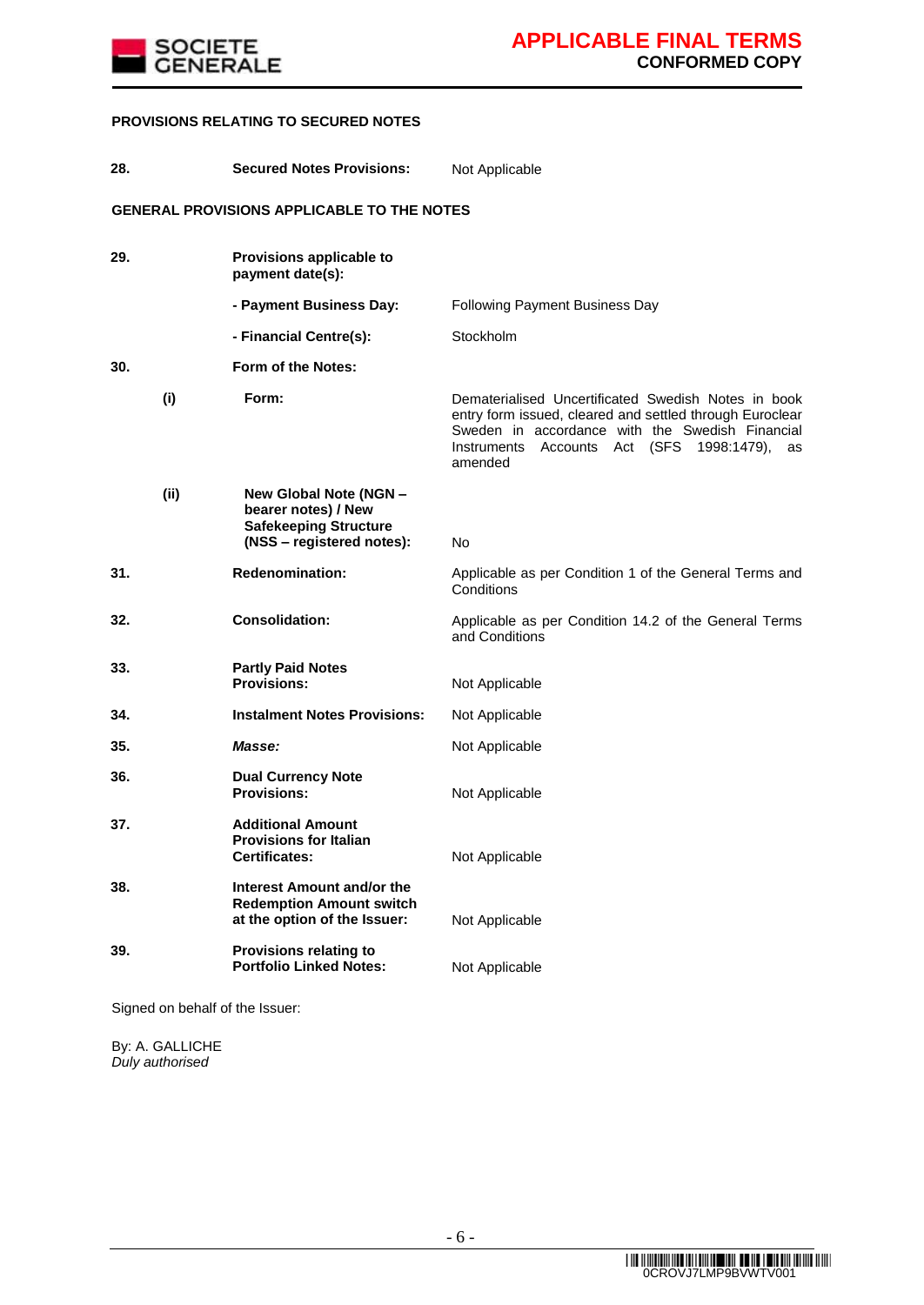

#### **PART B – OTHER INFORMATION**

#### **1. LISTING AND ADMISSION TO TRADING**

| (i)   | Listing:                                                                    | Application will be made for the Notes to be listed on the<br>regulated market of the Nasdaq OMX Stockholm AB, Sweden.                                                                                     |
|-------|-----------------------------------------------------------------------------|------------------------------------------------------------------------------------------------------------------------------------------------------------------------------------------------------------|
| (ii)  | <b>Admission to</b><br>trading:                                             | Application will be made for the Notes to be admitted to trading<br>on the Regulated Market of the Nasdag OMX Stockholm AB,<br>Sweden, with effect from or as soon as practicable after the<br>Issue Date. |
|       |                                                                             | There can be no assurance that the listing and trading of<br>the Notes will be approved with effect on the Issue Date or<br>at all.                                                                        |
| (iii) | <b>Estimate of total</b><br>expenses related to<br>admission to<br>trading: | Not Applicable                                                                                                                                                                                             |

**(iv) Information required for Notes to be listed on SIX Swiss Exchange:** Not Applicable

#### **2. RATINGS**

The Notes to be issued have not been rated.

#### **3. INTERESTS OF NATURAL AND LEGAL PERSONS INVOLVED IN THE ISSUE/OFFER**

Save for fees, if any, payable to the Dealer, and so far as the Issuer is aware, no person involved in the issue of the Notes has an interest material to the offer.

Société Générale will ensure the roles of provider of hedging instruments to the Issuer of the Notes and Calculation Agent of the Notes.

The possibility of conflicts of interest between the different roles of Société Générale on one hand, and between those of Société Générale in these roles and those of the Noteholders on the other hand cannot be excluded.

Furthermore, given the banking activities of Société Générale, conflicts may arise between the interests of Société Générale acting in these capacities (including business relationship with the issuers of the financial instruments being underlyings of the Notes or possession of non public information in relation with them) and those of the Noteholders. Finally, the activities of Société Générale on the underlying financial instrument(s), on its proprietary account or on behalf of its customers, or the establishment of hedging transactions, may also have an impact on the price of these instruments and their liquidity, and thus may be in conflict with the interests of the Noteholders.

#### **4. REASONS FOR THE OFFER AND USE OF PROCEEDS, ESTIMATED NET PROCEEDS AND TOTAL EXPENSES**

| (i)      | <b>Reasons for the</b><br>offer and use of<br>proceeds: | The net proceeds from each issue of Notes will be applied for<br>the general financing purposes of the Société Générale Group,<br>which include making a profit. |
|----------|---------------------------------------------------------|------------------------------------------------------------------------------------------------------------------------------------------------------------------|
| (ii)     | <b>Estimated net</b><br>proceeds:                       | Not Applicable                                                                                                                                                   |
| $\cdots$ |                                                         |                                                                                                                                                                  |

**(iii) Estimated total expenses:** Not Applicable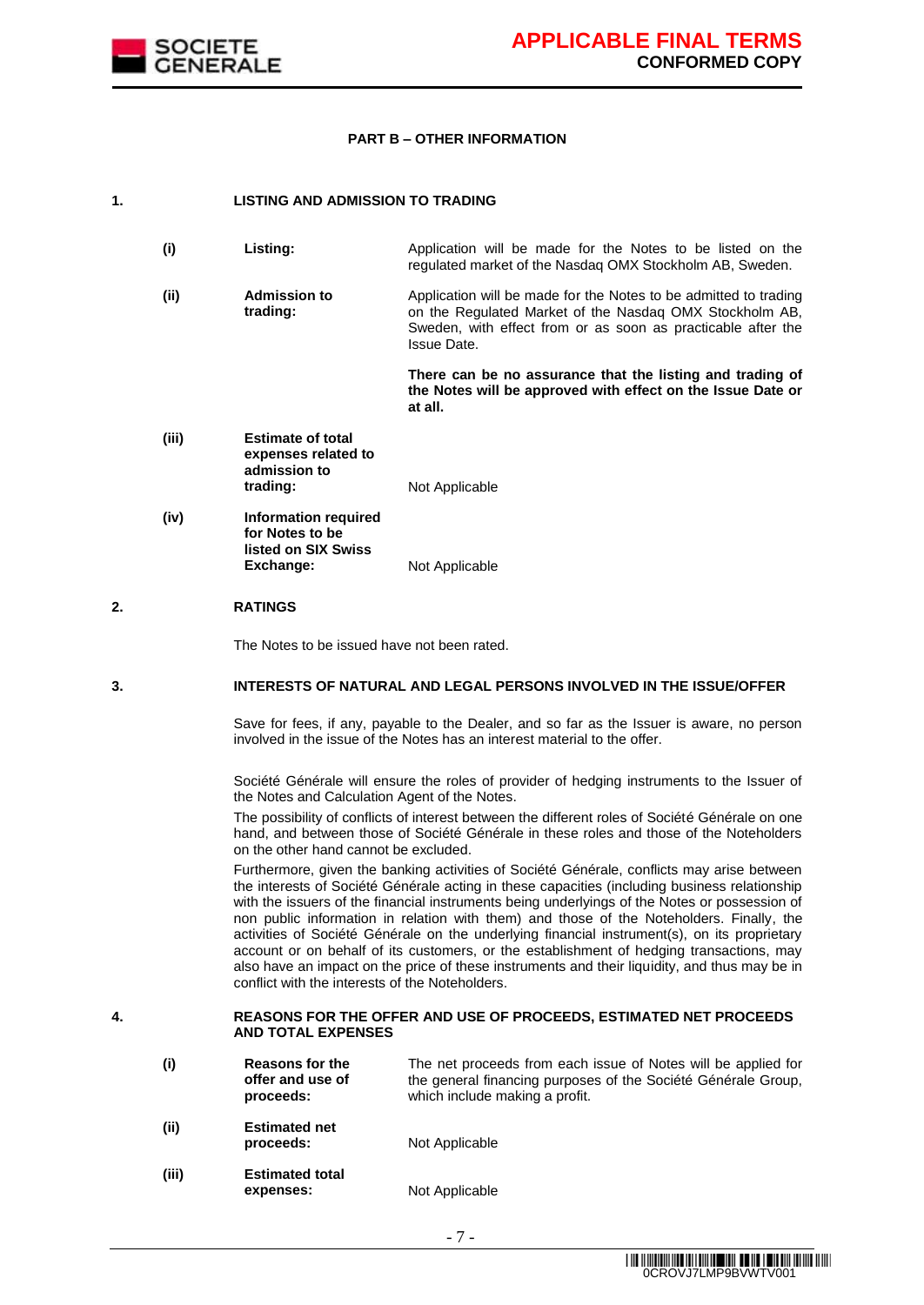

#### **5. INDICATION OF YIELD** *(Fixed Rate Notes only)*

Not Applicable

#### **6. HISTORIC INTEREST RATES** *(Floating Rate Notes only)*

Not Applicable

#### **7. PERFORMANCE AND EFFECT ON VALUE OF INVESTMENT**

#### **(i) PERFORMANCE OF FORMULA, EXPLANATION OF EFFECT ON VALUE OF INVESTMENT** *(Structured Notes only)*

The value of the Notes, the payment of a coupon amount on a relevant interest payment date to a Noteholder, the payment of an automatic early redemption amount on a relevant automatic early redemption date and the payment of a redemption amount to a Noteholder on the maturity date will depend on the performance of the underlying asset(s), on the relevant valuation date(s).

The value of the Notes is linked to the positive or negative performance one or several underlying instrument(s) within the basket. The amount(s) to be paid is/are determined on the basis of the condition which is satisfied (or not) if the performance of one or several underlying instrument(s) within the basket is higher than or equal to a predefined barrier performance.

The Notes may provide for an automatic early redemption linked to a specific event. Therefore, this may prevent the Noteholders from benefitting from the performance of the underlying instrument(s) over the whole period initially envisaged.

The terms and conditions of the Notes may include provisions under which upon the occurrence of certain market disruptions delays in the settlement of the Notes may be incurred or certain modifications be made. Moreover, in case of occurrence of events affecting the underlying instrument(s), the terms and conditions of the Notes allow the Issuer to substitute the underlying instrument(s) by new underlying instrument(s), cease the exposure to the underlying asset(s) and apply a reference rate to the proceeds so obtained until the maturity date of the Notes, postpone the maturity date of the Notes, early redeem the Notes on the basis of the market value of these Notes, or deduct from any due amount the increase cost of hedging, and in each case without the consent of the Noteholders.

Payments (whether in respect of principal and/or interest and whether at maturity or otherwise) on the Notes are calculated by reference to certain underlying(s), the return of the Notes is based on changes in the value of the underlying(s), which may fluctuate. Potential investors should be aware that these Notes may be volatile and that they may receive no interest and may lose all or a substantial portion of their principal.

During the lifetime of the Notes, the market value of these Notes may be lower than the invested capital.

Furthermore, an insolvency of the Issuer and/or the Guarantor may cause a total loss of the invested capital.

**The attention of the investors is drawn to the fact that they could sustain an entire or a partial loss of their investment.**

#### **(ii) PERFORMANCE OF RATE[S] OF EXCHANGE AND EXPLANATION OF EFFECT ON VALUE OF INVESTMENT** (*Dual Currency Notes only*)

Not Applicable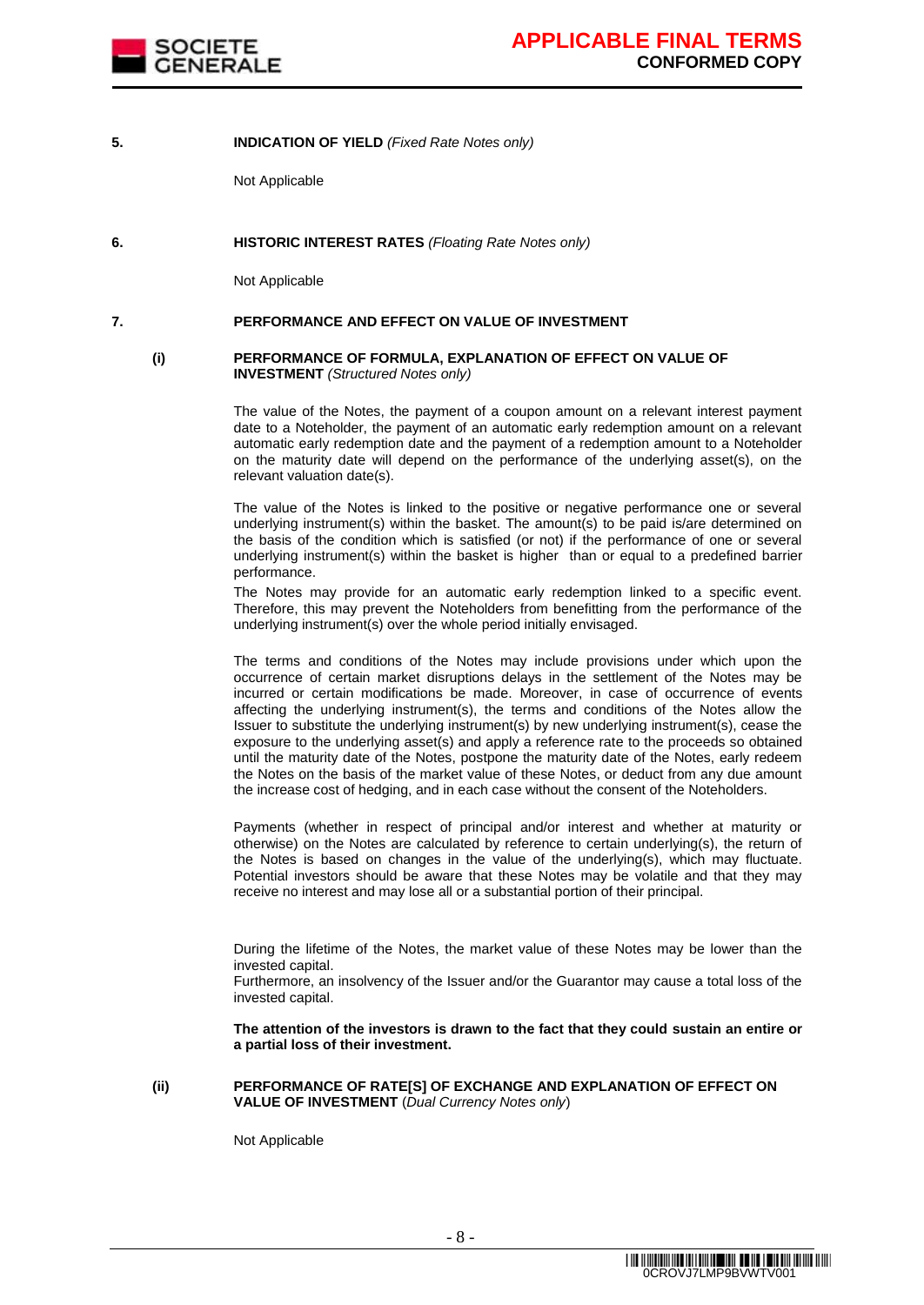

#### **8. OPERATIONAL INFORMATION**

|      | (i)   | <b>Security</b><br>identification<br>$code(s)$ :                                                                                   |                                                                                                                                                                                                                                                                                                                        |
|------|-------|------------------------------------------------------------------------------------------------------------------------------------|------------------------------------------------------------------------------------------------------------------------------------------------------------------------------------------------------------------------------------------------------------------------------------------------------------------------|
|      |       | - ISIN Code:                                                                                                                       | SE0008129456                                                                                                                                                                                                                                                                                                           |
|      |       | - Common Code:                                                                                                                     | 137750031                                                                                                                                                                                                                                                                                                              |
|      | (ii)  | <b>Clearing System(s):</b>                                                                                                         | Swedish Central Security Depository & Clearing Organisation<br>(Euroclear Sweden) identification number: 556112-8074. The<br>Issuer and the Issuer Agent shall be entitled to obtain<br>information from registers maintained by Euroclear Sweden for<br>the purposes of performing their obligations under the Notes. |
|      | (iii) | Delivery of the<br>Notes:                                                                                                          | Delivery against payment                                                                                                                                                                                                                                                                                               |
|      | (iv)  | <b>Calculation Agent:</b>                                                                                                          | Société Générale<br>Tour Société Générale<br>17 Cours Valmy<br>92987 Paris La Défense Cedex<br>France                                                                                                                                                                                                                  |
|      | (v)   | Paying Agent(s):                                                                                                                   | Société Générale Bank&Trust<br>11, avenue Emile Reuter<br>2420 Luxembourg<br>Luxembourg                                                                                                                                                                                                                                |
|      |       |                                                                                                                                    | and                                                                                                                                                                                                                                                                                                                    |
|      |       |                                                                                                                                    | Nordea - Smålandsgatan 17, A213<br>- SE-105 71 Stockholm<br>Sweden                                                                                                                                                                                                                                                     |
|      | (vi)  | <b>Eurosystem eligibility</b><br>of the Notes:                                                                                     | No.                                                                                                                                                                                                                                                                                                                    |
|      | (vii) | <b>Address and contact</b><br>details of Société<br>Générale for all<br>administrative<br>communications<br>relating to the Notes: | Société Générale<br>Tour Société Générale<br>17 Cours Valmy<br>92987 Paris La Défense Cedex<br>France<br>Name: Sales Support Services - Derivatives<br>Tel: +33 1 57 29 12 12 (Hotline)<br>Email: clientsupport-deai@sgcib.com                                                                                         |
| 9.   |       | <b>DISTRIBUTION</b>                                                                                                                |                                                                                                                                                                                                                                                                                                                        |
|      | (i)   | Method of<br>distribution:                                                                                                         | Non-syndicated                                                                                                                                                                                                                                                                                                         |
|      |       | - Dealer(s):                                                                                                                       | Société Générale<br>Tour Société Générale<br>17 Cours Valmy<br>92987 Paris La Défense Cedex<br>France                                                                                                                                                                                                                  |
| (ii) |       | <b>Total commission and</b><br>concession:                                                                                         | There is no commission and/or concession paid by the Issuer to<br>the Dealer or the Managers.                                                                                                                                                                                                                          |
|      |       |                                                                                                                                    | Société Générale shall pay to its relevant distributor(s), a                                                                                                                                                                                                                                                           |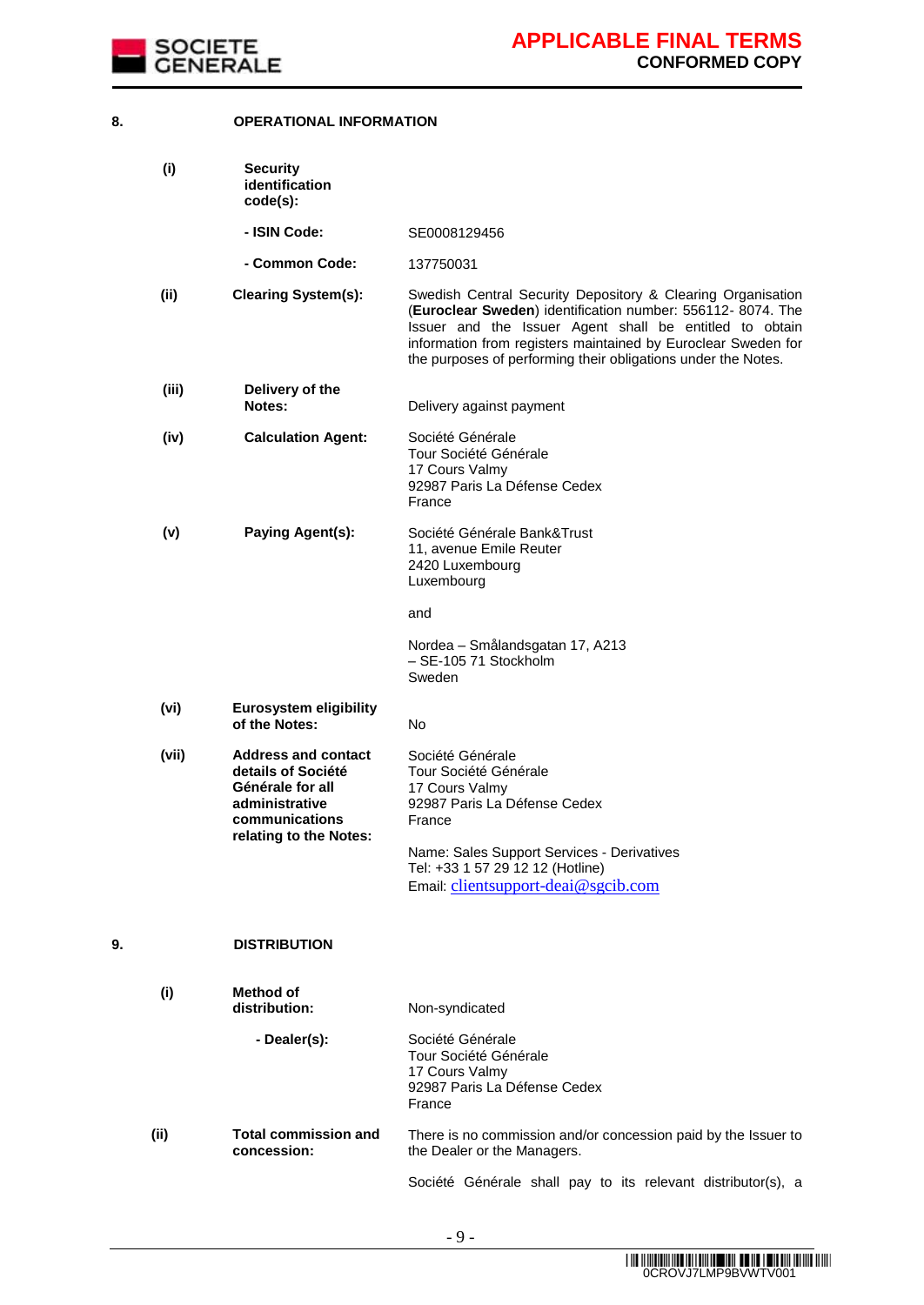

remuneration of up to 1.0% per annum (calculated on the basis of the term of the Notes) of the nominal amount of Notes effectively placed by such distributor(s).

- (iii) TEFRA rules: Not Applicable
- **(iv) Non-exempt Offer:** A Non-exempt offer of the Notes may be made by the Dealer and any Initial Authorised Offeror below mentioned, any Additional Authorised Offeror, the name and address of whom will be published on the website of the Issuer (http://prospectus.socgen.com) and any other financial intermediaries to whom the Issuer gives a General Consent (the General Authorised Offerors) in the public offer jurisdiction(s) (Public Offer Jurisdiction(s)) during the offer period (Offer Period) as specified in the paragraph "Public Offers in European Economic Area" below.

**- Individual Consent / Name(s) and addresse(s) of any Initial Authorised Offeror:** Applicable / Skandiabanken AB Lindhagensgatan 86, SE-106 55 Stockholm, Sweden

**- General Consent/ Other conditions to consent:** Applicable

### **10. PUBLIC OFFERS IN EUROPEAN ECONOMIC AREA**

| - Public Offer<br>Jurisdiction(s):                                           | Sweden                                                                                                                                                                                                                                                                                                                                                                           |
|------------------------------------------------------------------------------|----------------------------------------------------------------------------------------------------------------------------------------------------------------------------------------------------------------------------------------------------------------------------------------------------------------------------------------------------------------------------------|
| - Offer Period:                                                              | From 14/03/2016 to 22/04/2016                                                                                                                                                                                                                                                                                                                                                    |
| - Offer Price:                                                               | The Notes will be offered at the Issue Price increased by fees, if<br>any, as mentioned below.                                                                                                                                                                                                                                                                                   |
| - Conditions to<br>which the offer is<br>subject:                            | Offers of the Notes are conditional on their issue and, on any<br>additional conditions set out in the standard terms of business<br>of the financial intermediaries, notified to investors by such<br>relevant financial intermediaries.                                                                                                                                        |
|                                                                              | The Issuer reserves the right to close the Offer Period prior to<br>its stated expiry for any reason.                                                                                                                                                                                                                                                                            |
|                                                                              | The Issuer reserves the right to withdraw the offer and cancel<br>the issuance of the Notes for any reason at any time on or prior<br>to the Issue Date. For the avoidance of doubt, if any application<br>has been made by a potential investor and the Issuer exercises<br>such right, no potential investor shall be entitled to subscribe or<br>otherwise acquire the Notes. |
|                                                                              | In each case, a notice to the investors on the early termination<br>or the withdrawal, as applicable, will be published on the<br>website of the Issuer (http://prospectus.socgen.com).                                                                                                                                                                                          |
| - Description of the<br>application process:                                 | The distribution activity will be carried out in accordance with<br>the financial intermediary's usual procedures. Prospective<br>investors will not be required to enter into any contractual<br>arrangements directly with the Issuer in relation to the<br>subscription of the Notes.                                                                                         |
| - Description of<br>possibility to reduce<br>subscriptions and<br>manner for | Not Applicable                                                                                                                                                                                                                                                                                                                                                                   |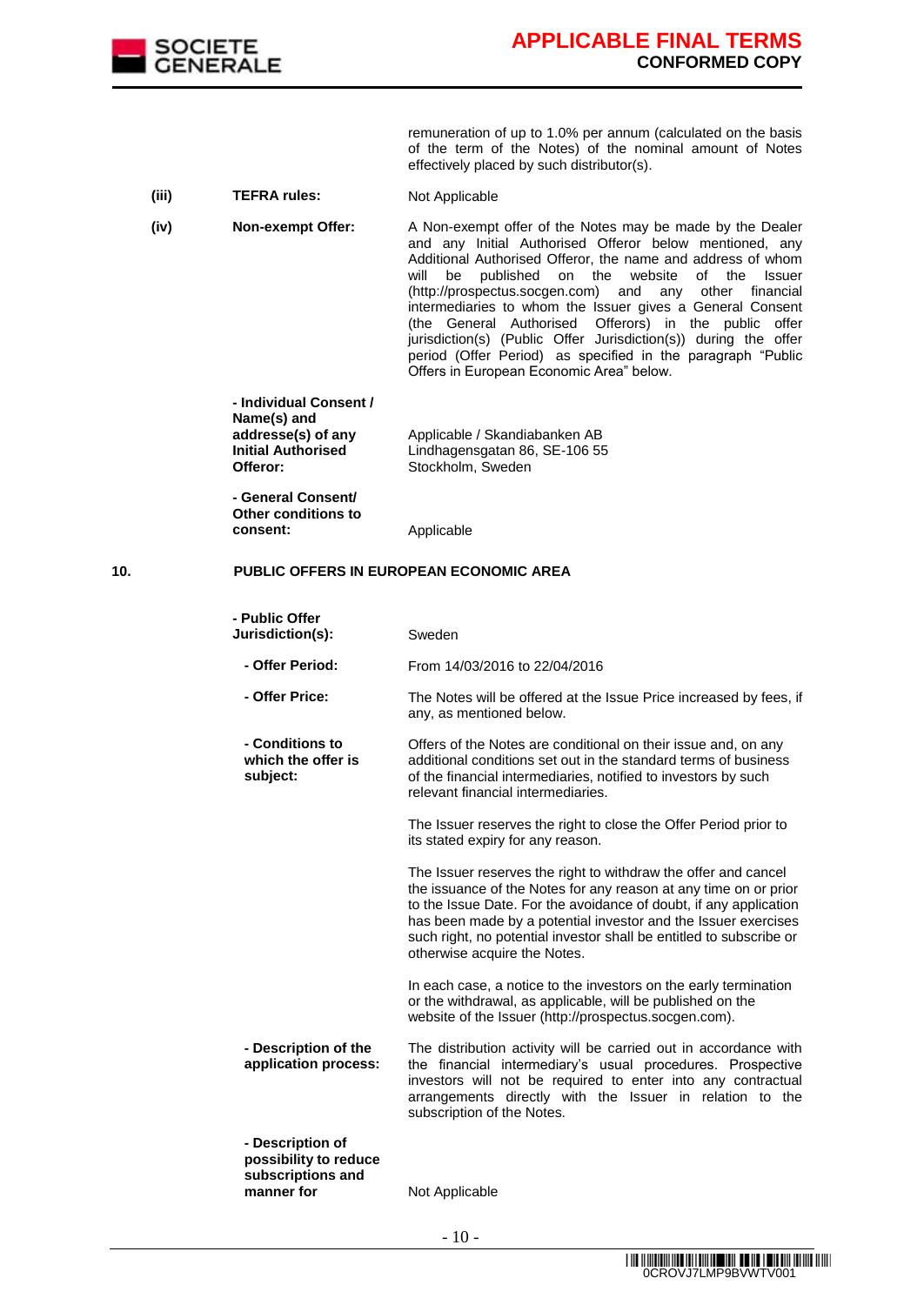

|     | refunding excess<br>amount paid by<br>applicants:                                                                                                                   |                                                                                                                                                                                                                                                                                                                                                                                                                                                                |
|-----|---------------------------------------------------------------------------------------------------------------------------------------------------------------------|----------------------------------------------------------------------------------------------------------------------------------------------------------------------------------------------------------------------------------------------------------------------------------------------------------------------------------------------------------------------------------------------------------------------------------------------------------------|
|     | - Details of the<br>minimum and/or<br>maximum amount of<br>application:                                                                                             | Minimum amount of application : SEK 10 000 (i.e. 1 Note)                                                                                                                                                                                                                                                                                                                                                                                                       |
|     | - Details of the<br>method and time<br>limits for paying up<br>and delivering the<br>Notes:                                                                         | The Notes will be issued on the Issue Date against payment to<br>the Issuer of the net subscription moneys. However, the<br>settlement and delivery of the Notes will be executed through<br>the Dealer mentioned above. Investors will be notified by the<br>relevant financial intermediary of their allocations of Notes and<br>the settlement arrangements in respect thereof.                                                                             |
|     | - Manner and date in<br>which results of the<br>offer are to be made<br>public:                                                                                     | Publication on the website of the Issuer<br>(http://prospectus.socgen.com) and in a daily newspaper of<br>general circulation in the relevant place(s) of listing and/or<br>public offer at the end of the subscription period if required by<br>local regulation.                                                                                                                                                                                             |
|     | - Procedure for<br>exercise of any right<br>of pre-emption,<br>negotiability of<br>subscription rights<br>and treatment of<br>subscription rights<br>not exercised: | Not Applicable                                                                                                                                                                                                                                                                                                                                                                                                                                                 |
|     | - Whether tranche(s)<br>has/have been<br>reserved for certain<br>countries:                                                                                         | Not Applicable                                                                                                                                                                                                                                                                                                                                                                                                                                                 |
|     | - Process for<br>notification to<br>applicants of the<br>amount allotted and<br>the indication<br>whether dealing<br>may begin before<br>notification is made:      | Not Applicable                                                                                                                                                                                                                                                                                                                                                                                                                                                 |
|     | - Amount of any<br>expenses and taxes<br>specifically charged<br>to the subscriber or<br>purchaser:                                                                 | Taxes charged in connection with the subscription, transfer,<br>purchase or holding of the Notes must be paid by the<br>Noteholders and neither the Issuer nor the Guarantor shall<br>have any obligation in relation thereto; in that respect,<br>Noteholders shall consult professional tax advisers to<br>determine the tax regime applicable to their own situation. The<br>Noteholders shall also consult the Taxation section in the Base<br>Prospectus. |
|     |                                                                                                                                                                     | Subscription fees or purchases fees: Up to 2% of Issue Price<br>per Note, paid by the purchaser to Skandiabanken AB or an<br>agent appointed by Skandiabanken AB.                                                                                                                                                                                                                                                                                              |
| 11. | <b>ADDITIONAL INFORMATION</b>                                                                                                                                       |                                                                                                                                                                                                                                                                                                                                                                                                                                                                |
|     |                                                                                                                                                                     |                                                                                                                                                                                                                                                                                                                                                                                                                                                                |

**- Minimum Investment SEK 10 000 (i.e. 1 Note) - Minimum Trading:** SEK 10 000 (i.e. 1 Note)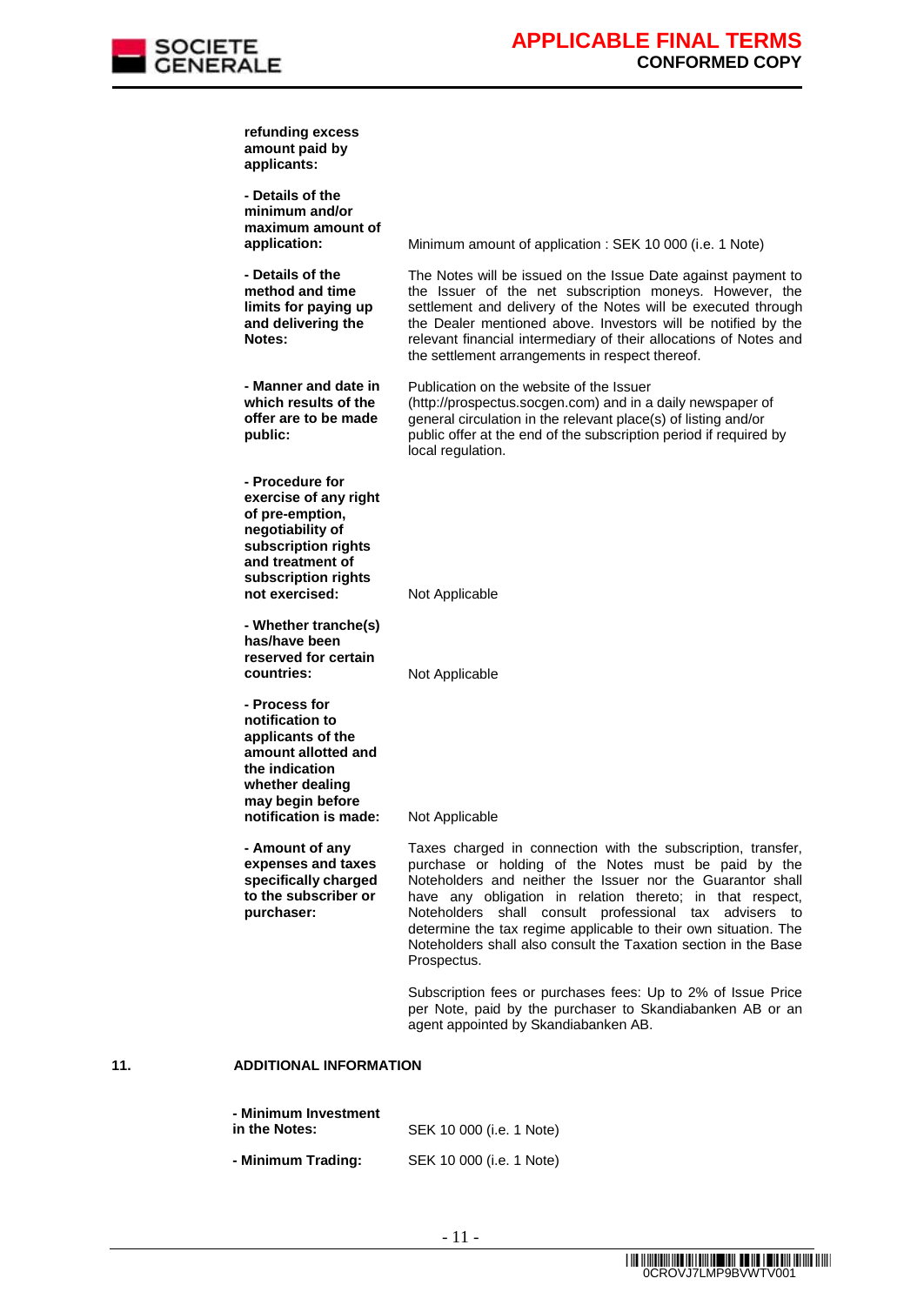

### **12. PUBLIC OFFERS IN OR FROM SWITZERLAND**

Not Applicable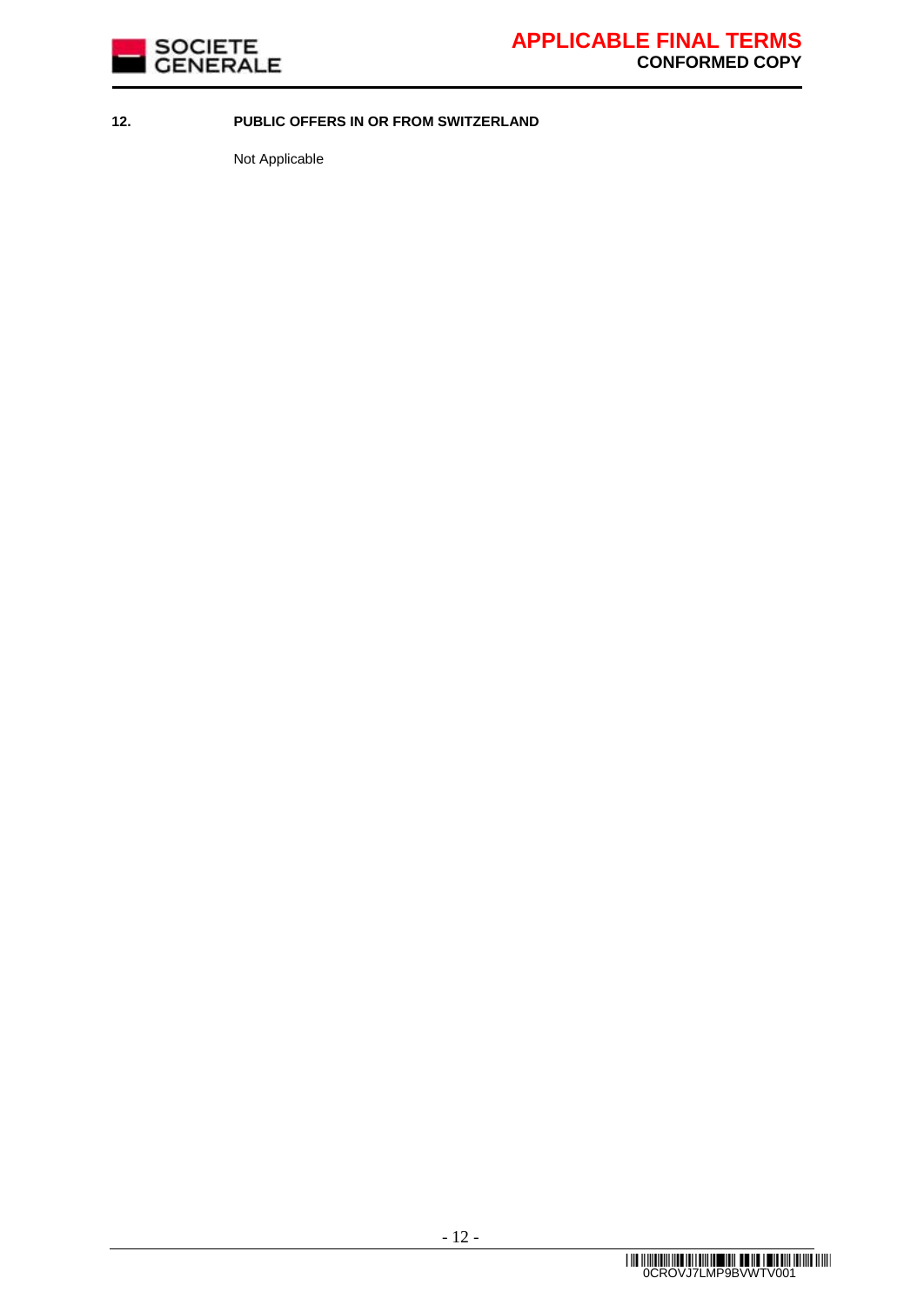

#### **ISSUE SPECIFIC SUMMARY**

|     | Section A - Introduction and warnings                  |                                                                                                                                                                                                                                                                                                                                                                                                                                                                                                                                                                                                                                                                                                                                                                                                                                                                                                                                                          |  |  |
|-----|--------------------------------------------------------|----------------------------------------------------------------------------------------------------------------------------------------------------------------------------------------------------------------------------------------------------------------------------------------------------------------------------------------------------------------------------------------------------------------------------------------------------------------------------------------------------------------------------------------------------------------------------------------------------------------------------------------------------------------------------------------------------------------------------------------------------------------------------------------------------------------------------------------------------------------------------------------------------------------------------------------------------------|--|--|
| A.1 | Warning                                                | This summary must be read as an introduction to the Base Prospectus.                                                                                                                                                                                                                                                                                                                                                                                                                                                                                                                                                                                                                                                                                                                                                                                                                                                                                     |  |  |
|     |                                                        | Any decision to invest in the Notes should be based on a consideration of<br>the Base Prospectus as a whole by the investor.                                                                                                                                                                                                                                                                                                                                                                                                                                                                                                                                                                                                                                                                                                                                                                                                                             |  |  |
|     |                                                        | Where a claim relating to the information contained in the Base Prospectus<br>and the applicable Final Terms is brought before a court, the plaintiff<br>investor might, under the national legislation of the Member States, have to<br>bear the costs of translating the Base Prospectus before the legal<br>proceedings are initiated.                                                                                                                                                                                                                                                                                                                                                                                                                                                                                                                                                                                                                |  |  |
|     |                                                        | Civil liability attaches only to those persons who have tabled this summary,<br>including any translation thereof, but only if the summary is misleading,<br>inaccurate or inconsistent when read together with the other parts of the<br>Base Prospectus or it does not provide, when read together with the other<br>parts of this Base Prospectus, key information in order to aid investors when<br>considering whether to invest in the Notes.                                                                                                                                                                                                                                                                                                                                                                                                                                                                                                      |  |  |
| A.2 | Consent to the use<br>of the Base<br><b>Prospectus</b> | The Issuer consents to the use of this Base Prospectus in connection with a<br>resale or placement of Notes in circumstances where a prospectus is<br>required to be published under the Prospectus Directive (a Non-exempt<br>Offer) subject to the following conditions:                                                                                                                                                                                                                                                                                                                                                                                                                                                                                                                                                                                                                                                                               |  |  |
|     |                                                        | - the consent is only valid during the offer period from 14/03/2016 to<br>22/04/2016 (the Offer Period);                                                                                                                                                                                                                                                                                                                                                                                                                                                                                                                                                                                                                                                                                                                                                                                                                                                 |  |  |
|     |                                                        | - the consent given by the Issuer for the use of the Base Prospectus to<br>make the Non-exempt Offer is an individual consent (an Individual<br>Consent) in respect of Skandiabanken AB Lindhagensgatan 86, SE-106 55<br>Stockholm, Sweden (the Initial Authorised Offeror) and if the Issuer<br>appoints any additional financial intermediaries after 10/03/2016 and<br>publishes details of them on its website http://.prospectus.socgen.com, each<br>financial intermediary whose details are so published (each an Additional<br>Authorised Offeror); and a general consent (a General Consent) in<br>respect of any financial intermediary who published on its website that it will<br>make the Non-exempt Offer of the Notes on the basis of the General<br>Consent given by the Issuer and by such publication, any such financial<br>intermediary (each a General Authorised Offeror) undertakes to comply<br>with the following obligations: |  |  |
|     |                                                        | (a) it acts in accordance with all applicable laws, rules, regulations and<br>guidance (including from any regulatory body) applicable to the Non-exempt<br>Offer of the Notes in the Public Offer Jurisdiction, in particular the law<br>implementing the Markets in Financial Instruments Directive (Directive<br>2004/39/EC) as amended (hereinafter the Rules) and makes sure that (i)<br>any investment advice in the Notes by any person is appropriate, (ii) the<br>information to potential investor including the information relating to any<br>expenses (and any commissions or benefits of any kind) received or paid by<br>this General Authorised Offeror under the offer of the Notes is fully and<br>clearly disclosed;                                                                                                                                                                                                                  |  |  |
|     |                                                        | (b) it complies with the relevant subscription, sale and transfer restrictions<br>related to the Public Offer Jurisdiction as if it acted as a Dealer in the Public<br>Offer Jurisdiction;                                                                                                                                                                                                                                                                                                                                                                                                                                                                                                                                                                                                                                                                                                                                                               |  |  |
|     |                                                        | (c) it complies with the Rules relating to anti-money laundering, anti-bribery<br>and "know your customer" rules; it retains investor identification records for<br>at least the minimum period required under applicable Rules, and shall, if so<br>requested, make such records available to the relevant Issuer and/or the<br>relevant Dealer or directly to the competent authorities with jurisdiction over                                                                                                                                                                                                                                                                                                                                                                                                                                                                                                                                         |  |  |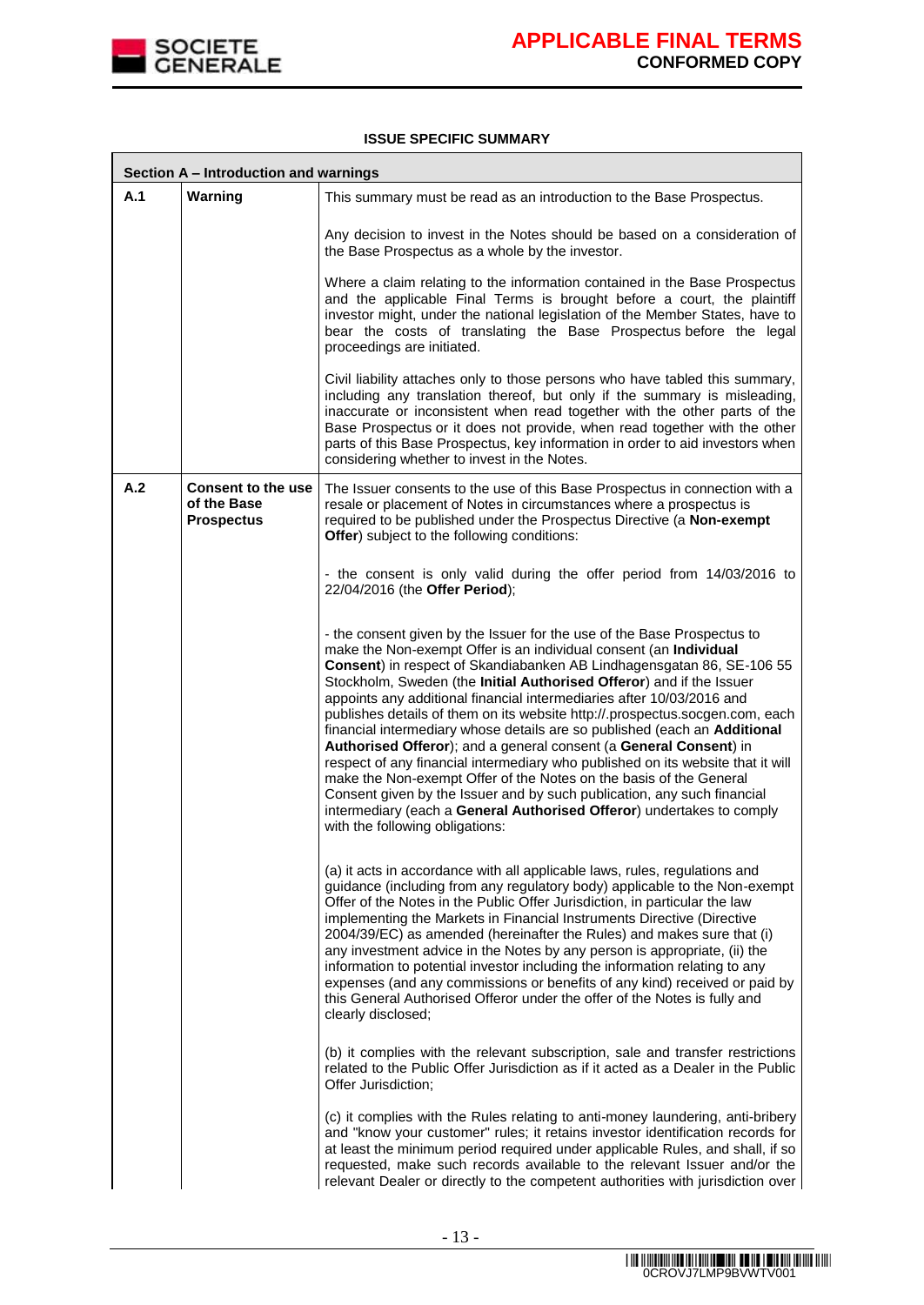| SOCIETE<br>CENERALE | APPLICABLE FINAL TERMS<br><b>CONFORMED COPY</b>                                                                                                                                                                                                                                                                                                                                                                                            |
|---------------------|--------------------------------------------------------------------------------------------------------------------------------------------------------------------------------------------------------------------------------------------------------------------------------------------------------------------------------------------------------------------------------------------------------------------------------------------|
|                     | the relevant Issuer and/or the relevant Dealer in order to enable the relevant<br>Issuer and/or the relevant Dealer to comply with anti-money laundering,<br>anti-bribery and "know your customer" rules applying to the relevant Issuer<br>and/or the relevant Dealer;                                                                                                                                                                    |
|                     | (d) it does not, directly or indirectly, cause the Issuer or the relevant Dealers<br>to breach any Rule or any requirement to obtain or make any filing,<br>authorisation or consent in any jurisdiction;                                                                                                                                                                                                                                  |
|                     | (e) it commits itself to indemnify the relevant Issuer, the Guarantor (if<br>applicable) and the relevant Dealer, Société Générale and each of its<br>affiliates for any damage, loss, expense, claim, request or loss and fees<br>(including reasonably fees from law firms) incurred by one of its entities<br>because of, or in relation with, the non-respect by this General Authorised<br>Offeror of any of these obligations above; |
|                     | (f) acknowledges that its commitment to respect the obligations above is<br>governed by English law and agrees that any related dispute be brought<br>before the English courts.                                                                                                                                                                                                                                                           |
|                     | Any General Authorised Offeror who wishes to use the Base<br>Prospectus for an Non-exempt Offer of Notes in accordance with this<br>General Consent and the related conditions is required, during the<br>time of the relevant Offer Period, to publish on its website that it uses<br>the Base Prospectus for such Non-exempt Offer in accordance with<br>this General Consent and the related conditions.                                |
|                     | - the consent only extends to the use of this Base Prospectus to make Non-<br>exempt Offers of the Notes in Sweden.                                                                                                                                                                                                                                                                                                                        |
|                     | The information relating to the conditions of the Non-exempt Offer<br>shall be provided to the investors by any Initial Authorised Offeror and<br>any General Authorised Offeror at the time the offer is made.                                                                                                                                                                                                                            |

|      | Section B - Issuer and Guarantor                                                         |                                                                                                                                                                                                                                                                                                                                                                                                                                              |  |  |  |
|------|------------------------------------------------------------------------------------------|----------------------------------------------------------------------------------------------------------------------------------------------------------------------------------------------------------------------------------------------------------------------------------------------------------------------------------------------------------------------------------------------------------------------------------------------|--|--|--|
| B.1  | Legal and<br>commercial name<br>of the issuer                                            | SG Issuer (or the Issuer)                                                                                                                                                                                                                                                                                                                                                                                                                    |  |  |  |
| B.2  | Domicile, legal<br>form, legislation<br>and country of<br>incorporation                  | Domicile: 33, boulevard Prince Henri, L-1724 Luxembourg, Luxembourg.<br>Legal form: Public limited liability company (société anonyme).<br>Legislation under which the Issuer operates: Luxembourg law.<br>Country of incorporation: Luxembourg.                                                                                                                                                                                             |  |  |  |
| B.4b | Known trends<br>affecting the issuer<br>and the industries<br>in which it operates       | The Issuer expects to continue its activity in accordance with its corporate<br>objects over the course of 2016.                                                                                                                                                                                                                                                                                                                             |  |  |  |
| B.5  | Description of the<br>Issuer's group and<br>the issuer's<br>position within the<br>group | The Group offers a wide range of advisory services and tailored financial<br>solutions to individual customers, large corporate and institutional investors.<br>The Group relies on three complementary core businesses:<br>• French Retail Banking;<br>• International Retail Banking, Financial Services and Insurance and<br>• Corporate and Investment Banking, Private Banking, Asset and Wealth<br>Management and Securities Services. |  |  |  |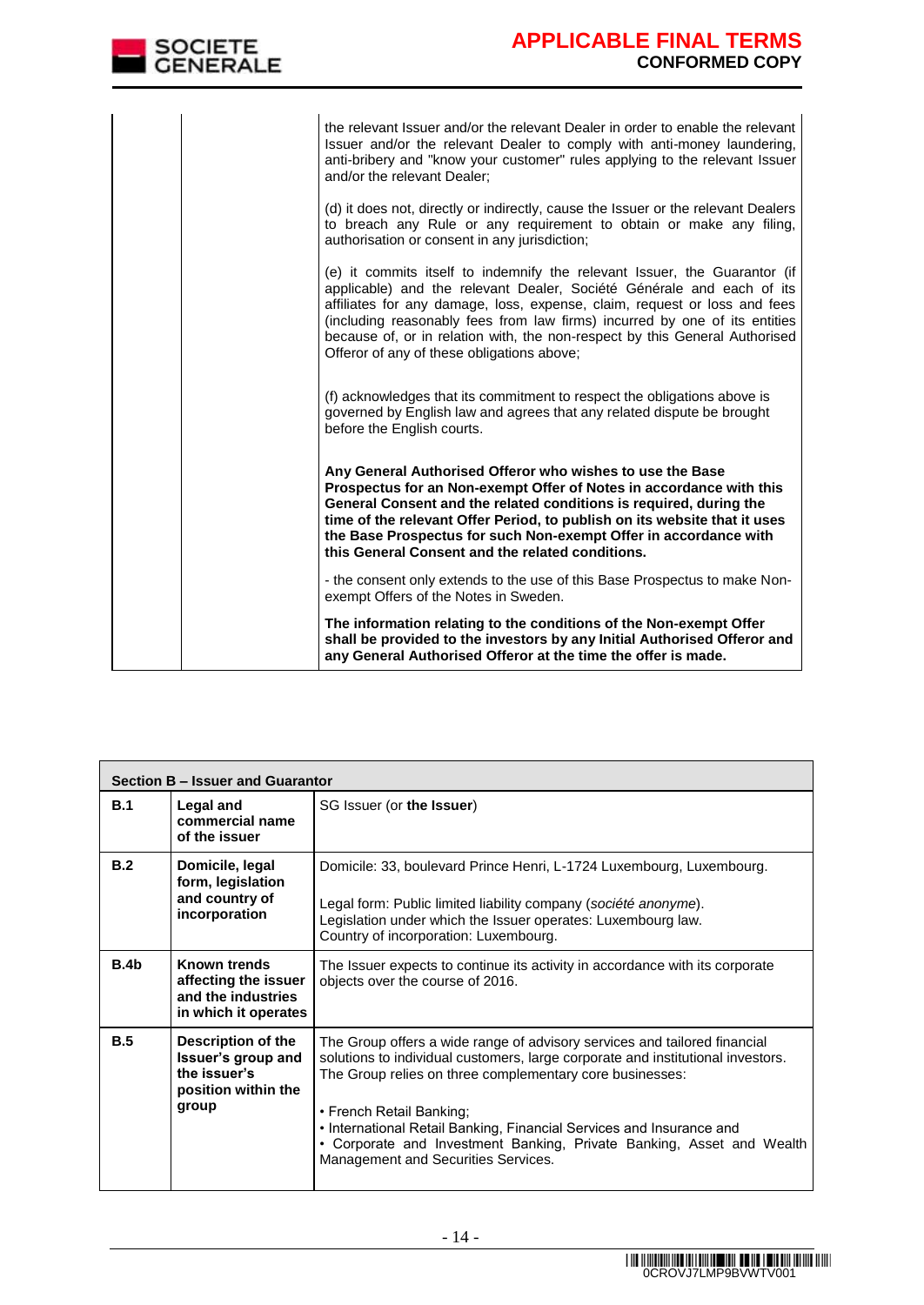

|             |                                                                                                                                                                         | The Issuer is a subsidiary of the Société Générale Group and has no<br>subsidiaries.                                                                          |                 |                 |                                              |                   |
|-------------|-------------------------------------------------------------------------------------------------------------------------------------------------------------------------|---------------------------------------------------------------------------------------------------------------------------------------------------------------|-----------------|-----------------|----------------------------------------------|-------------------|
| <b>B.9</b>  | <b>Figure of profit</b><br>forecast or<br>estimate of the<br>issuer                                                                                                     | Not applicable. The Issuer does not make any figure of profit forecast or<br>estimate.                                                                        |                 |                 |                                              |                   |
| <b>B.10</b> | Nature of any<br>qualifications in<br>the audit report on<br>the historical<br>financial<br>information                                                                 | Not applicable. The audit reports do not include any qualification.                                                                                           |                 |                 |                                              |                   |
| <b>B.12</b> | <b>Selected historical</b>                                                                                                                                              |                                                                                                                                                               |                 |                 |                                              |                   |
|             | key financial                                                                                                                                                           |                                                                                                                                                               |                 |                 |                                              |                   |
|             | information<br>regarding the<br>issuer                                                                                                                                  | (in $K \in \mathcal{E}$ )                                                                                                                                     | 30 June<br>2015 | 30 June<br>2014 | 31 December 31 December<br>2014<br>(audited) | 2013<br>(audited) |
|             |                                                                                                                                                                         | <b>Operating</b><br><b>Revenues</b>                                                                                                                           | 47 313          | 60 795          | 110 027                                      | 109 588           |
|             |                                                                                                                                                                         | <b>Profit from</b><br>operations                                                                                                                              | 195             | 193             | 209                                          | 482               |
|             |                                                                                                                                                                         | <b>Profit from</b><br>continuing<br>operations                                                                                                                | 195             | 193             | 209                                          | 482               |
|             |                                                                                                                                                                         | <b>Total Assets</b>                                                                                                                                           | 29 129 601      | 33 747 468      | 23 567 256                                   | 21 349 619        |
|             | Statement as no<br>material adverse<br>change in the<br>prospects of the<br>issuer since the<br>date of its last<br>published audited<br>financial<br><b>statements</b> | There has been no material adverse change in the prospects of the Issuer<br>since 31 December 2014.                                                           |                 |                 |                                              |                   |
|             | Significant<br>changes in the<br>issuer's financial or<br>trading position<br>subsequent to the<br>period covered by<br>the historical<br>financial<br>information      | Not Applicable. There has been no significant change in the financial or trading<br>position of the Issuer since 30 June 2015.                                |                 |                 |                                              |                   |
| <b>B.13</b> | <b>Recent events</b><br>particular to the<br>issuer which are to<br>a material extent<br>relevant to the<br>evaluation of the<br><b>Issuer's solvency</b>               | Not Applicable. There has been no recent event particular to the Issuer which<br>is to a material extent relevant to the evaluation of the Issuer's solvency. |                 |                 |                                              |                   |
| <b>B.14</b> | <b>Statement as to</b><br>whether the issuer<br>is dependent upon<br>other entities<br>within the group                                                                 | See Element B.5 above for the Issuers' position within the Group.<br>SG Issuer is dependent upon Société Générale Bank & Trust within the Group.              |                 |                 |                                              |                   |
| <b>B.15</b> | Description of the                                                                                                                                                      | The principal activity of SG Issuer is raising finance by the issuance of                                                                                     |                 |                 |                                              |                   |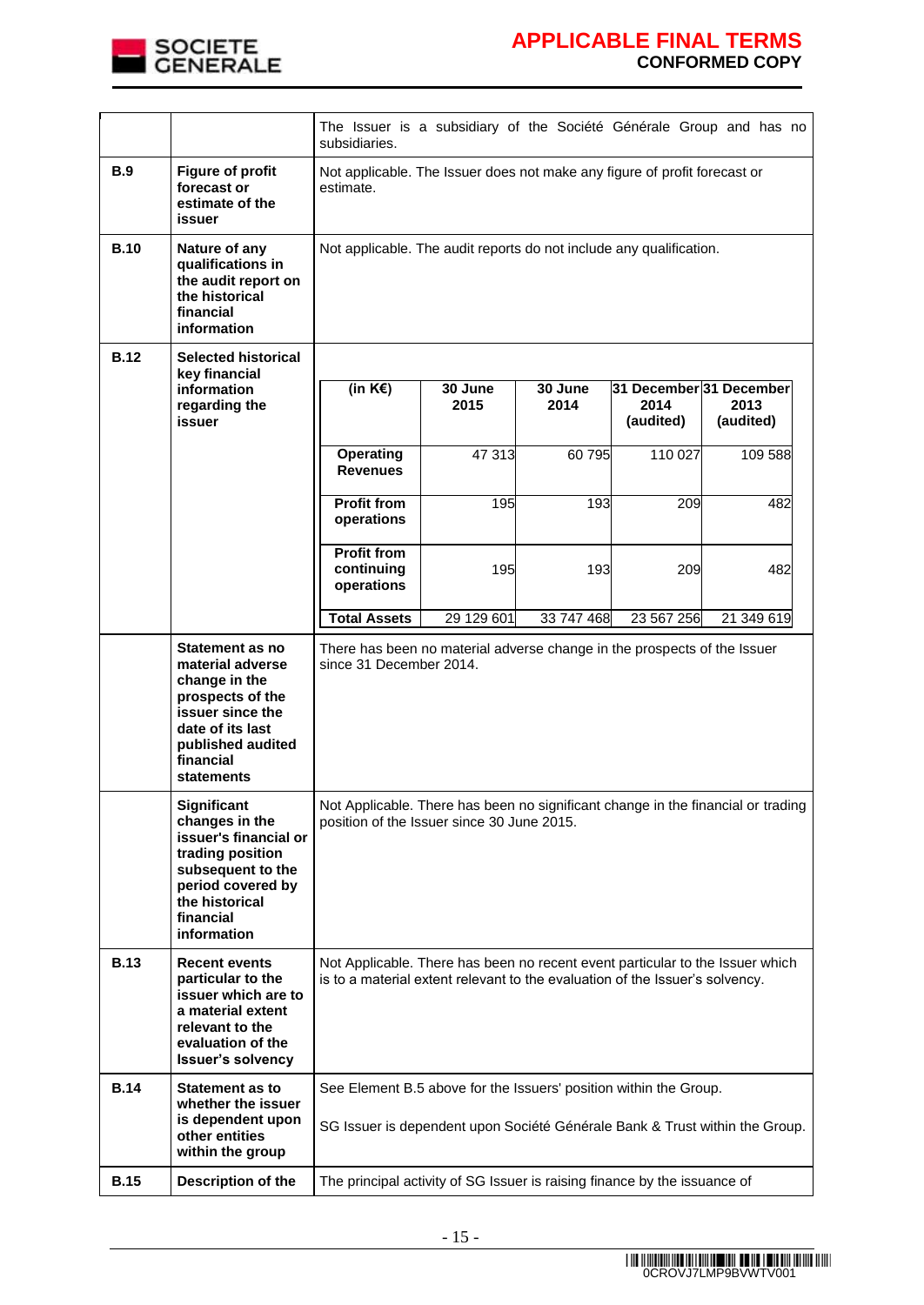

|             | issuer's principal<br>activities                                                                                                                                 | warrants as well as debt securities designed to be placed to institutional<br>customers or retail customers through the distributors associated with Société<br>Générale. The financing obtained through the issuance of such debt securities<br>is then lent to Société Générale and to other members of the Group.                                                                                                                                                                                                                                                                                                                                                                                                                                                                                                                                                 |  |
|-------------|------------------------------------------------------------------------------------------------------------------------------------------------------------------|----------------------------------------------------------------------------------------------------------------------------------------------------------------------------------------------------------------------------------------------------------------------------------------------------------------------------------------------------------------------------------------------------------------------------------------------------------------------------------------------------------------------------------------------------------------------------------------------------------------------------------------------------------------------------------------------------------------------------------------------------------------------------------------------------------------------------------------------------------------------|--|
| <b>B.16</b> | To the extent<br>known to the<br>issuer, whether the<br>issuer is directly or<br>indirectly owned or<br>controlled and by<br>whom, and nature<br>of such control | SG Issuer is a 100 per cent. owned subsidiary of Société Générale Bank &<br>Trust S.A. which is itself a 100 per cent. owned subsidiary of Société Générale<br>and is a fully consolidated company.                                                                                                                                                                                                                                                                                                                                                                                                                                                                                                                                                                                                                                                                  |  |
| <b>B.18</b> | <b>Nature and scope</b><br>of the guarantee                                                                                                                      | The Notes are unconditionally and irrevocably guaranteed by Société<br>Générale (the Guarantor) pursuant to the Guarantee dated 26 October 2015.                                                                                                                                                                                                                                                                                                                                                                                                                                                                                                                                                                                                                                                                                                                     |  |
|             |                                                                                                                                                                  | The Guarantee constitutes a direct, unconditional, unsecured and general<br>obligation of the Guarantor and ranks and will rank pari passu with all other<br>existing and future direct, unconditional, unsecured and general obligations of<br>the Guarantor, including those in respect of deposits.                                                                                                                                                                                                                                                                                                                                                                                                                                                                                                                                                               |  |
| <b>B.19</b> | <b>Information about</b><br>the guarantor as if<br>it were the issuer<br>of the same type of<br>security that is<br>subject of the<br>guarantee                  | The information about Société Générale as if it were the Issuer of the same<br>type of Notes that is subject of the Guarantee is set out in accordance with<br>Elements B.19 / B.1, B.19 / B.2, B.19 / B.4b, B.19 / B.5, B.19 / B.9, B.19 /<br>B.10, B.19 / B.12, B.19 / B.13, B.19 / B.14, B.19 / B.15, B.19 / B.16 below,<br>respectively:                                                                                                                                                                                                                                                                                                                                                                                                                                                                                                                         |  |
|             |                                                                                                                                                                  | B.19/ B.1: Société Générale                                                                                                                                                                                                                                                                                                                                                                                                                                                                                                                                                                                                                                                                                                                                                                                                                                          |  |
|             |                                                                                                                                                                  | B.19/ B.2: Domicile: 29, boulevard Haussmann, 75009 Paris, France. Legal<br>form: Public limited liability company (société anonyme). Legislation under<br>which the Issuer operates: French law. Country of incorporation: France.                                                                                                                                                                                                                                                                                                                                                                                                                                                                                                                                                                                                                                  |  |
|             |                                                                                                                                                                  | B.19/ B.4b:<br>2014 was another challenging year for the economy, with global activity<br>posting only moderate growth that varied by region. This trend is expected to<br>carry over into 2015, which is shaping up to deliver a weaker-than-expected<br>global economic recovery amid myriad uncertainties both on the geopolitical<br>front and on the commodity and forex markets.                                                                                                                                                                                                                                                                                                                                                                                                                                                                               |  |
|             |                                                                                                                                                                  | The euro zone is struggling to return to more dynamic growth, thus slowing the<br>reduction of public deficits. Interest rates should remain at record lows, but the<br>deflationary risk should be kept under control by the intervention of the ECB<br>which has announced the implementation of a more accommodative monetary<br>policy and the use of its balance sheet to support growth. The depreciation of<br>the euro and falling oil prices should help boost exports and stimulate domestic<br>demand. The US economy should stay on a positive track and the Fed is<br>expected to begin tightening its monetary policy mid-year. Emerging countries<br>have entered a phase of more moderate growth, in particular China. Russia's<br>economy is struggling with the consequences of the Ukrainian crisis coupled<br>with the drop in commodity prices. |  |
|             |                                                                                                                                                                  | From a regulatory standpoint, 2014 saw the implementation of the Banking<br>Union. The European Central Bank took the helm of the Single Supervisory<br>Mechanism, overseeing some 130 euro zone banks, with the aim of<br>strengthening the banking system, restoring the confidence of economic<br>operators, harmonising banking supervision rules and reducing the link<br>between banks and their national authorities.<br>In terms of regulatory ratios, the Group can already meet the new<br>requirements.                                                                                                                                                                                                                                                                                                                                                   |  |
|             |                                                                                                                                                                  | <b>B.19/ B.5:</b><br>The Group offers a wide range of advisory services and tailored financial<br>solutions to individual customers, large corporate and institutional investors.                                                                                                                                                                                                                                                                                                                                                                                                                                                                                                                                                                                                                                                                                    |  |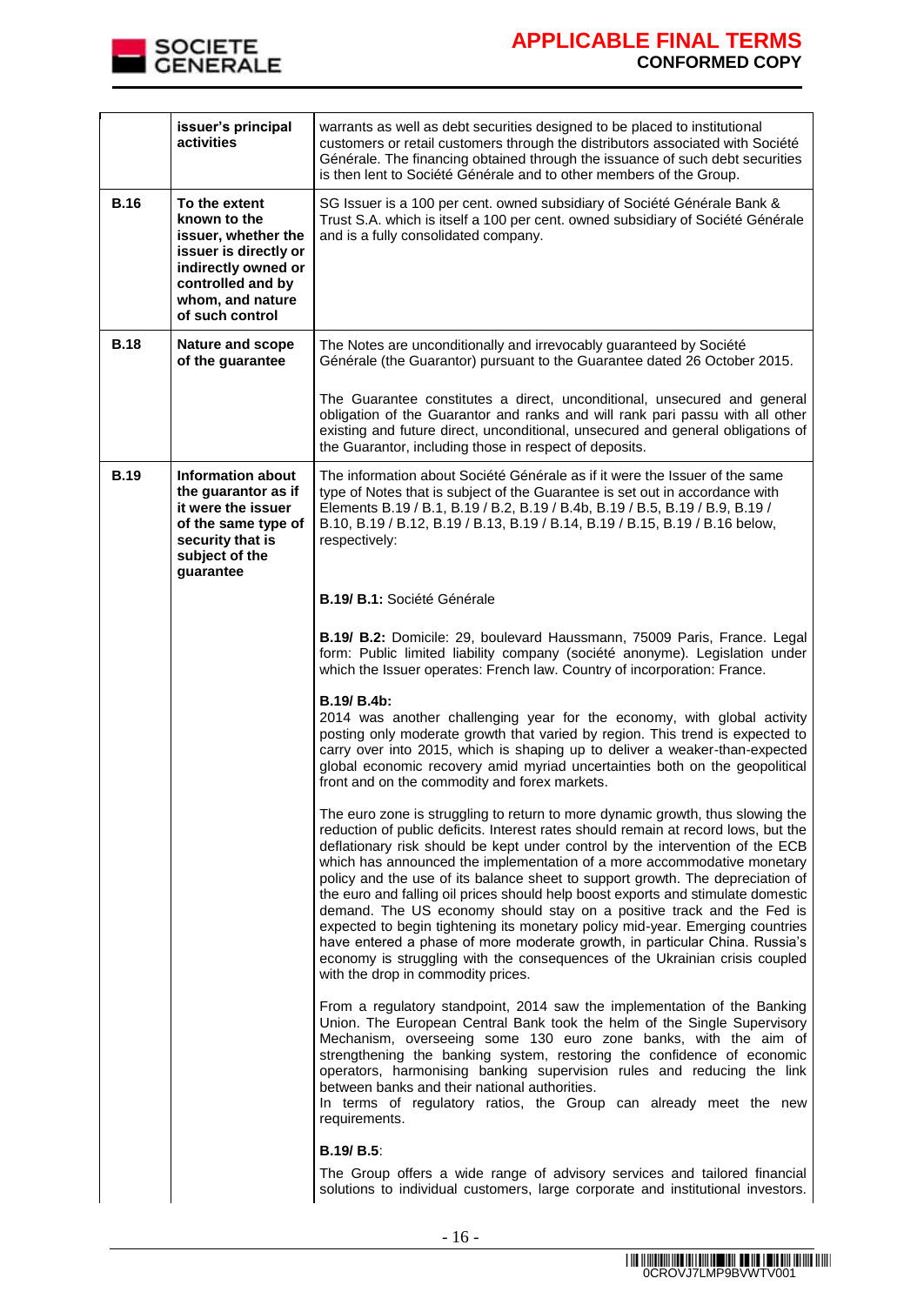

| • Corporate and Investment Banking, Private Banking, Asset and Wealth<br>Management and Securities Services.<br>Société Générale is the parent company of the Société Générale Group.<br>B.19/ B.9: Not Applicable. The Issuer does not make any figure of profit<br>forecast or estimate. |                                     |                                                                       |
|--------------------------------------------------------------------------------------------------------------------------------------------------------------------------------------------------------------------------------------------------------------------------------------------|-------------------------------------|-----------------------------------------------------------------------|
| <b>B.19/B.10:</b><br>Not applicable. The audit report does not include any qualification.                                                                                                                                                                                                  |                                     |                                                                       |
| <b>B.19/B.12:</b>                                                                                                                                                                                                                                                                          | Year ended<br>2015<br>(non audited) | Year ended 2014<br>(audited, except<br>as mentioned<br>otherwise (*)) |
| Results (in millions of euros)                                                                                                                                                                                                                                                             |                                     |                                                                       |
| Net Banking Income                                                                                                                                                                                                                                                                         | 25,639                              | $23,561$ <sup>*</sup> )                                               |
| Operating income                                                                                                                                                                                                                                                                           | 5,681                               | 4,557 $(*)$                                                           |
| Net income                                                                                                                                                                                                                                                                                 | 4,395                               | $2,978$ (*)                                                           |
| Group Net income                                                                                                                                                                                                                                                                           | 4,001                               | $2,679$ (*)                                                           |
| French retail Banking                                                                                                                                                                                                                                                                      | 1,417                               | $1,204$ (*)                                                           |
| International<br>Retail<br>Banking<br>ଝ<br><b>Financial Services</b>                                                                                                                                                                                                                       | 1,077                               | 370 $(*)$                                                             |
| Global<br>Banking<br>and<br>Investor<br>Solutions                                                                                                                                                                                                                                          | 1,808                               | $1,909$ (*)                                                           |
| Corporate Centre                                                                                                                                                                                                                                                                           | (301)                               | $(804)$ $(*)$                                                         |
| Net cost of risk                                                                                                                                                                                                                                                                           | (3,065)                             | (2,967)                                                               |
| Cost/income ratio                                                                                                                                                                                                                                                                          | N/A                                 | 68% (*)                                                               |
| Group ROE after tax                                                                                                                                                                                                                                                                        | 7.9%                                | 5.3%                                                                  |
| Tier 1 Ratio                                                                                                                                                                                                                                                                               | 13.5%                               | 12.6%                                                                 |
| Activity (in billions of euros)                                                                                                                                                                                                                                                            |                                     |                                                                       |
| Total assets and liabilities                                                                                                                                                                                                                                                               | 1,334.4                             | 1,308.1                                                               |
| Customer loans (1)                                                                                                                                                                                                                                                                         | 405.3                               | 370.4                                                                 |
| Customer deposits                                                                                                                                                                                                                                                                          | 379.6                               | 349.7                                                                 |
| Equity (in billions of euros)                                                                                                                                                                                                                                                              |                                     |                                                                       |
| Group shareholders' equity                                                                                                                                                                                                                                                                 | 59.0                                | 55.2                                                                  |
| Total consolidated equity                                                                                                                                                                                                                                                                  | 62.7                                | 58.9                                                                  |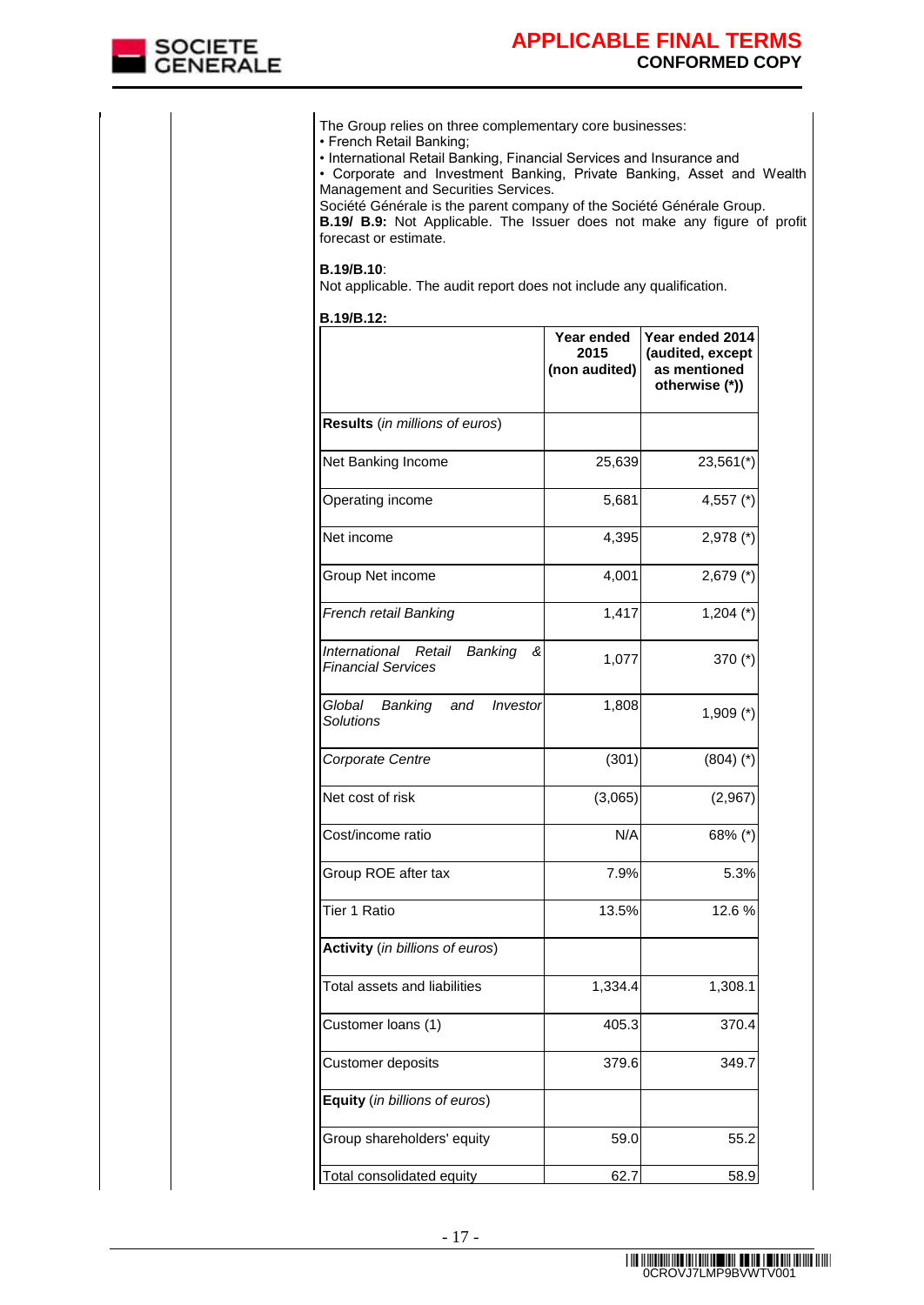

| Cash flow statements (in millions<br>of euros)                                                                                                                                                                                                                                               |        |           |  |
|----------------------------------------------------------------------------------------------------------------------------------------------------------------------------------------------------------------------------------------------------------------------------------------------|--------|-----------|--|
| Net inflow (outflow) in cash and<br>cash equivalent                                                                                                                                                                                                                                          | 21,492 | (10, 183) |  |
| (1) Customer loans include Lease financing and similar agreements previously<br>presented on a separate line in the balance sheet. The presentation of<br>comparative figures has been restated accordingly to the financial statements<br>published at 31 December 2014.                    |        |           |  |
| (*) Amounts restated relative to the financial statements published at 31<br>December 2014 according to the retrospective application of IFRIC 21                                                                                                                                            |        |           |  |
| There has been no material adverse change in the prospects of the Issuer<br>since 31 December 2014.<br>There has been no significant change in the financial or trading position of the<br>Issuer since 31 December 2015.                                                                    |        |           |  |
| B.19/B.13:<br>Not Applicable. There has been no recent event particular to the Issuer which is<br>to a material extent relevant to the evaluation of the Issuer's solvency.                                                                                                                  |        |           |  |
| <b>B.19/ B.14:</b><br>See Element B.5 above for the Issuer's position within the Group.<br>Société Générale is the ultimate holding company of the Group. However,<br>Société Générale operates its own business; it does not act as a simple<br>holding company vis-à-vis its subsidiaries. |        |           |  |
| B.19/ B.15:<br>See Element B.19/ B.5 above.                                                                                                                                                                                                                                                  |        |           |  |
| <b>B.19/ B.16:</b><br>Not Applicable. To its knowledge, Société Générale is not owned or controlled,<br>directly or indirectly (under French law) by another entity.                                                                                                                         |        |           |  |

|     | <b>Section C - Securities</b>                                                                                                                    |                                                                                                                                                                                |
|-----|--------------------------------------------------------------------------------------------------------------------------------------------------|--------------------------------------------------------------------------------------------------------------------------------------------------------------------------------|
| C.1 | Type and the class<br>of the securities<br>being offered<br>and/or admitted to<br>trading, including<br>any security<br>identification<br>number | instruments indexed<br>shareISIN<br>The<br>Notes are<br>derivative<br>on<br>code:<br>SE0008129456<br>Common Code: 137750031                                                    |
| C.2 | <b>Currency of the</b><br>securities issue                                                                                                       | <b>SEK</b>                                                                                                                                                                     |
| C.5 | Description of any<br>restrictions on the<br>free transferability<br>of the securities                                                           | Not Applicable. There is no restriction on the free transferability of the Notes,<br>subject to selling and transfer restrictions which may apply in certain<br>jurisdictions. |
| C.8 | <b>Rights attached to</b><br>the securities.<br>including ranking<br>and limitations to                                                          | <b>Rights attached to the securities:</b>                                                                                                                                      |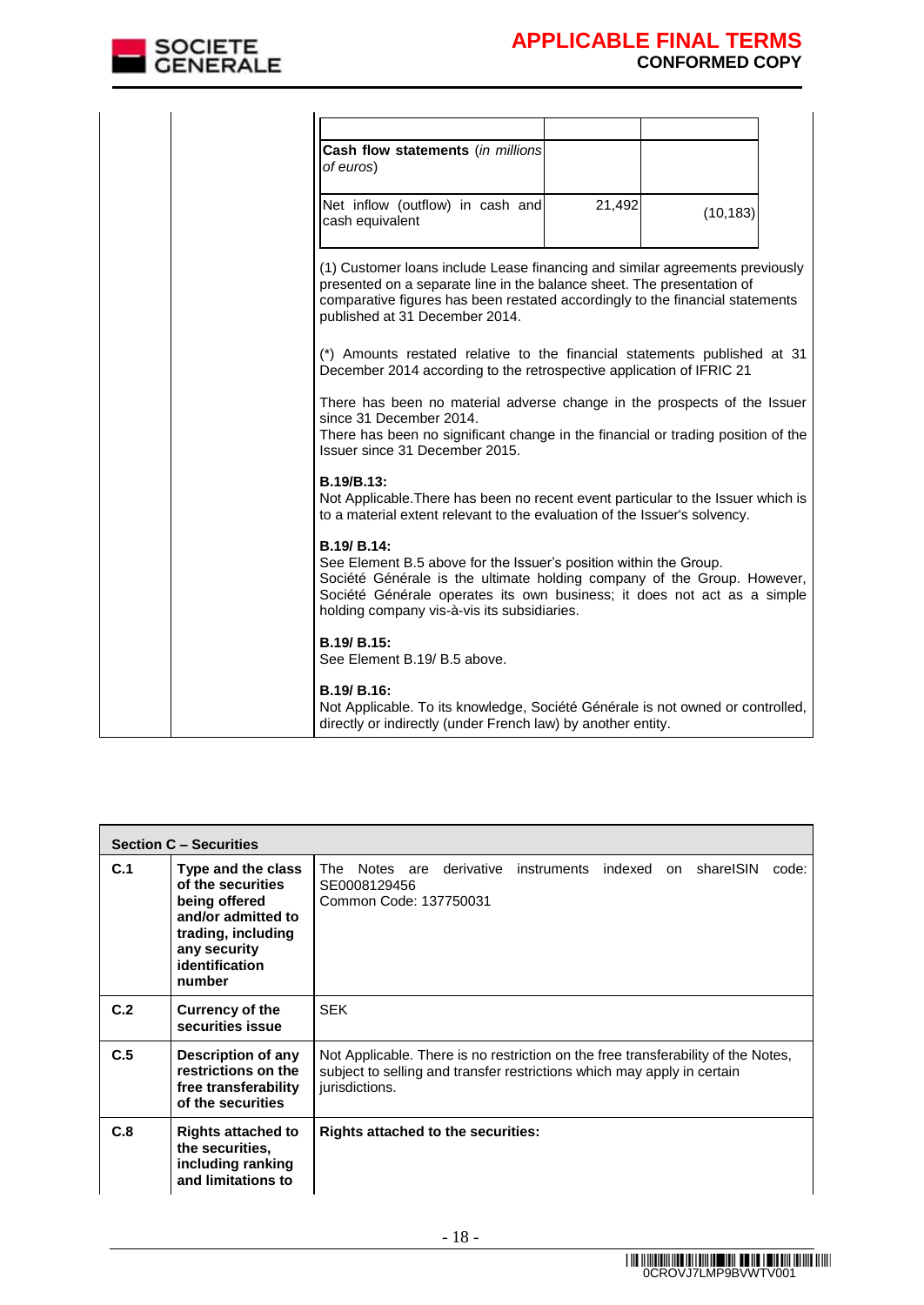

| those rights |                                                                                                                                                                                                                                                                                                                                                                                                                                                                                                                                                                                                                                                                                                              |  |
|--------------|--------------------------------------------------------------------------------------------------------------------------------------------------------------------------------------------------------------------------------------------------------------------------------------------------------------------------------------------------------------------------------------------------------------------------------------------------------------------------------------------------------------------------------------------------------------------------------------------------------------------------------------------------------------------------------------------------------------|--|
|              | Unless the Notes are previously redeemed, the Notes will entitle each holder<br>of the Notes (a Noteholder) to receive a redemption amount which may be<br>lower than, equal to or higher than the amount initially invested (see Element<br>$C.18$ ).                                                                                                                                                                                                                                                                                                                                                                                                                                                       |  |
|              | A Noteholder will be entitled to claim the immediate and due payment of any<br>sum in case:                                                                                                                                                                                                                                                                                                                                                                                                                                                                                                                                                                                                                  |  |
|              | - the Issuer fails to pay or to perform its other obligations under the Notes<br>- the Guarantor fails to perform its obligations under the Guarantee or in the<br>event that the guarantee of the Guarantor stops being valid;<br>- of insolvency or bankruptcy proceeding(s) affecting the Issuer.                                                                                                                                                                                                                                                                                                                                                                                                         |  |
|              | The Noteholders' consent shall have to be obtained to amend the contractual<br>terms of the Notes pursuant to the provisions of an agency agreement, made<br>available to a Noteholder upon request to the Issuer.                                                                                                                                                                                                                                                                                                                                                                                                                                                                                           |  |
|              | <b>Governing law</b>                                                                                                                                                                                                                                                                                                                                                                                                                                                                                                                                                                                                                                                                                         |  |
|              | The Notes and any non-contractual obligations arising out of or in connection<br>with the Notes will be governed by, and shall be construed in accordance with<br>Swedish law.                                                                                                                                                                                                                                                                                                                                                                                                                                                                                                                               |  |
|              | The Issuer accepts the competence of the courts of England in relation to any<br>dispute against the Issuer but accepts that such Noteholders may bring their<br>action before any other competent court.                                                                                                                                                                                                                                                                                                                                                                                                                                                                                                    |  |
|              | Ranking:                                                                                                                                                                                                                                                                                                                                                                                                                                                                                                                                                                                                                                                                                                     |  |
|              | The Notes will be direct, unconditional, unsecured and unsubordinated<br>obligations of the Issuer and will rank equally with all other outstanding direct,<br>unconditional, unsecured and unsubordinated obligations of the Issuer,<br>present and future.                                                                                                                                                                                                                                                                                                                                                                                                                                                 |  |
|              | Limitations to rights attached to the securities:<br>- in the case of adjustments affecting the underlying instrument(s), the Issuer<br>may amend the terms and conditions or in the case of the occurrence of<br>extraordinary events affecting the underlying instrument(s), the Issuer may<br>substitute the underlying instrument(s) by new underlying instrument(s),<br>monetise all or part of the due amounts until the maturity date of the Notes,<br>postpone the maturity date of the Notes, redeem early the Notes on the basis<br>of the market value of these Notes, or deduct from any due amount the<br>increase cost of hedging, and in each case without the consent of the<br>Noteholders; |  |
|              | - the Issuer may redeem early the Notes on the basis of the market value of<br>these Notes for tax or regulatory reasons and if the proportion between the<br>outstanding Notes and the number of Notes initially issued is lower than 10%;                                                                                                                                                                                                                                                                                                                                                                                                                                                                  |  |
|              | - the rights to payment of principal and interest will be prescribed within a<br>period of ten years (in the case of principal) and five years (in the case of<br>interest) from the date on which the payment of these amounts has become<br>due for the first time and has remained unpaid.                                                                                                                                                                                                                                                                                                                                                                                                                |  |
|              | - In the case of a payment default by the Issuer, Noteholders shall not be<br>entitled to take any steps or proceedings to procure the winding-up,<br>administration or liquidation (or any other analogous proceeding) of the Issuer.<br>Nevertheless, Noteholders will continue to be able to claim against the<br>Guarantor in respect of any unpaid amount                                                                                                                                                                                                                                                                                                                                               |  |
|              | <b>Taxation</b>                                                                                                                                                                                                                                                                                                                                                                                                                                                                                                                                                                                                                                                                                              |  |
|              | All payments in respect of Notes, Receipts and Coupons or under the<br>Guarantee shall be made free and clear of, and without withholding or                                                                                                                                                                                                                                                                                                                                                                                                                                                                                                                                                                 |  |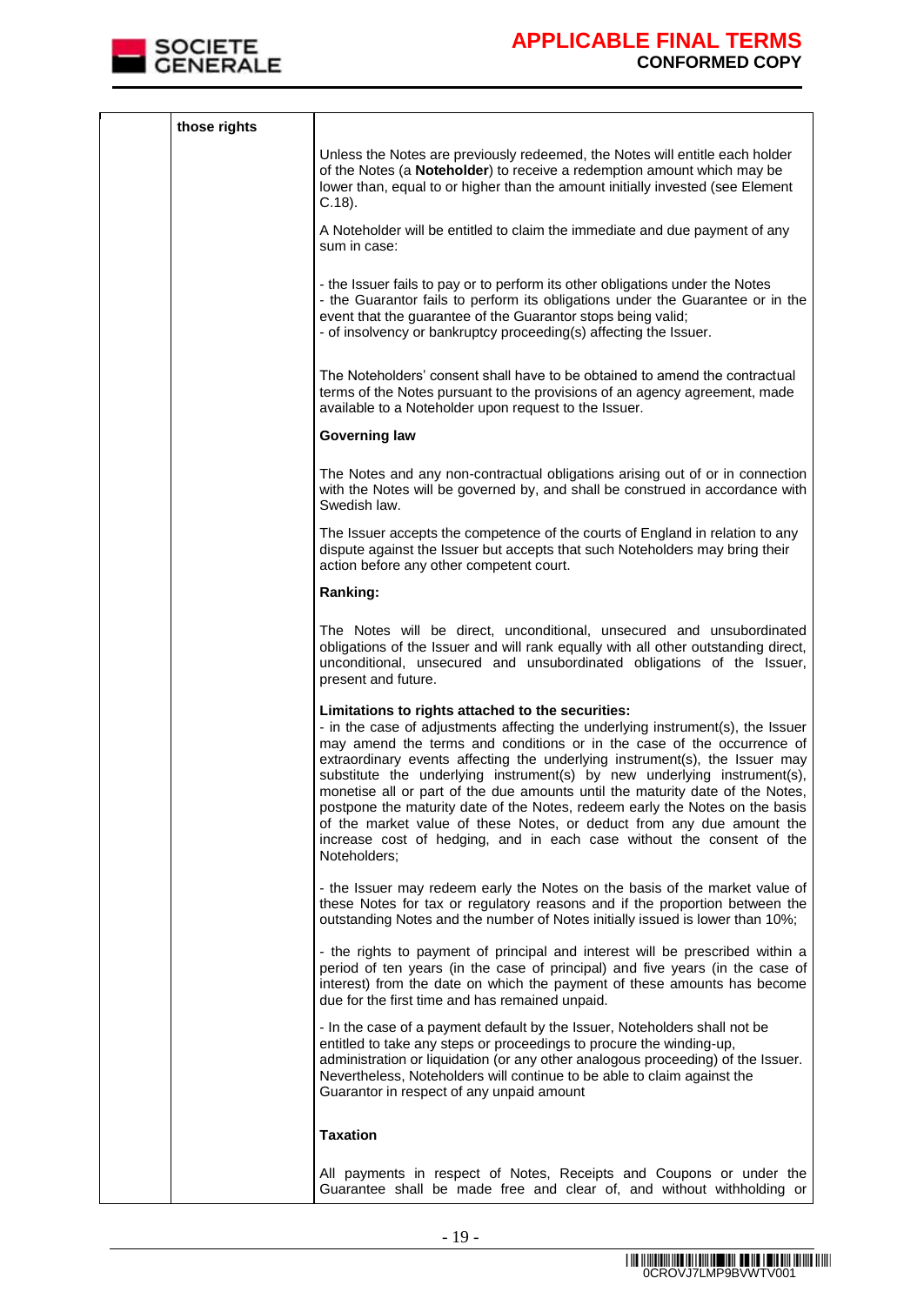

|      |                                                                                                                                                                                                                                                                            | deduction for or on account of, any present or future taxes, duties,<br>assessments or governmental charges of whatever nature imposed, levied,<br>collected, withheld or assessed by or on behalf of any Tax Jurisdiction unless<br>such withholding or deduction is required by law.<br>In the event that any amounts are required to be deducted or withheld for, or<br>on behalf of, any Tax Jurisdiction, the relevant Issuer or, as the case may be,<br>the Guarantor shall (except in certain circumstances), to the fullest extent<br>permitted by law, pay such additional amount as may be necessary, in order<br>that each Noteholder, Receiptholder or Couponholder, after deduction or<br>withholding of such taxes, duties, assessments or governmental charges, will<br>receive the full amount then due and payable. |                                                                                                                                                                                                                                                                                                                       |  |
|------|----------------------------------------------------------------------------------------------------------------------------------------------------------------------------------------------------------------------------------------------------------------------------|--------------------------------------------------------------------------------------------------------------------------------------------------------------------------------------------------------------------------------------------------------------------------------------------------------------------------------------------------------------------------------------------------------------------------------------------------------------------------------------------------------------------------------------------------------------------------------------------------------------------------------------------------------------------------------------------------------------------------------------------------------------------------------------------------------------------------------------|-----------------------------------------------------------------------------------------------------------------------------------------------------------------------------------------------------------------------------------------------------------------------------------------------------------------------|--|
| C.11 | Whether the<br>securities offered<br>are or will be the<br>object of an<br>application for<br>admission to<br>trading, with a view<br>to their distribution<br>in a regulated<br>market or other<br>equivalent markets<br>with indication of<br>the markets in<br>question | Application will be made for the Notes to be admitted to trading on the Nasdaq<br>OMX Stockholm AB, Sweden.                                                                                                                                                                                                                                                                                                                                                                                                                                                                                                                                                                                                                                                                                                                          |                                                                                                                                                                                                                                                                                                                       |  |
| C.15 | How the value of<br>the investment is<br>affected by the<br>value of the<br>underlying<br>instrument(s)                                                                                                                                                                    | The value of the Notes, the payment of a coupon amount on a relevant interest<br>payment date to a Noteholder, the payment of an automatic early redemption<br>amount on a relevant automatic early redemption date and the payment of a<br>redemption amount to a Noteholder on the maturity date will depend on the<br>performance of the underlying asset(s), on the relevant valuation date(s).<br>The value of the Notes is linked to the positive or negative performance one or<br>several underlying instrument(s) within the basket. The amount(s) to be paid<br>is/are determined on the basis of the condition which is satisfied (or not) if the<br>performance of one or several underlying instrument(s) within the basket is<br>higher than or equal to a predefined barrier performance.                             |                                                                                                                                                                                                                                                                                                                       |  |
| C.16 | The maturity date<br>and the final<br>reference date                                                                                                                                                                                                                       | The maturity date of the Notes will be 21/05/2021, and the final reference date<br>will be the last valuation date.<br>The maturity date may be modified pursuant to the provisions of Element C.8<br>above and Element C.18 below.                                                                                                                                                                                                                                                                                                                                                                                                                                                                                                                                                                                                  |                                                                                                                                                                                                                                                                                                                       |  |
| C.17 | <b>Settlement</b><br>procedure of the<br>derivative<br>securities                                                                                                                                                                                                          | Cash delivery                                                                                                                                                                                                                                                                                                                                                                                                                                                                                                                                                                                                                                                                                                                                                                                                                        |                                                                                                                                                                                                                                                                                                                       |  |
| C.18 | How the return on<br>derivative<br>securities takes<br>place                                                                                                                                                                                                               | Unless previously redeemed, the return on the derivative securities will take<br>place as follows:<br>Specified Denomination: SEK 10 000<br><b>Interest Commencement Date:</b><br><b>Structured Interest Amount(s):</b>                                                                                                                                                                                                                                                                                                                                                                                                                                                                                                                                                                                                              | <b>Issue Date</b><br>Unless previously redeemed, on each<br>Interest Payment Date(i) (i from 1 to<br>5), the Issuer shall pay to the<br>Noteholders, for each Note, an<br>amount determined by the Calculation<br>Agent as follows:<br>Scenario 1:<br>If on Valuation Date(i),<br>WorstPerformance(i) is lower than - |  |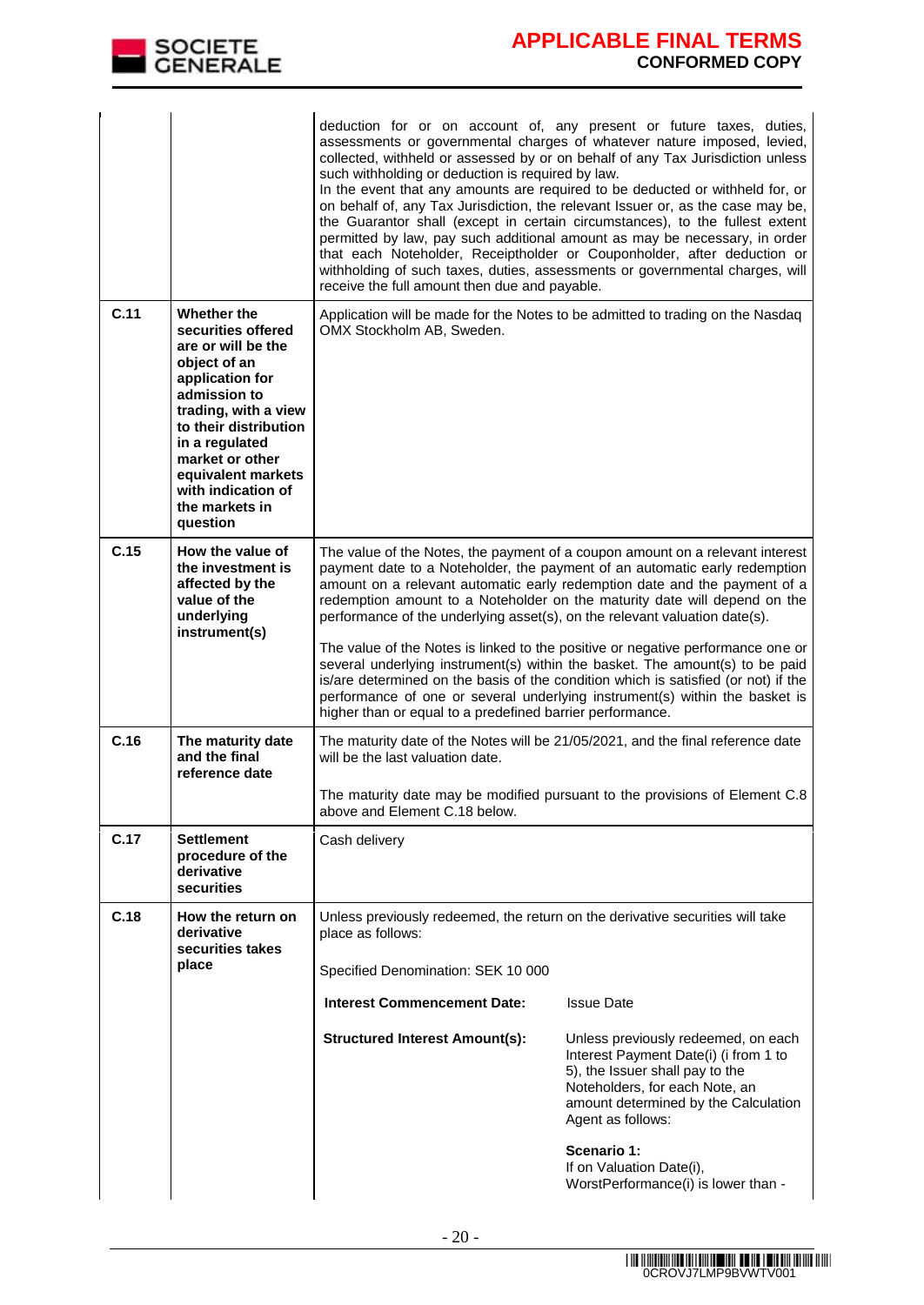

|                                                                                | 10%, then:<br>Structured Interest Amount(i) =<br>Specified Denomination x 7.0%<br>Scenario 2:<br>If on Valuation Date(i),<br>equal to -10%, then:<br>Structured Interest Amount(i) = 0<br>(zero) | WorstPerformance(i) is higher than or                                                                                                                                                                                                                                                                                      |
|--------------------------------------------------------------------------------|--------------------------------------------------------------------------------------------------------------------------------------------------------------------------------------------------|----------------------------------------------------------------------------------------------------------------------------------------------------------------------------------------------------------------------------------------------------------------------------------------------------------------------------|
| <b>Specified Period(s)/Interest</b><br><b>Payment Date(s):</b><br>(DD/MM/YYYY) | 1<br>$\overline{c}$<br>3<br>$\overline{\mathcal{A}}$<br>5                                                                                                                                        | Interest Payment<br>Date(i)<br>21/05/2017<br>21/05/2018<br>21/05/2019<br>21/05/2020<br>21/05/2021                                                                                                                                                                                                                          |
| <b>Automatic Early Redemption</b><br>Amount(s):                                | Automatic Early Redemption<br>$(100\% + i \times \text{CouponLevel})$                                                                                                                            | Unless previously redeemed, if an<br><b>Automatic Early Redemption Event</b><br>has occurred, then the Issuer shall<br>redeem early the Notes on Automatic<br>Early Redemption Date(i) (i from 1 to<br>4) in accordance with the following<br>provisions in respect of each Note:<br>$Amount(i) = Specificd Denominator x$ |
| <b>Automatic Early Redemption</b><br>Date(s):<br>(DD/MM/YYYY)                  | 1<br>$\overline{c}$<br>3<br>4                                                                                                                                                                    | <b>Automatic Early</b><br>Redemption<br>Date(i)<br>21/05/2017<br>21/05/2018<br>21/05/2019<br>21/05/2020                                                                                                                                                                                                                    |
| Automatic Early Redemption Event: is deemed to have occurred, as               | equal to -10%                                                                                                                                                                                    | determined by the Calculation Agent,<br>if on a Valuation Date(i) (i from 1 to 4),<br>WorstPerformance(i) is higher than or                                                                                                                                                                                                |
| <b>Final Redemption Amount:</b>                                                | Unless previously redeemed, the<br>Note:                                                                                                                                                         | Issuer shall redeem the Notes on the<br>Maturity Date, in accordance with the<br>following provisions in respect of each                                                                                                                                                                                                   |
|                                                                                | Scenario 1:<br>If on Valuation Date(5),<br>equal to -10%, then:<br>Denomination x ([100% +<br>CouponLevel x 5])                                                                                  | WorstPerformance(5) is higher than or<br>Final Redemption Amount = Specified                                                                                                                                                                                                                                               |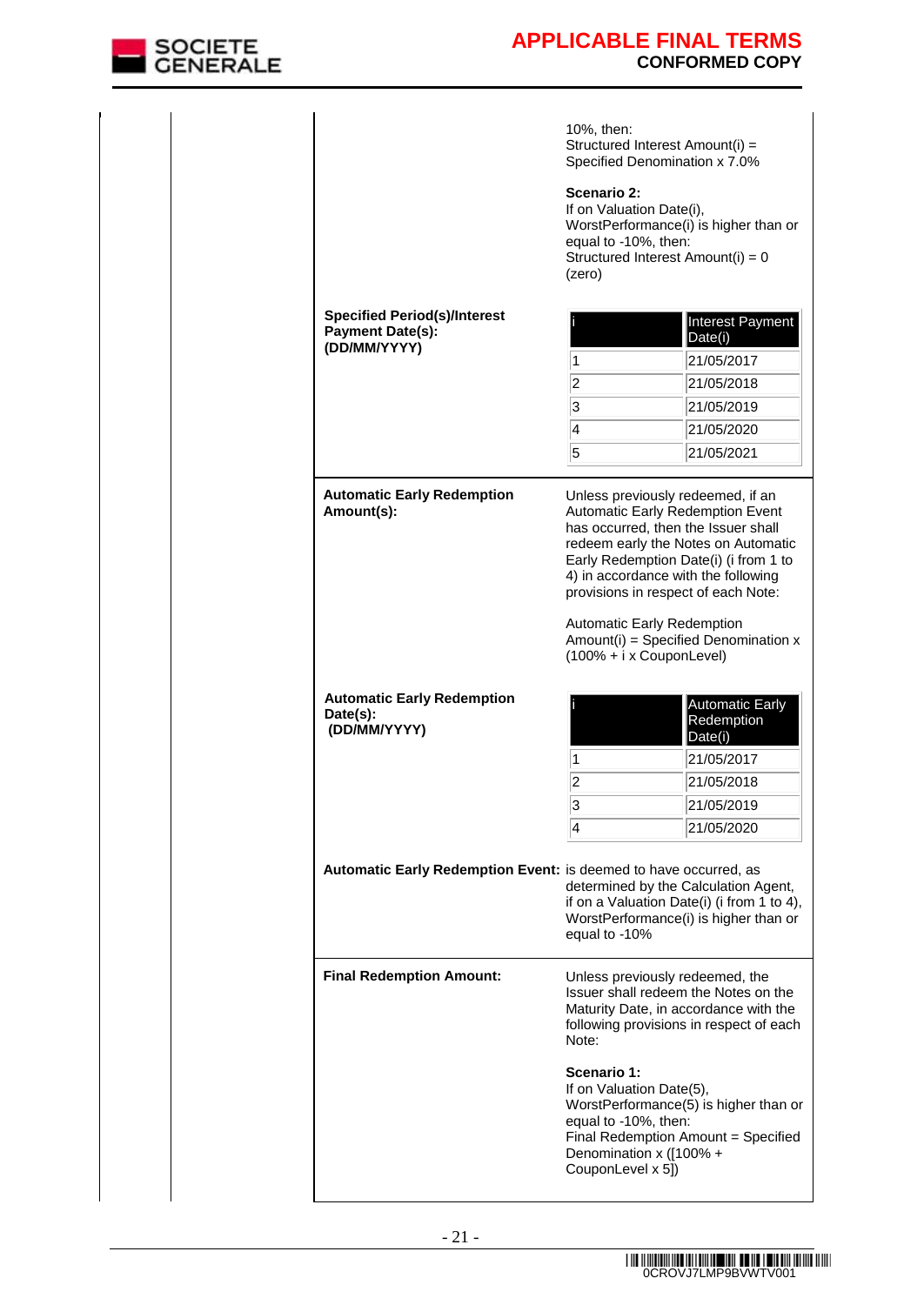

|      |                                                   |                                                                                                                                                                                                                                                 | Scenario 2:<br>If on Valuation Date(5),<br>WorstPerformance(5) is lower than -<br>10% and WorstPerformance(5) is<br>higher than or equal to -40%, then:<br>Final Redemption Amount = Specified<br>Denomination x ([100%])<br>Scenario 3: |                                                                                |  |
|------|---------------------------------------------------|-------------------------------------------------------------------------------------------------------------------------------------------------------------------------------------------------------------------------------------------------|------------------------------------------------------------------------------------------------------------------------------------------------------------------------------------------------------------------------------------------|--------------------------------------------------------------------------------|--|
|      |                                                   |                                                                                                                                                                                                                                                 | If on Valuation Date(5),<br>WorstPerformance(5) is lower than -<br>40%, then:<br>Final Redemption Amount = Specified<br>Denomination x [100% +<br>WorstPerformance(5) ]                                                                  |                                                                                |  |
|      |                                                   | Definitions relating to date(s):<br><b>Valuation Date(0):</b>                                                                                                                                                                                   | 28/04/2016                                                                                                                                                                                                                               |                                                                                |  |
|      |                                                   | (DD/MM/YYYY)                                                                                                                                                                                                                                    |                                                                                                                                                                                                                                          |                                                                                |  |
|      |                                                   | <b>Valuation Date</b>                                                                                                                                                                                                                           |                                                                                                                                                                                                                                          | Valuation Date(i)                                                              |  |
|      |                                                   | (i); (i from 1 to 5):<br>(DD/MM/YYYY)                                                                                                                                                                                                           | 1                                                                                                                                                                                                                                        | 28/04/2017                                                                     |  |
|      |                                                   |                                                                                                                                                                                                                                                 | 2                                                                                                                                                                                                                                        | 28/04/2018                                                                     |  |
|      |                                                   |                                                                                                                                                                                                                                                 | 3                                                                                                                                                                                                                                        | 28/04/2019                                                                     |  |
|      |                                                   |                                                                                                                                                                                                                                                 | 4                                                                                                                                                                                                                                        | 28/04/2020                                                                     |  |
|      |                                                   |                                                                                                                                                                                                                                                 | 5                                                                                                                                                                                                                                        | 28/04/2021                                                                     |  |
|      |                                                   | Definitions relating to the Product:                                                                                                                                                                                                            | Applicable, subject to the provisions<br>of the Additional Terms and<br>Conditions relating to Formulae                                                                                                                                  |                                                                                |  |
|      |                                                   | WorstPerformance(i)<br>(i from 1 to 5)                                                                                                                                                                                                          | of Performance(i, k), as defined in<br>and Conditions relating to Formulae.                                                                                                                                                              | means the Minimum, for k from 1 to 4,<br>Condition 4.6 of the Additional Terms |  |
|      |                                                   | Performance(i,k)<br>(i from 1 to 5)<br>(k from 1 to 4)                                                                                                                                                                                          | means (S(i,k) / S(0,k)) - 100%, as<br>defined in Condition 4.1 of the<br><b>Additional Terms and Conditions</b><br>relating to Formulae.                                                                                                 |                                                                                |  |
|      |                                                   | S(i,k)<br>(i from 0 to 5)<br>(k from 1 to 4)                                                                                                                                                                                                    | means in respect of any Valuation<br>Date(i) the Closing Price of the<br>4.0 of the Additional Terms and<br>Conditions relating to Formulae                                                                                              | Underlying(k), as defined in Condition                                         |  |
|      |                                                   | CouponLevel                                                                                                                                                                                                                                     | 8.0%. Final CouponLevel will be<br>confirmed at the latest on Valuation<br>$Date(0)$ .                                                                                                                                                   | Indicatively 10.0% with a minimum of                                           |  |
| C.19 | The final reference<br>price of the<br>underlying | See Element C.18 above.                                                                                                                                                                                                                         |                                                                                                                                                                                                                                          |                                                                                |  |
|      |                                                   | Final reference price: the value of the underlying instrument(s) on the relevant<br>valuation date(s) for the redemption, subject to the occurrence of certain<br>extraordinary events and adjustments affecting such underlying instrument(s). |                                                                                                                                                                                                                                          |                                                                                |  |
| C.20 | Type of the                                       | The type of underlying is: share                                                                                                                                                                                                                |                                                                                                                                                                                                                                          |                                                                                |  |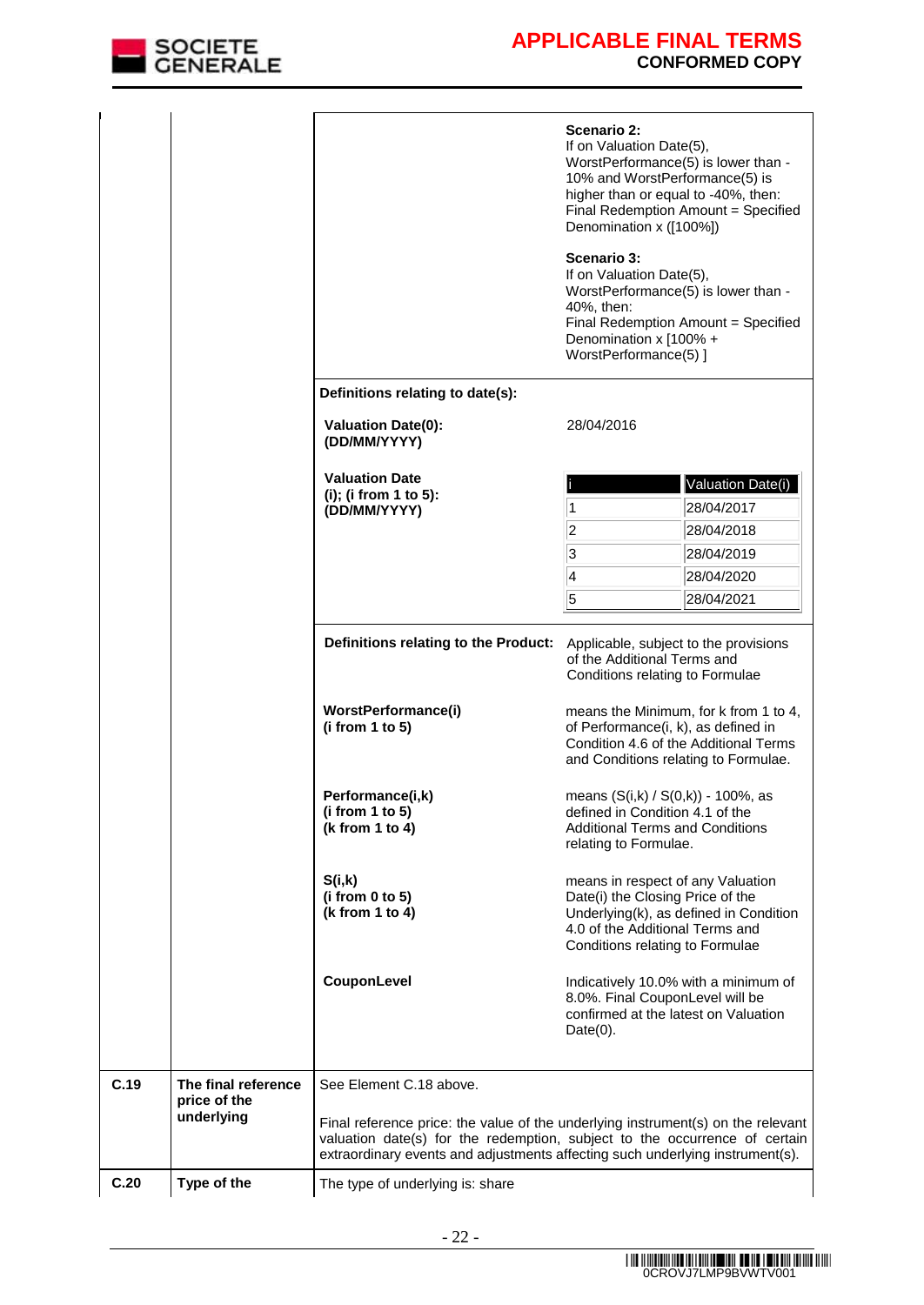

| underlying and<br>where the<br>information on the<br>underlying can be<br>found |                | Information about the underlying is available on the following website(s), if any,<br>or upon simple request to Société Générale. |                    |                            |                               |  |  |
|---------------------------------------------------------------------------------|----------------|-----------------------------------------------------------------------------------------------------------------------------------|--------------------|----------------------------|-------------------------------|--|--|
|                                                                                 | lk             | Company                                                                                                                           | Ticker             | Bloomberg Exchange Website |                               |  |  |
|                                                                                 |                | AstraZeneca PLC                                                                                                                   | AZN SS             | Stock<br>Exchange          | Stockholm www.astrazeneca.com |  |  |
|                                                                                 | $\overline{2}$ | Electrolux AB                                                                                                                     | <b>ELUXB</b><br>SS | Stock<br>Exchange          | Stockholm www.electrolux.com  |  |  |
|                                                                                 | 3              | Nordea Bank AB                                                                                                                    | NDA SS             | Stock<br>Exchange          | Stockholm www.nordea.com      |  |  |
|                                                                                 | 4              | Telefonaktiebolaget ERICB SS<br><b>LM Ericsson</b>                                                                                |                    | Stock<br>Exchange          | Stockholm www.ericsson.com    |  |  |

| <b>Section D - Risks</b> |                                                                                                                                                                                          |                                                                                                                                                                                                                                                                                                                                               |
|--------------------------|------------------------------------------------------------------------------------------------------------------------------------------------------------------------------------------|-----------------------------------------------------------------------------------------------------------------------------------------------------------------------------------------------------------------------------------------------------------------------------------------------------------------------------------------------|
| D.2                      | Key information on<br>the key risks that                                                                                                                                                 | The Group is exposed to the risks inherent in its core businesses.                                                                                                                                                                                                                                                                            |
|                          | are specific to the<br>issuer and the<br>quarantor                                                                                                                                       | The Group's risk management focuses on the following main categories of<br>risks, any of which could materially adversely affect the Group's business,<br>results of operations and financial condition:                                                                                                                                      |
|                          |                                                                                                                                                                                          | Credit and counterparty risk (including country risk): risk of losses arising<br>from the inability of the Group's customers, issuers or other counterparties to<br>meet their financial commitments. Credit risk includes counterparty risk linked<br>to market transactions (replacement risk) and as well as securitisation<br>activities. |
|                          |                                                                                                                                                                                          | <b>Market risk:</b> risk of a loss of value on financial instruments arising from<br>changes in market parameters, volatility of these parameters and correlations<br>between them.                                                                                                                                                           |
|                          |                                                                                                                                                                                          | Operational risks: risk of losses or sanctions due to inadequacies or failures<br>in internal procedures or systems, human error or external events;                                                                                                                                                                                          |
|                          |                                                                                                                                                                                          | Structural interest and exchange rate risk: risk of loss or of write-downs in<br>the Group's assets arising from variations in interest or exchange rates.                                                                                                                                                                                    |
|                          |                                                                                                                                                                                          | Liquidity risk: risk of the Group not being able to meet its cash or collateral<br>requirements as they arise and at a reasonable cost.                                                                                                                                                                                                       |
| D.6                      | Key information on<br>the key risks that<br>are specific to the<br>securities and risk<br>warning to the<br>effect that<br>investors may lose<br>the value of their<br>entire investment | The Notes may provide for an automatic early redemption linked to a specific<br>event. Therefore, this may prevent the Noteholders from benefitting from the<br>performance of the underlying instrument(s) over the whole period initially<br>envisaged.                                                                                     |
|                          |                                                                                                                                                                                          | The terms and conditions of the Notes may include provisions under which<br>upon the occurrence of certain market disruptions delays in the settlement of<br>the Notes may be incurred or certain modifications be made. Moreover, in<br>case of occurrence of events affecting the underlying instrument(s), the terms                       |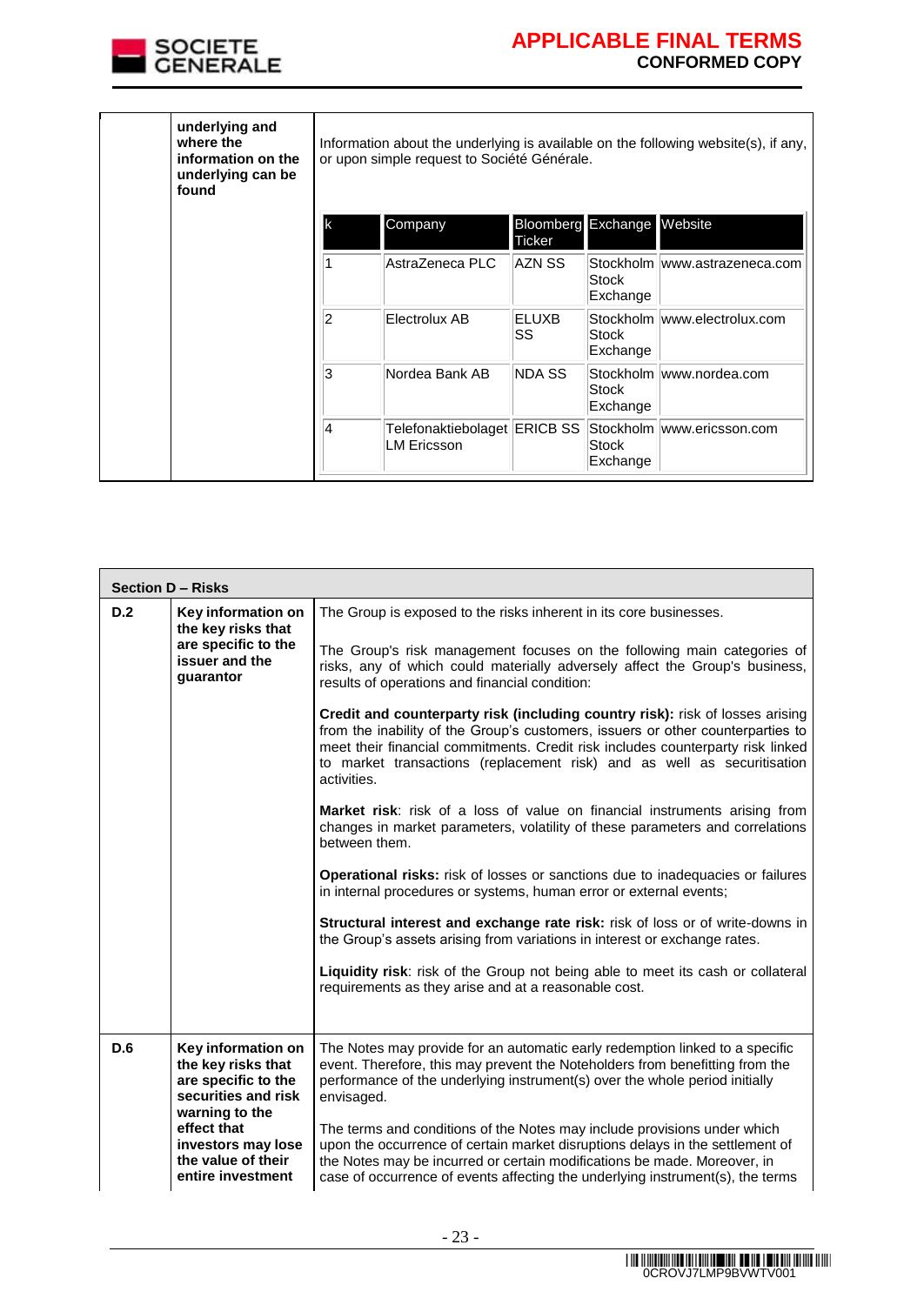

| or part of it | and conditions of the Notes allow the Issuer to substitute the underlying<br>instrument(s) by new underlying instrument(s), cease the exposure to the                                                                                                                                                                                                                                                                                                                                                                                                                                                                                                                                                                                                     |
|---------------|-----------------------------------------------------------------------------------------------------------------------------------------------------------------------------------------------------------------------------------------------------------------------------------------------------------------------------------------------------------------------------------------------------------------------------------------------------------------------------------------------------------------------------------------------------------------------------------------------------------------------------------------------------------------------------------------------------------------------------------------------------------|
|               | underlying asset(s) and apply a reference rate to the proceeds so obtained<br>until the maturity date of the Notes, postpone the maturity date of the Notes,<br>early redeem the Notes on the basis of the market value of these Notes, or<br>deduct from any due amount the increase cost of hedging, and in each case<br>without the consent of the Noteholders.                                                                                                                                                                                                                                                                                                                                                                                        |
|               | Payments (whether in respect of principal and/or interest and whether at<br>maturity or otherwise) on the Notes are calculated by reference to certain<br>underlying(s), the return of the Notes is based on changes in the value of the<br>underlying(s), which may fluctuate. Potential investors should be aware that<br>these Notes may be volatile and that they may receive no interest and may<br>lose all or a substantial portion of their principal.                                                                                                                                                                                                                                                                                            |
|               | The Guarantee constitutes a general and unsecured contractual obligation of<br>the Guarantor and no other person, any payments on the Notes are also<br>dependent on the creditworthiness of the Guarantor.                                                                                                                                                                                                                                                                                                                                                                                                                                                                                                                                               |
|               | Prospective investors in Notes benefiting from the Guarantee should note that<br>in case of payment default of an Issuer the entitlement of the Noteholder will<br>be limited to the sums obtained by making a claim under the Guarantee, and<br>the relevant provisions of the Guarantee and they shall have no right to<br>institute any proceeding, judicial or otherwise, or otherwise assert a claim<br>against the Issuer and, in relation to Secured Notes only, from the sums<br>obtained following enforcement of the relevant Pledge Agreement.<br>The Guarantee is a payment guarantee only and not a guarantee of the<br>performance by the relevant Issuer or any of its other obligations under the<br>Notes benefiting from the Guarantee. |
|               | The Guarantee may cover only part of the relevant Issuer's payment<br>obligations under the relevant Series of Notes. In such a case, Noteholders<br>may retain the risk that payments under the Guarantee are less than the<br>amounts due by the Issuer under the Notes.<br>Société Générale will act as issuer under the Programme, as the Guarantor of<br>the Notes issued by the Issuer and also as provider of hedging instruments to<br>the Issuer. As a result, investors will be exposed not only to the credit risk of<br>the Guarantor but also operational risks arising from the lack of independence<br>of the Guarantor, in assuming its duties and obligations as the Guarantor and<br>provider of the hedging instruments.               |
|               | The potential conflicts of interests and operational risks arising from such lack<br>of independence are in part intended to be mitigated by the fact that different<br>divisions within the Guarantor will be responsible for implementing the<br>Guarantee and providing the hedging instruments and that each division is run<br>as a separate operational unit, segregated by Chinese walls (information<br>barriers) and run by different management teams.                                                                                                                                                                                                                                                                                          |
|               | The Issuer and the Guarantor and any of their subsidiaries and/or their<br>affiliates, in connection with their other business activities, may possess or<br>acquire material information about the underlying assets. Such activities and<br>information may cause consequences adverse to Noteholders.                                                                                                                                                                                                                                                                                                                                                                                                                                                  |
|               | The Issuer and the Guarantor and any of their subsidiaries and/or their<br>affiliates may act in other capacities with regard to the Notes, such as market<br>maker, calculation agent or agent. Therefore, a potential conflict of interests<br>may arise. In connection with the offering of the Notes, the Issuer and the<br>Guarantor and/or their affiliates may enter into one or more hedging<br>transaction(s) with respect to a reference asset(s) or related derivatives, which<br>may affect the market price, liquidity or value of the Notes.                                                                                                                                                                                                |
|               | During the lifetime of the Notes, the market value of these Notes may be lower<br>than the invested capital. Furthermore, an insolvency of the Issuer and/or the<br>Guarantor may cause a total loss of the invested capital.                                                                                                                                                                                                                                                                                                                                                                                                                                                                                                                             |
|               | The attention of the investors is drawn to the fact that they could sustain                                                                                                                                                                                                                                                                                                                                                                                                                                                                                                                                                                                                                                                                               |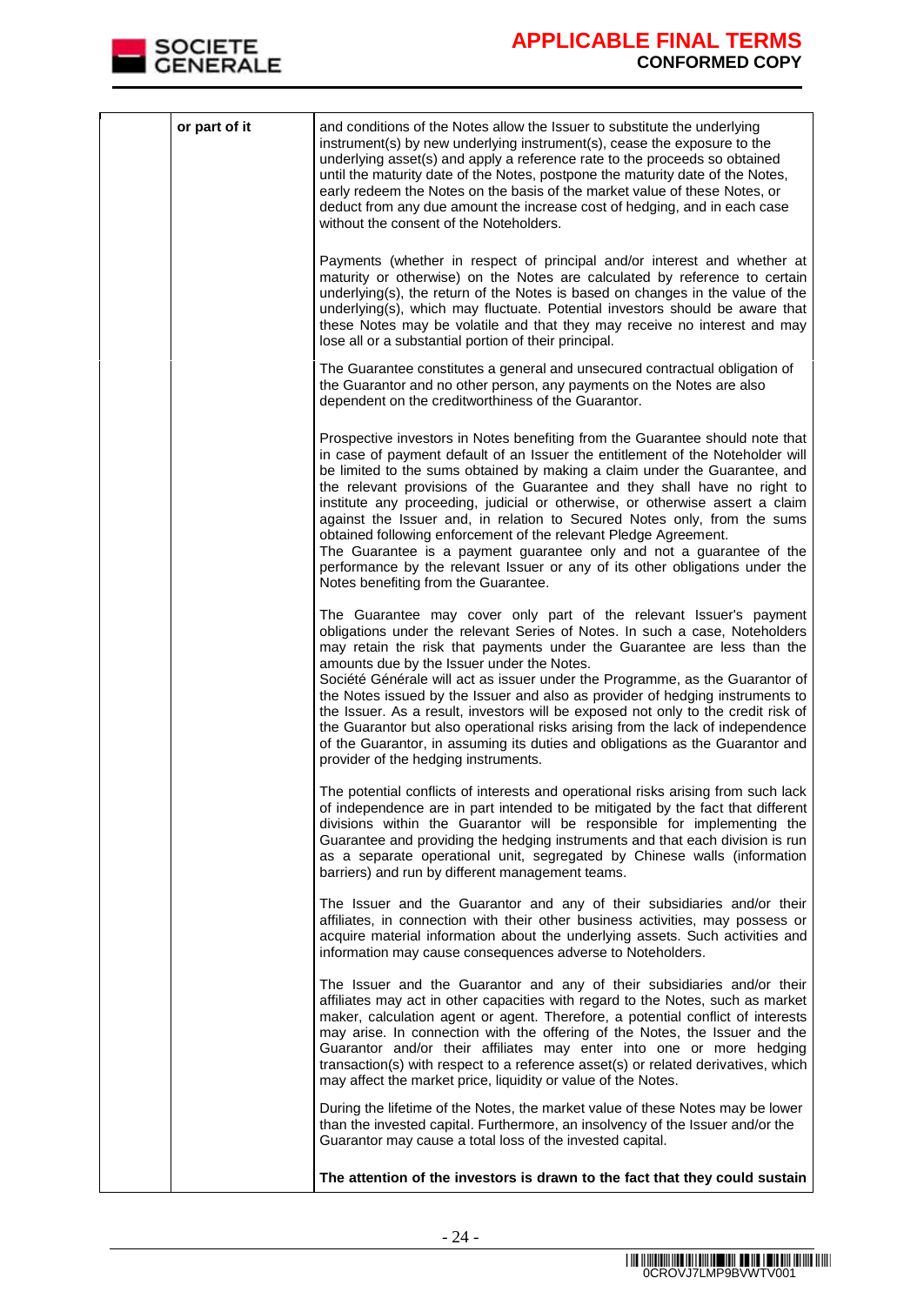

 $\blacksquare$ 

### **APPLICABLE FINAL TERMS CONFORMED COPY**

 $\overline{\phantom{0}}$ 

**an entire or a partial loss of their investment.**

| <b>Section E - Offer</b> |                                                                                                                          |                                                                                                                                                                                                                                                                                                                                                                               |
|--------------------------|--------------------------------------------------------------------------------------------------------------------------|-------------------------------------------------------------------------------------------------------------------------------------------------------------------------------------------------------------------------------------------------------------------------------------------------------------------------------------------------------------------------------|
| E.2.b                    | <b>Reasons for the</b><br>offer and use of<br>proceeds                                                                   | The net proceeds from each issue of Notes will be applied for the general<br>financing purposes of the Société Générale Group, which include making a<br>profit.                                                                                                                                                                                                              |
| E.3                      | Description of the                                                                                                       | Public Offer Jurisdiction(s): Sweden                                                                                                                                                                                                                                                                                                                                          |
|                          | terms and<br>conditions of the<br>offer                                                                                  | <b>Offer Period:</b> from 14/03/2016 to 22/04/2016                                                                                                                                                                                                                                                                                                                            |
|                          |                                                                                                                          | Offer Price: The Notes will be offered at the Issue Price increased by fees, if<br>any, as mentioned below.                                                                                                                                                                                                                                                                   |
|                          |                                                                                                                          | Conditions to which the offer is subject: Offers of the Notes are conditional<br>on their issue and, on any additional conditions set out in the standard terms of<br>business of the financial intermediaries, notified to investors by such relevant<br>financial intermediaries.                                                                                           |
|                          |                                                                                                                          | The Issuer reserves the right to close the Offer Period prior to its stated expiry<br>for any reason.                                                                                                                                                                                                                                                                         |
|                          |                                                                                                                          | The Issuer reserves the right to withdraw the offer and cancel the issuance of<br>the Notes for any reason at any time on or prior to the Issue Date. For the<br>avoidance of doubt, if any application has been made by a potential investor<br>and the Issuer exercises such right, no potential investor shall be entitled to<br>subscribe or otherwise acquire the Notes. |
|                          |                                                                                                                          | In each case, a notice to the investors on the early termination or the<br>withdrawal, as applicable, will be published on the website of the Issuer<br>(http://prospectus.socgen.com).                                                                                                                                                                                       |
| E.4                      | <b>Description of any</b><br>interest that is<br>material to the<br>issue/offer<br>including<br>conflicting<br>interests | Save for any fees payable to the dealer, so far as the Issuer is aware, no<br>person involved in the issue of the Notes has an interest material to the offer.                                                                                                                                                                                                                |
| E.7                      | <b>Estimated</b><br>expenses charged<br>to the investor by<br>the Issuer or the<br>offeror                               | The expenses charged to the investor will be equal to up to 2% of Issue Price<br>per Note, paid by the purchaser to Skandiabanken AB or an agent appointed<br>by Skandiabanken AB                                                                                                                                                                                             |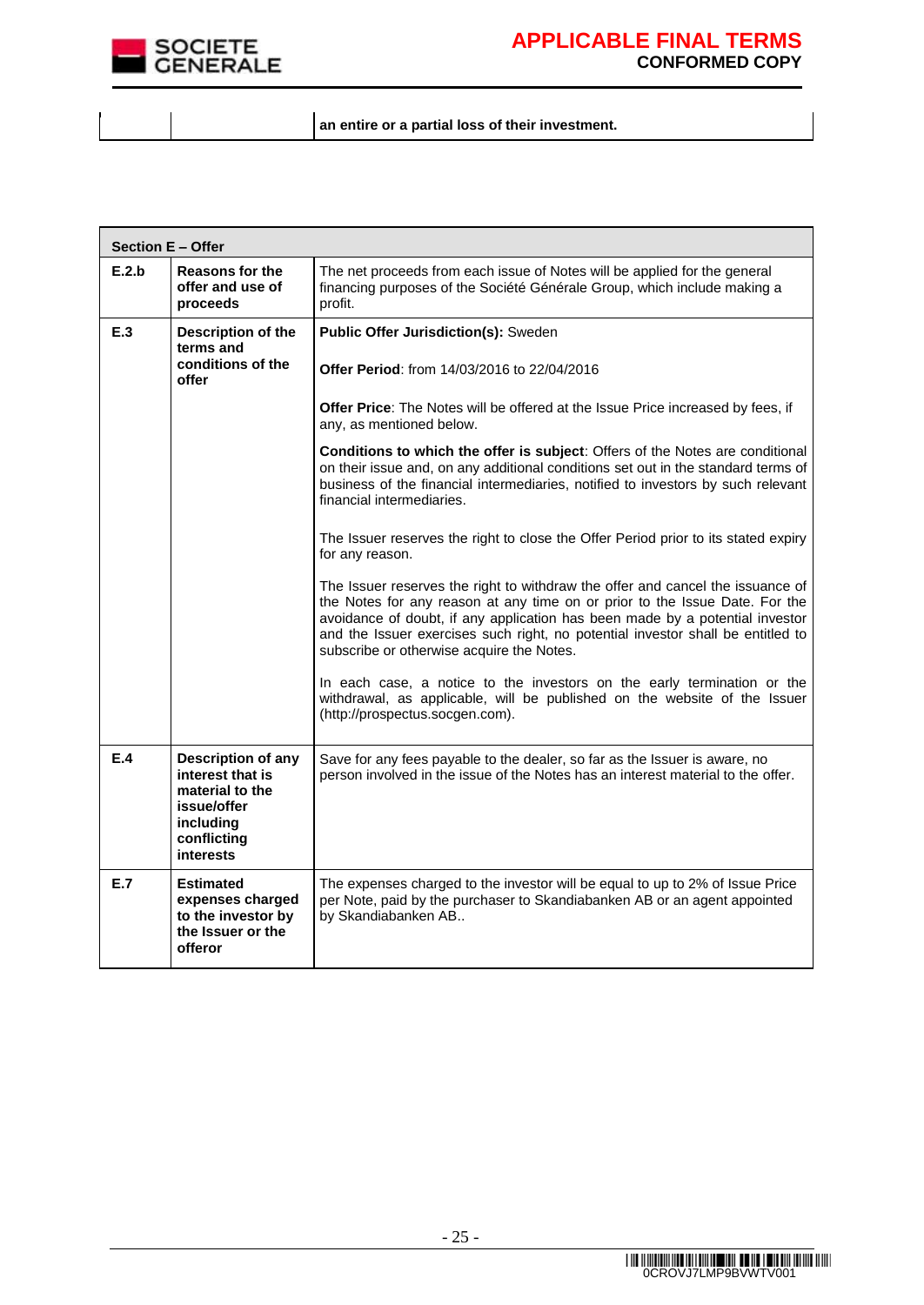

#### **EMISSIONSSPECIFIK SAMMANFATTNING**

|     | Avsnitt A - Introduktion och varningar                         |                                                                                                                                                                                                                                                                                                                                                                                                                                                                                                                                                                                                                                                                                                                                                                                                                                                   |
|-----|----------------------------------------------------------------|---------------------------------------------------------------------------------------------------------------------------------------------------------------------------------------------------------------------------------------------------------------------------------------------------------------------------------------------------------------------------------------------------------------------------------------------------------------------------------------------------------------------------------------------------------------------------------------------------------------------------------------------------------------------------------------------------------------------------------------------------------------------------------------------------------------------------------------------------|
| A.1 | Varning                                                        | sammanfattning<br>måste<br>läsas<br>introduktion<br>till<br>Denna<br>som<br>en<br>Grundprospektet. Varje beslut att investera i Obligationerna ska baseras<br>på ett övervägande av Grundprospektet i sin helhet av en investerare.<br>Om ett krav med bäring på informationen i Grundprospektet och<br>tillämpliga Slutliga Villkor framställs i domstol, kan den kärande<br>investeraren, enligt nationell lagstiftning i Medlemsstaterna, vara tvungen<br>att bära kostnaden för att översätta Grundprospektet innan den juridiska<br>processen påbörjas.<br>Civilrättsligt ansvar uppkommer endast för de personer som har tagit fram                                                                                                                                                                                                         |
|     |                                                                | denna sammanfattning, inklusive varje översättning härav, men endast<br>om sammanfattningen är vilseledande, felaktig eller oförenlig när den<br>läses tillsammans med övriga delar av Grundprospektet eller om den inte<br>tillhandahåller, när den läses tillsammans med övriga delar av<br>Grundprospektet, nyckelinformation för att hjälpa investerare när de<br>överväger huruvida de ska investera i Obligationerna.                                                                                                                                                                                                                                                                                                                                                                                                                       |
| A.2 | <b>Samtycke</b><br>till<br>användning<br>av<br>Grundprospektet | Emittenten samtycker till användningen av detta Grundprospekt i<br>samband med en återförsäljning eller placering av Obligationer under<br>prospekt<br>offentliggöras<br>omständigheter<br>där<br>ett<br>ska<br>enligt<br>Prospektdirektivet (ett Icke-undantaget Erbjudande), med förbehåll för<br>följande villkor:                                                                                                                                                                                                                                                                                                                                                                                                                                                                                                                             |
|     |                                                                | - samtycket är endast giltigt under erbjudandeperioden från 14/03/2016 till<br>22/04/2016 (Erbjudandeperioden);                                                                                                                                                                                                                                                                                                                                                                                                                                                                                                                                                                                                                                                                                                                                   |
|     |                                                                | - samtycket lämnat av Emittenten för användningen av Grundprospektet<br>för att lämna ett Icke-undantaget Erbjudande är ett individuellt samtycke<br>(ett Individuellt Samtycke) för Skandiabanken AB, Lindhagensgatan 86,<br>106 55 Stockholm (Initial Auktoriserad Erbjudare) och om Emittenten<br>utser ytterligare finansiella mellanhänder efter 10/03/2016 och offentliggör<br>uppgifter om dessa på sin webbplats http://.prospectus.socgen.com, varje<br>finansiell mellanhand vars uppgifter offentliggörs på detta sätt (var och en,<br>en Ytterligare Auktoriserad Erbjudare);                                                                                                                                                                                                                                                         |
|     |                                                                | - samtycket som Emittenten gett till användandet av Grundprospektet för<br>att göra ett Icke-Undantaget Erbjudande är ett generellt samtycke (ett<br>Generellt Samtycke) avseende varje finansiell mellanhand som<br>offentliggör på sin webbplats att den kommer att lämna ett Icke-<br>undantaget Erbjudande avseende Obligationerna på basis av det<br>Generella Samtycket lämnat av Emittenten och genom sådant<br>offentliggörande, varje sådan finansiell mellanhand (var och en, en<br>Generellt Auktoriserad Erbjudare) åtar sig att efterleva följande<br>förpliktelser:                                                                                                                                                                                                                                                                 |
|     |                                                                | den agerar i enlighet med alla tillämpliga<br>(a)<br>lagar, regler,<br>föreskrifter och vägledningar (inklusive från varje tillsynsorgan med<br>behörighet över det Icke-undantagna Erbjudandet av Obligationerna i<br>Jurisdiktionen för Erbjudandet till Allmänheten, särskilt lagstiftningen som<br>implementerar Direktivet om Marknader för Finansiella Instrument<br>(Direktiv 2004/39/EG) så som ändrat (nedan Reglerna) och säkerställer<br>att (i) varje investeringsrådgivning avseende Obligationerna av varje<br>person är lämplig, (ii) informationen till potentiella investerare, inklusive<br>informationen avseende varje utgift (och varje courtage eller fördel av<br>varje slag) mottagen eller betald av denne Generellt Auktoriserade<br>Erbjudare under erbjudandet av Obligationerna är fullt och tydligt<br>presenterat; |
|     |                                                                | den efterlever de relevanta restriktionerna på anmälan,<br>(b)<br>försäljning och överlåtelse avseende Jurisdiktionen för Erbjudande till<br>Allmänheten som om denne agerade som Återförsäljare i Jurisdiktionen                                                                                                                                                                                                                                                                                                                                                                                                                                                                                                                                                                                                                                 |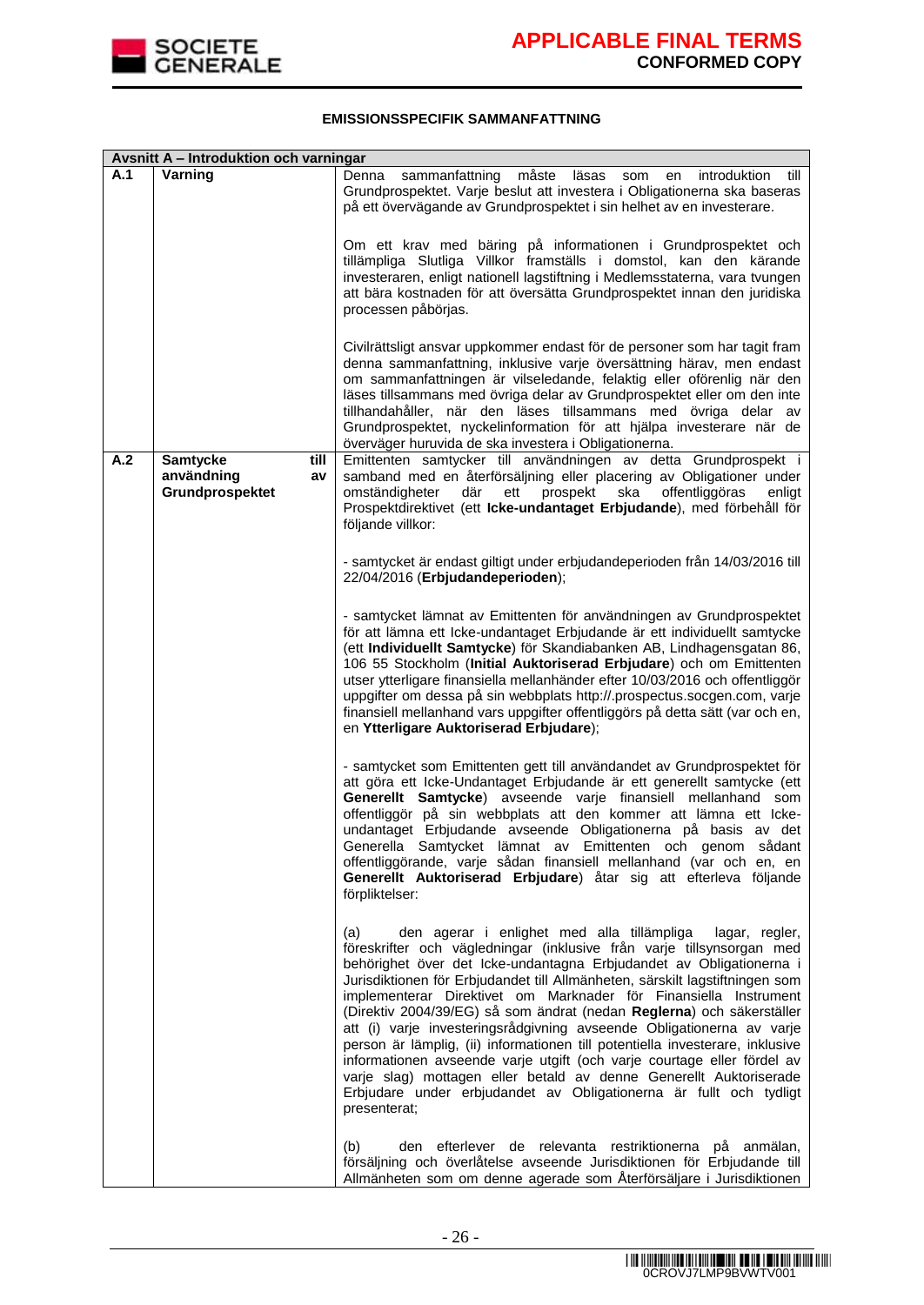

| för Erbjudandet till Allmänheten;                                                                                                                                                                                                                                                                                                                                                                                                                                                                                                                                                                                                                                                                                                 |
|-----------------------------------------------------------------------------------------------------------------------------------------------------------------------------------------------------------------------------------------------------------------------------------------------------------------------------------------------------------------------------------------------------------------------------------------------------------------------------------------------------------------------------------------------------------------------------------------------------------------------------------------------------------------------------------------------------------------------------------|
| (c)<br>den efterlever Reglerna avseende regler mot penningtvätt, mot<br>mutor och om kundkännedom; den behåller investeraridentitetsuppgifter<br>under i vart fall den minimiperiod som krävs under tillämpliga Regler, och<br>ska, om så begärs, göra sådana uppgifter tillgängliga för den relevanta<br>Emittenten och/eller den relevanta Återförsäljaren eller direkt till behöriga<br>myndigheter med jurisdiktion över den relevanta Emittenten och/eller<br>relevanta Återförsäljaren för att möjliggöra för den relevanta Emittenten<br>och/eller relevanta Återförsäljaren att efterleva regler mot penningtvätt,<br>mot mutor och om kundkännedom tillämpliga på den relevanta Emittenten<br>och/eller Återförsäljaren; |
| den föranleder inte, direkt eller indirekt, Emittenten eller de<br>(d)<br>relevanta Återförsäljarna att överträda någon Regel eller något krav att<br>erhålla eller göra något ingivande, auktorisation eller samtycke i någon<br>jurisdiktion;                                                                                                                                                                                                                                                                                                                                                                                                                                                                                   |
| den förbinder sig att hålla den relevanta Emittenten, Garanten<br>(e)<br>(om tillämpligt) och den relevanta Återförsäljaren, Société Générale och<br>varje av dess närstående företag skadeslösa för varje skada, förlust,<br>utgift, krav, begäran eller förlust och arvoden (inklusive skäliga arvoden<br>för advokatbyråer) som åsamkats någon av dess enheter på grund av<br>eller i samband med, icke-efterlevnad av denna Generellt Auktoriserade<br>Erbjudare av någon av dessa förpliktelser ovan;                                                                                                                                                                                                                        |
| bekräftar att dess åtagande att respektera förpliktelserna ovan är<br>(f)<br>underkastat engelsk rätt och godtar att varje tvist förknippad därmed kan<br>föras vid engelsk domstol.                                                                                                                                                                                                                                                                                                                                                                                                                                                                                                                                              |
| Varje Generellt Auktoriserad Erbjudare som önskar använda<br>Grundprospektet för ett Icke-undantaget Erbjudande i enlighet med<br>detta Generella Samtycke och de därmed förknippade villkoren,<br>under tiden för den relevanta Erbjudandeperioden,<br>måste.<br>offentliggöra på sin webbplats att den använder Grundprospektet för<br>sådant Icke-undantaget Erbjudande i enlighet med detta Generella<br>Samtycke och de därmed förknippade villkoren.                                                                                                                                                                                                                                                                        |
| - Samtycket omfattar endast användningen av detta Grundprospekt för att<br>lämna Icke-undantagna Erbjudanden i Sverige.                                                                                                                                                                                                                                                                                                                                                                                                                                                                                                                                                                                                           |
| <b>Informationen</b><br>avseende<br>villkoren<br>för<br>det<br>Icke-undantagna<br>Erbjudandet ska tillhandahållas investerare<br>av varie Initial<br>Auktoriserad Erbjudare och varje Generell Auktoriserad Erbjudare<br>vid tidpunkten då erbjudandet lämnas.                                                                                                                                                                                                                                                                                                                                                                                                                                                                    |

|      | <b>Avsnitt B - Emittent och Garant</b>                              |                                                                                                                                                                                                                              |
|------|---------------------------------------------------------------------|------------------------------------------------------------------------------------------------------------------------------------------------------------------------------------------------------------------------------|
| B.1  | Juridiskt<br>och<br>kommersiellt<br>namn<br>för emittenten          | SG Issuer (eller <b>Emittenten)</b>                                                                                                                                                                                          |
| B.2  | Säte, juridisk form,<br>lagstiftning och land<br>för bildande       | Säte: 33, boulevard du Prince Henri, L-1724 Luxemburg, Luxemburg.<br>Juridisk form: Publikt aktiebolag (société anonyme).<br>Lagstiftning under vilken Emittenten agerar: luxemburgsk rätt.<br>Land för bildande: Luxemburg. |
| B.4b | Kända trender som<br>påverkar emittenten<br>bransch<br>den.<br>och. | Emittenten förväntar sig att fortsätta sina aktiviteter i enlighet med dess<br>verksamhetsföremål under år 2016.                                                                                                             |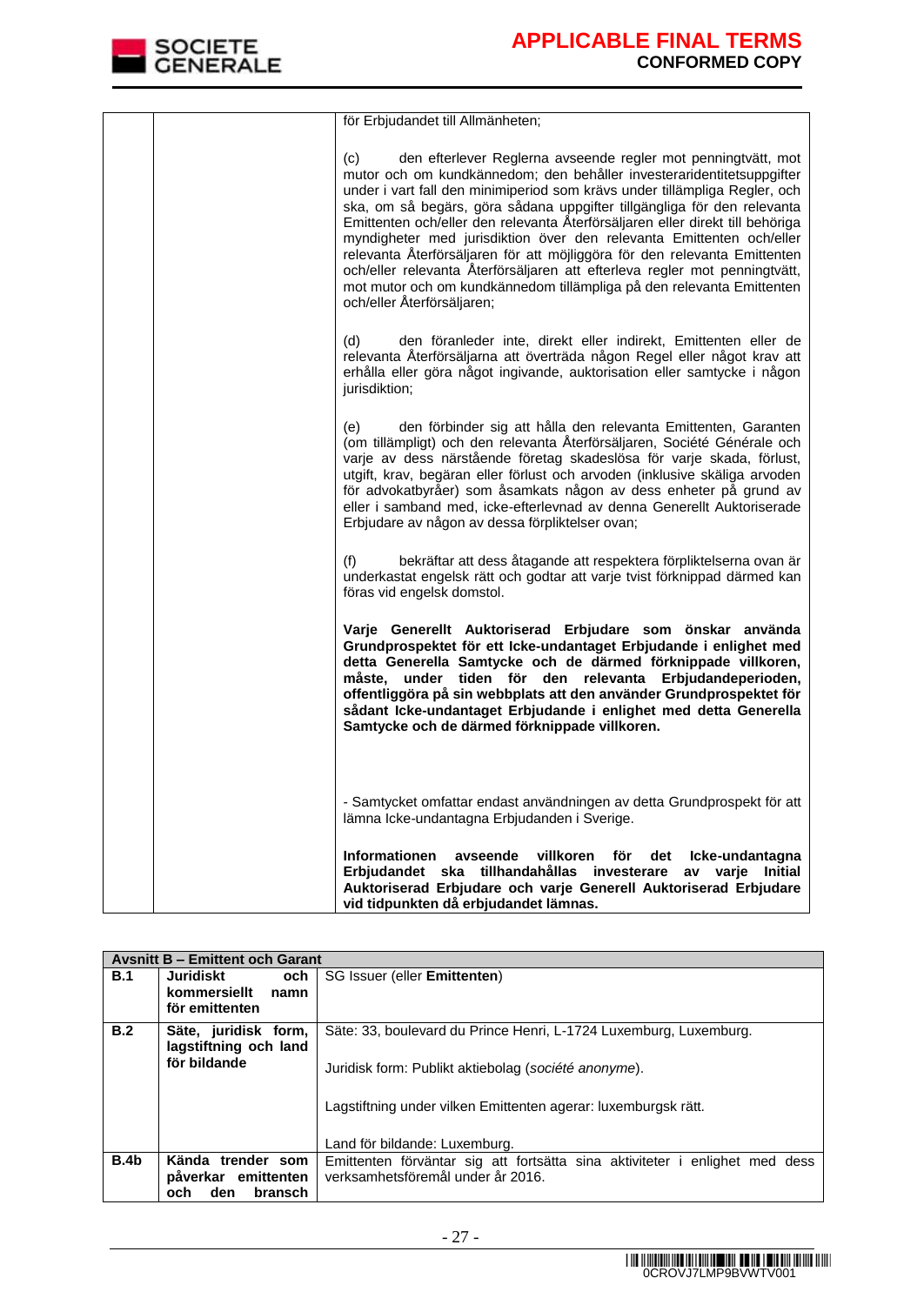

|             | inom<br>vilken<br>den<br>agerar                                                                                            |                                                                                                                                                                                                                                                                        |         |                                         |                                                       |                                                                                                                                                 |
|-------------|----------------------------------------------------------------------------------------------------------------------------|------------------------------------------------------------------------------------------------------------------------------------------------------------------------------------------------------------------------------------------------------------------------|---------|-----------------------------------------|-------------------------------------------------------|-------------------------------------------------------------------------------------------------------------------------------------------------|
| B.5         | <b>Beskrivning</b><br>av<br>emittentens koncern<br>emittentens<br>och<br>position<br>inom<br>koncernen                     | erbjuder en bred<br>uppsättning av rådgivningstjänster och<br>Koncernen<br>skräddarsydda finansiella lösningar för individuella kunder, stora företag och<br>institutionella investerare. Koncernen förlitar sig på tre kärnverksamheter som<br>kompletterar varandra: |         |                                         |                                                       |                                                                                                                                                 |
|             |                                                                                                                            |                                                                                                                                                                                                                                                                        |         | Fransk bankverksamhet för privatkunder, |                                                       |                                                                                                                                                 |
|             |                                                                                                                            | försäkring samt                                                                                                                                                                                                                                                        |         |                                         | och förmögenhetsförvaltning och Värdepapperstjänster. | Internationell bankverksamhet för privatkunder, finansiella tjänster och<br>Företags- och investmentbankverksamhet, Private Banking, tillgångs- |
|             |                                                                                                                            |                                                                                                                                                                                                                                                                        |         |                                         |                                                       |                                                                                                                                                 |
|             |                                                                                                                            | några dotterföretag.                                                                                                                                                                                                                                                   |         |                                         |                                                       | Emittenten är ett dotterföretag inom Société Générale-Koncernen och har inte                                                                    |
| <b>B.9</b>  | <b>Siffra</b><br>avseende<br>resultatprognos eller<br>-uppskattning<br>för<br>emittenten                                   | -uppskattning.                                                                                                                                                                                                                                                         |         |                                         |                                                       | Ej tillämplig. Emittenten lämnar inte någon siffra avseende resultatprognos eller                                                               |
| <b>B.10</b> | Karaktären<br>av<br>anmärkningar<br>j.<br>revisionsberättelsen<br>för<br>den<br>historiska<br>finansiella<br>informationen | Ej tillämplig. Revisionsberättelsen innehåller inte någon anmärkning.                                                                                                                                                                                                  |         |                                         |                                                       |                                                                                                                                                 |
| <b>B.12</b> | <b>Utvald</b><br>historisk<br>finansiell                                                                                   |                                                                                                                                                                                                                                                                        |         |                                         |                                                       |                                                                                                                                                 |
|             | nyckelinformation<br>för Emittenten                                                                                        | (i tusental, $\epsilon$ )                                                                                                                                                                                                                                              | 30 juni | 30 juni                                 | 31 december 31<br>2014                                | december<br>2013                                                                                                                                |
|             |                                                                                                                            |                                                                                                                                                                                                                                                                        | 2015    | 2014                                    | (reviderat)                                           | (reviderat)                                                                                                                                     |
|             |                                                                                                                            | Rörelseintäkter 47 313                                                                                                                                                                                                                                                 |         | 60795                                   | 110 027                                               | 109 588                                                                                                                                         |
|             |                                                                                                                            | från 195<br><b>Vinst</b><br><u>lverksamheter</u>                                                                                                                                                                                                                       |         | 193                                     | 209                                                   | 482                                                                                                                                             |
|             |                                                                                                                            |                                                                                                                                                                                                                                                                        |         |                                         |                                                       |                                                                                                                                                 |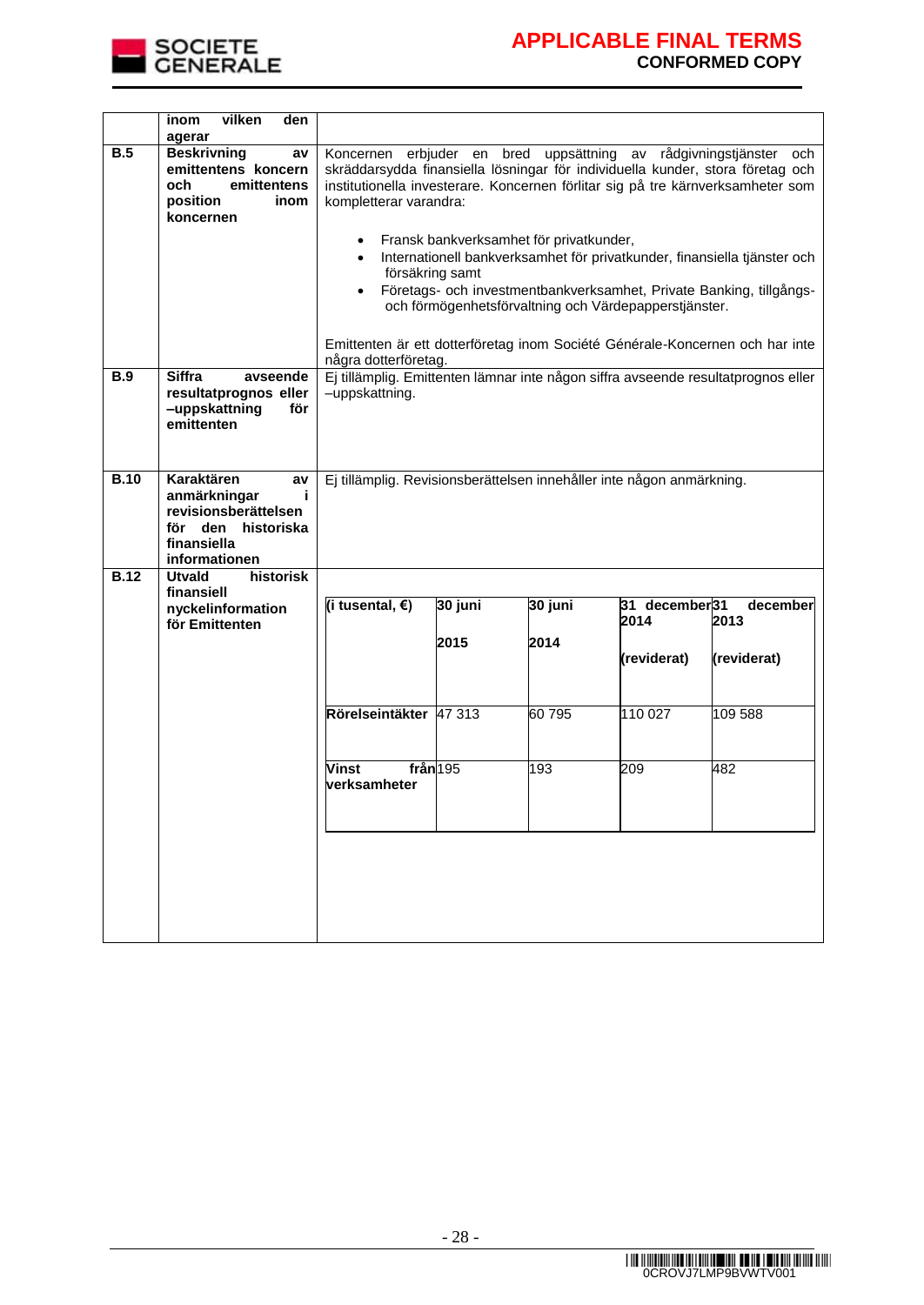

|             |                                                                                                                                                                                                | från 195<br><b>Vinst</b><br>kvarvarande<br><b>verksamheter</b>                                                                                                                                                                                                                                                                                                                                 | 193        | 209        | 482                                                                       |
|-------------|------------------------------------------------------------------------------------------------------------------------------------------------------------------------------------------------|------------------------------------------------------------------------------------------------------------------------------------------------------------------------------------------------------------------------------------------------------------------------------------------------------------------------------------------------------------------------------------------------|------------|------------|---------------------------------------------------------------------------|
|             |                                                                                                                                                                                                | Totala tillgångar 29 129 601                                                                                                                                                                                                                                                                                                                                                                   | 33 747 468 | 23 567 256 | 21 349 619                                                                |
|             | <b>Betydande</b><br>negativ<br>förändring<br>utsikterna<br>för<br>emittenten<br>sedan<br>för<br>dess<br>dagen<br>senast<br>offentliggjorda<br>reviderade<br>räkenskaper                        | Det har inte inträffat någon betydande negativ förändring i utsikterna för<br>Emittenten sedan 31 december 2014.                                                                                                                                                                                                                                                                               |            |            |                                                                           |
|             | Väsentliga<br>förändringar<br>emittentens<br>finansiella<br>eller<br>handelsposition efter<br>perioden som täcks<br>av den<br>historiska<br>finansiella<br>informationen                       | Ej tillämplig. Det har inte inträffat någon väsentlig ändring i Emittentens<br>finansiella position eller handelsposition efter 30 juni 2015.                                                                                                                                                                                                                                                  |            |            |                                                                           |
| <b>B.13</b> | inträffade<br><b>Nyligen</b><br>händelser<br>beträffande<br>emittenten som är i<br>väsentlig hänseende<br>relevanta<br>för<br>utvärderingen<br>av<br>emittentens solvens                       | Ej tillämpligt. Det har inte varit några nyligen inträffande händelser beträffande<br>Emittenten som är i väsentligt hänseende relevanta för utvärderingen av<br>Emittentens solvens.                                                                                                                                                                                                          |            |            |                                                                           |
| <b>B.14</b> | <b>Uttalande</b><br>huruvida<br>emittenten<br>är<br>beroende av andra<br>företag<br>inom                                                                                                       | Se Punkt B.5 ovan för Emittentens position inom Koncernen.<br>SG Issuer är beroende av Société Générale Bank & Trust inom Koncernen.                                                                                                                                                                                                                                                           |            |            |                                                                           |
|             | koncernen                                                                                                                                                                                      |                                                                                                                                                                                                                                                                                                                                                                                                |            |            |                                                                           |
| <b>B.15</b> | <b>Beskrivning</b><br>av<br>emittentens<br>huvudsakliga<br>verksamhet                                                                                                                          | Den huvudsakliga verksamheten för SG Issuer är att ta upp finansiering genom<br>emission av warranter och skuldvärdepapper avsedda att placeras hos<br>institutionella kunder eller privatkunder genom distributörer som samarbetar<br>med Société Générale. Finansieringen som erhålls genom emissioner av<br>andra medlemmar i Koncernen.                                                    |            |            | sådana skuldvärdepapper lånas sedan vidare till Société Générale och till |
| B.16        | I den mån det är känt<br>för<br>emittenten,<br>huruvida emittenten<br>kontrolleras,<br>direkt<br>eller indirekt, och av<br>vem<br>samt<br>beskrivning<br>av<br>karaktären av sådan<br>kontroll | SG Issuer är ett 100 procent ägt dotterföretag till Société Générale Bank &<br>Trust S.A. som i sin tur är ett 100 procent ägt dotterföretag till Société Générale<br>och är ett fullt konsoliderat bolag.                                                                                                                                                                                     |            |            |                                                                           |
| <b>B.18</b> | <b>Garantins</b><br>art<br>och                                                                                                                                                                 | Obligationerna är ovillkorligen och oåterkalleligen garanterade av Société                                                                                                                                                                                                                                                                                                                     |            |            |                                                                           |
|             | omfattning                                                                                                                                                                                     | Générale (Garanten) enligt Garantin daterad 26 oktober 2015.                                                                                                                                                                                                                                                                                                                                   |            |            |                                                                           |
| <b>B.19</b> | Information<br>om                                                                                                                                                                              | Garantin utgör en direkt, ovillkorad, icke-säkerställd och allmän förpliktelse för<br>Garanten och rangordnas och kommer att rangordnas lika med alla övriga<br>existerande och framtida direkta, ovillkorade, icke-säkerställda och allmänna<br>förpliktelser för Garanten, inklusive de som avser insättningar.<br>Informationen om Société Générale som om den var Emittent av samma typ av |            |            |                                                                           |
|             | garanten som<br>om                                                                                                                                                                             | Obligationer som omfattas av Garantin anges i enlighet med respektive Punkt                                                                                                                                                                                                                                                                                                                    |            |            |                                                                           |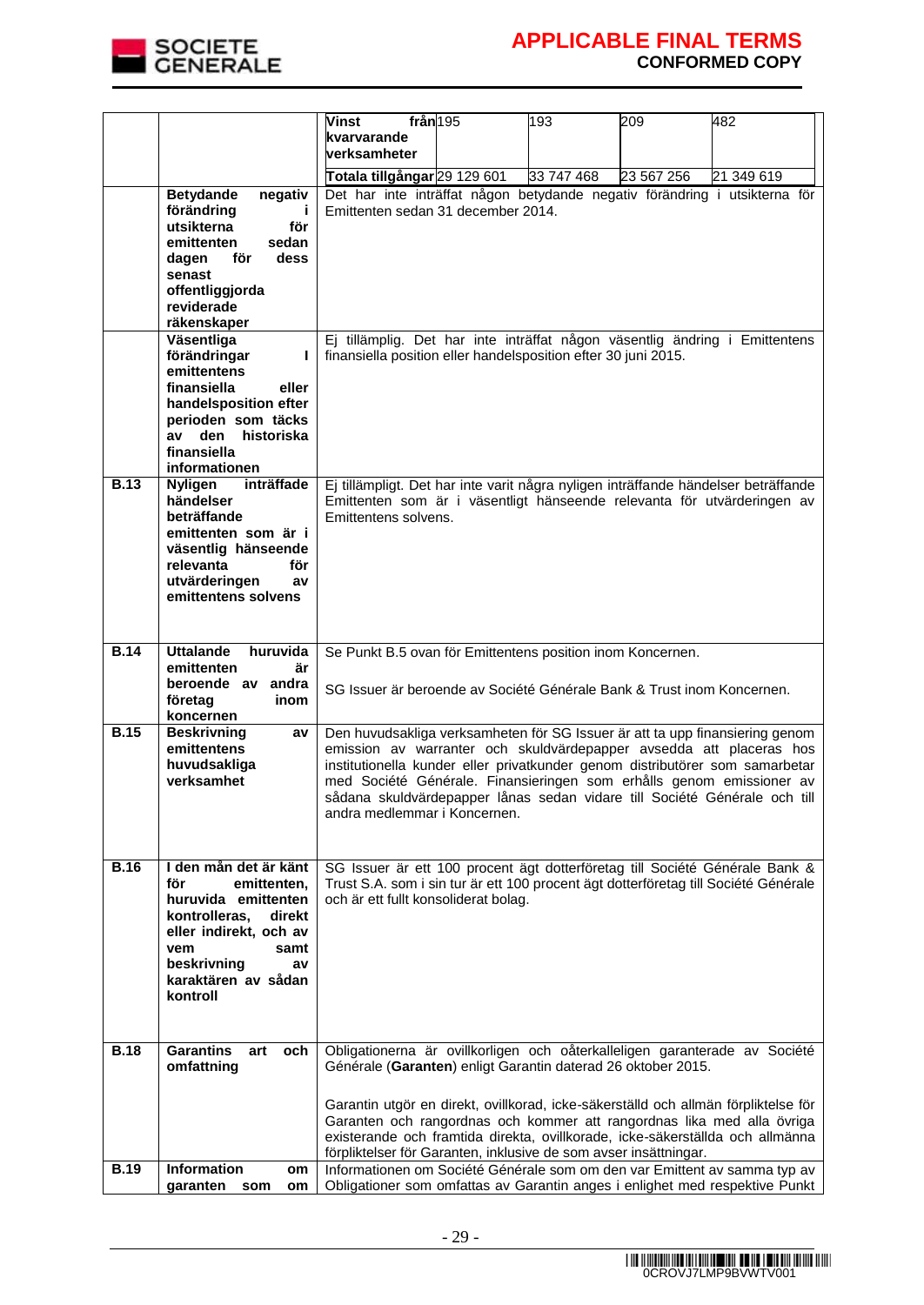

| den var emittenten<br>av samma typ av<br>värdepapper<br>som<br>omfattas av garantin | B.19 / B.1, B.19 / B.2, B.19 / B.4b, B.19 / B.5, B.19 / B.9, B.19 / B.10, B.19 /<br>B.12, B.19 / B.13, B.19 / B.14, B.19 / B.15, B.19 / B.16 nedan:                                                                                                                                                                                                                                                                                                                                                                                                                                                                                                                                                                                                                                                                                                                                                                                           |
|-------------------------------------------------------------------------------------|-----------------------------------------------------------------------------------------------------------------------------------------------------------------------------------------------------------------------------------------------------------------------------------------------------------------------------------------------------------------------------------------------------------------------------------------------------------------------------------------------------------------------------------------------------------------------------------------------------------------------------------------------------------------------------------------------------------------------------------------------------------------------------------------------------------------------------------------------------------------------------------------------------------------------------------------------|
|                                                                                     | B.19/ B.1: Société Générale                                                                                                                                                                                                                                                                                                                                                                                                                                                                                                                                                                                                                                                                                                                                                                                                                                                                                                                   |
|                                                                                     | <b>B.19/ B.2:</b>                                                                                                                                                                                                                                                                                                                                                                                                                                                                                                                                                                                                                                                                                                                                                                                                                                                                                                                             |
|                                                                                     | Säte: 29, boulevard Haussmann, 75009 Paris, Frankrike.                                                                                                                                                                                                                                                                                                                                                                                                                                                                                                                                                                                                                                                                                                                                                                                                                                                                                        |
|                                                                                     | Juridisk form: Publikt aktiebolag (société anonyme).                                                                                                                                                                                                                                                                                                                                                                                                                                                                                                                                                                                                                                                                                                                                                                                                                                                                                          |
|                                                                                     | Lagstiftning under vilken Emittenten agerar: fransk rätt.                                                                                                                                                                                                                                                                                                                                                                                                                                                                                                                                                                                                                                                                                                                                                                                                                                                                                     |
|                                                                                     | Land för bildande: Frankrike.                                                                                                                                                                                                                                                                                                                                                                                                                                                                                                                                                                                                                                                                                                                                                                                                                                                                                                                 |
|                                                                                     | <b>B.19/ B.4b:</b>                                                                                                                                                                                                                                                                                                                                                                                                                                                                                                                                                                                                                                                                                                                                                                                                                                                                                                                            |
|                                                                                     | 2014 var ytterligare ett utmanande år för ekonomin, med global aktivitet som<br>endast medförde en måttlig ökning som varierade från region till region. Denna<br>trend förväntas fortsätta under 2015, som kommer leda till en ekonomisk<br>återhämtning som är svagare än förväntat med osäkerheter både inom det<br>geopolitiska området och på råvarumarknaden samt på marknaden för<br>utländsk valuta. Eurozonen kämpar med att återgå till en mer dynamisk tillväxt<br>och dämpa minskningen i offentliga underskott. Räntorna bör ligga kvar på<br>rekordlåga nivåer, men deflationsrisken bör hållas under kontroll genom ett<br>ingripande av ECB som har meddelat att de kommer genomföra en mer<br>ackommoderande penningpolitik och användning av sin balansräkning för att<br>stödja tillväxten. Eurons minskade värde och de fallande oljepriserna bör hjälpa<br>till att öka exporten och stimulera den inhemska efterfrågan. |
|                                                                                     | Den amerikanska ekonomin bör stanna på ett positivt spår och Fed förväntas<br>strama åt sin penningpolitiska policy vid halvårsskiftet. Tillväxtländerna har gått<br>in i en fas av en mer måttlig tillväxt, i synnerhet Kina. Rysslands ekonomi<br>brottas med konsekvenserna av krisen i Ukraina tillsammans med nedgången i<br>råvarupriserna.<br>Ur ett regulatoriskt perspektiv såg 2014 genomförandet av bankunionen.<br>Europeiska Centralbanken tog<br>rodret för<br>den<br>gemensamma<br>tillsynsmekanismen och övervakar cirka 130 banker inom euroområdet, med<br>syfte att stärka banksystemet, återställa förtroendet hos de ekonomiska<br>aktörerna, harmonisera tillsynsreglerna för banker och minska relationen<br>mellan<br>banker<br>nationella<br>och<br>deras<br>myndigheter.<br>När det gäller regulatoriska förhållanden kan Koncernen redan uppfylla de nya<br>kraven.                                                |
|                                                                                     | B.19/ B.5:                                                                                                                                                                                                                                                                                                                                                                                                                                                                                                                                                                                                                                                                                                                                                                                                                                                                                                                                    |
|                                                                                     | Koncernen erbjuder en bred uppsättning av rådgivningstjänster och<br>skräddarsydda finansiella lösningar för individuella kunder, stora företag och<br>institutionella investerare. Koncernen förlitar sig på tre kärnverksamheter som<br>kompletterar varandra:                                                                                                                                                                                                                                                                                                                                                                                                                                                                                                                                                                                                                                                                              |
|                                                                                     | · Fransk bankverksamhet för privatkunder,                                                                                                                                                                                                                                                                                                                                                                                                                                                                                                                                                                                                                                                                                                                                                                                                                                                                                                     |
|                                                                                     | · Internationell bankverksamhet för privatkunder, finansiella tjänster och<br>försäkring, samt                                                                                                                                                                                                                                                                                                                                                                                                                                                                                                                                                                                                                                                                                                                                                                                                                                                |
|                                                                                     | · Företags- och investmentbankverksamhet, Private Banking, tillgångs- och<br>förmögenhetsförvaltning och Värdepapperstjänster.                                                                                                                                                                                                                                                                                                                                                                                                                                                                                                                                                                                                                                                                                                                                                                                                                |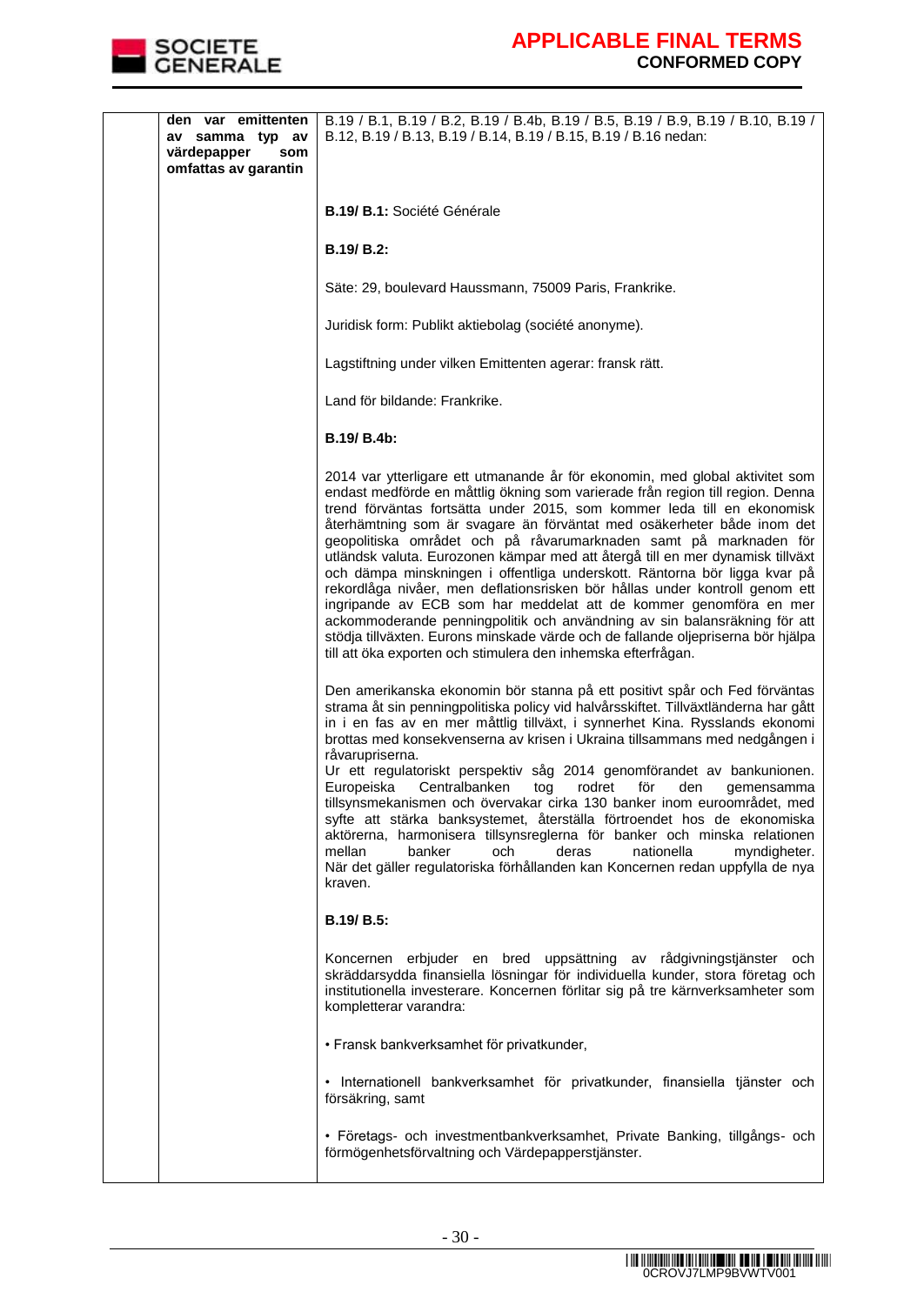

| B.19/ B.9:<br>-uppskattning.<br><b>B.19/B.10:</b><br>Ej tillämplig. Revisionsberättelsen innehåller inte någon anmärkning.<br>B.19/B.12:<br>Ar<br>Ar<br>som<br>som<br>slutade<br>slutade<br>2015<br>2014<br>(reviderat,<br>förutom<br>(ej<br>om annat<br>reviderat)<br>anges (*))<br>Resultat (i miljoner euro)<br>Nettobankintäkter<br>25 639<br>23 561 (*)<br>5681<br>4 557 (*)<br>Rörelseintäkter<br>Nettointäkter<br>4 3 9 5<br>$2978$ (*)<br>Koncernens nettointäkter<br>4 0 0 1<br>$2679$ (*)<br>Fransk retailbanking<br>1 4 1 7<br>1 204 $(*)$<br>Internationell<br>Retailbanking<br>&<br>1 0 7 7<br>370 $(*)$<br>Finansiella Tjänster<br>Global<br>banking<br>och<br>1808<br>1 909 $(*)$<br>investeringslösningar<br>Företagscenter<br>(301)<br>$(804)$ $(*)$<br>Nettokostnad risk<br>(3065)<br>(2967)<br>Kostnad/intäktsrelation<br>N/A<br>68% (*)<br>Koncernens ROE efter skatt<br>7,9%<br>5,3%<br>Tier 1 Ratio<br>13,5%<br>12,6%<br>Balansräkningsposter<br>(i)<br>miljarder euro)<br>Totala tillgångar och förpliktelser<br>1 3 3 4 , 4<br>1 308,1<br>Kundlån(1)<br>405.3<br>370.4<br>379,6<br>349,7<br>Kundinsättningar<br>Eget kapital (i miljarder euro)<br>Eget<br>kapital<br>(koncernens<br>59,0<br>55,2<br>aktieägare)<br>Totalt konsoliderat eget kapital<br>62,7<br>58,9<br>Kassaflödesinformation<br>(i)<br>miljoner euro)<br>Nettoinflöden<br>(utflöden)<br>j.<br>21 4 9 2<br>(10183)<br>kontanter och likvida medel | Société Générale är moderbolag i Société Générale-Koncernen.                      |  |  |  |  |  |  |
|--------------------------------------------------------------------------------------------------------------------------------------------------------------------------------------------------------------------------------------------------------------------------------------------------------------------------------------------------------------------------------------------------------------------------------------------------------------------------------------------------------------------------------------------------------------------------------------------------------------------------------------------------------------------------------------------------------------------------------------------------------------------------------------------------------------------------------------------------------------------------------------------------------------------------------------------------------------------------------------------------------------------------------------------------------------------------------------------------------------------------------------------------------------------------------------------------------------------------------------------------------------------------------------------------------------------------------------------------------------------------------------------------------------------------------------------|-----------------------------------------------------------------------------------|--|--|--|--|--|--|
|                                                                                                                                                                                                                                                                                                                                                                                                                                                                                                                                                                                                                                                                                                                                                                                                                                                                                                                                                                                                                                                                                                                                                                                                                                                                                                                                                                                                                                            |                                                                                   |  |  |  |  |  |  |
|                                                                                                                                                                                                                                                                                                                                                                                                                                                                                                                                                                                                                                                                                                                                                                                                                                                                                                                                                                                                                                                                                                                                                                                                                                                                                                                                                                                                                                            | Ej tillämplig. Emittenten lämnar inte någon siffra avseende resultatprognos eller |  |  |  |  |  |  |
|                                                                                                                                                                                                                                                                                                                                                                                                                                                                                                                                                                                                                                                                                                                                                                                                                                                                                                                                                                                                                                                                                                                                                                                                                                                                                                                                                                                                                                            |                                                                                   |  |  |  |  |  |  |
|                                                                                                                                                                                                                                                                                                                                                                                                                                                                                                                                                                                                                                                                                                                                                                                                                                                                                                                                                                                                                                                                                                                                                                                                                                                                                                                                                                                                                                            |                                                                                   |  |  |  |  |  |  |
|                                                                                                                                                                                                                                                                                                                                                                                                                                                                                                                                                                                                                                                                                                                                                                                                                                                                                                                                                                                                                                                                                                                                                                                                                                                                                                                                                                                                                                            |                                                                                   |  |  |  |  |  |  |
|                                                                                                                                                                                                                                                                                                                                                                                                                                                                                                                                                                                                                                                                                                                                                                                                                                                                                                                                                                                                                                                                                                                                                                                                                                                                                                                                                                                                                                            |                                                                                   |  |  |  |  |  |  |
|                                                                                                                                                                                                                                                                                                                                                                                                                                                                                                                                                                                                                                                                                                                                                                                                                                                                                                                                                                                                                                                                                                                                                                                                                                                                                                                                                                                                                                            |                                                                                   |  |  |  |  |  |  |
|                                                                                                                                                                                                                                                                                                                                                                                                                                                                                                                                                                                                                                                                                                                                                                                                                                                                                                                                                                                                                                                                                                                                                                                                                                                                                                                                                                                                                                            |                                                                                   |  |  |  |  |  |  |
|                                                                                                                                                                                                                                                                                                                                                                                                                                                                                                                                                                                                                                                                                                                                                                                                                                                                                                                                                                                                                                                                                                                                                                                                                                                                                                                                                                                                                                            |                                                                                   |  |  |  |  |  |  |
|                                                                                                                                                                                                                                                                                                                                                                                                                                                                                                                                                                                                                                                                                                                                                                                                                                                                                                                                                                                                                                                                                                                                                                                                                                                                                                                                                                                                                                            |                                                                                   |  |  |  |  |  |  |
|                                                                                                                                                                                                                                                                                                                                                                                                                                                                                                                                                                                                                                                                                                                                                                                                                                                                                                                                                                                                                                                                                                                                                                                                                                                                                                                                                                                                                                            |                                                                                   |  |  |  |  |  |  |
|                                                                                                                                                                                                                                                                                                                                                                                                                                                                                                                                                                                                                                                                                                                                                                                                                                                                                                                                                                                                                                                                                                                                                                                                                                                                                                                                                                                                                                            |                                                                                   |  |  |  |  |  |  |
|                                                                                                                                                                                                                                                                                                                                                                                                                                                                                                                                                                                                                                                                                                                                                                                                                                                                                                                                                                                                                                                                                                                                                                                                                                                                                                                                                                                                                                            |                                                                                   |  |  |  |  |  |  |
|                                                                                                                                                                                                                                                                                                                                                                                                                                                                                                                                                                                                                                                                                                                                                                                                                                                                                                                                                                                                                                                                                                                                                                                                                                                                                                                                                                                                                                            |                                                                                   |  |  |  |  |  |  |
|                                                                                                                                                                                                                                                                                                                                                                                                                                                                                                                                                                                                                                                                                                                                                                                                                                                                                                                                                                                                                                                                                                                                                                                                                                                                                                                                                                                                                                            |                                                                                   |  |  |  |  |  |  |
|                                                                                                                                                                                                                                                                                                                                                                                                                                                                                                                                                                                                                                                                                                                                                                                                                                                                                                                                                                                                                                                                                                                                                                                                                                                                                                                                                                                                                                            |                                                                                   |  |  |  |  |  |  |
|                                                                                                                                                                                                                                                                                                                                                                                                                                                                                                                                                                                                                                                                                                                                                                                                                                                                                                                                                                                                                                                                                                                                                                                                                                                                                                                                                                                                                                            |                                                                                   |  |  |  |  |  |  |
|                                                                                                                                                                                                                                                                                                                                                                                                                                                                                                                                                                                                                                                                                                                                                                                                                                                                                                                                                                                                                                                                                                                                                                                                                                                                                                                                                                                                                                            |                                                                                   |  |  |  |  |  |  |
|                                                                                                                                                                                                                                                                                                                                                                                                                                                                                                                                                                                                                                                                                                                                                                                                                                                                                                                                                                                                                                                                                                                                                                                                                                                                                                                                                                                                                                            |                                                                                   |  |  |  |  |  |  |
|                                                                                                                                                                                                                                                                                                                                                                                                                                                                                                                                                                                                                                                                                                                                                                                                                                                                                                                                                                                                                                                                                                                                                                                                                                                                                                                                                                                                                                            |                                                                                   |  |  |  |  |  |  |
|                                                                                                                                                                                                                                                                                                                                                                                                                                                                                                                                                                                                                                                                                                                                                                                                                                                                                                                                                                                                                                                                                                                                                                                                                                                                                                                                                                                                                                            |                                                                                   |  |  |  |  |  |  |
|                                                                                                                                                                                                                                                                                                                                                                                                                                                                                                                                                                                                                                                                                                                                                                                                                                                                                                                                                                                                                                                                                                                                                                                                                                                                                                                                                                                                                                            |                                                                                   |  |  |  |  |  |  |
|                                                                                                                                                                                                                                                                                                                                                                                                                                                                                                                                                                                                                                                                                                                                                                                                                                                                                                                                                                                                                                                                                                                                                                                                                                                                                                                                                                                                                                            |                                                                                   |  |  |  |  |  |  |
|                                                                                                                                                                                                                                                                                                                                                                                                                                                                                                                                                                                                                                                                                                                                                                                                                                                                                                                                                                                                                                                                                                                                                                                                                                                                                                                                                                                                                                            |                                                                                   |  |  |  |  |  |  |
|                                                                                                                                                                                                                                                                                                                                                                                                                                                                                                                                                                                                                                                                                                                                                                                                                                                                                                                                                                                                                                                                                                                                                                                                                                                                                                                                                                                                                                            |                                                                                   |  |  |  |  |  |  |
|                                                                                                                                                                                                                                                                                                                                                                                                                                                                                                                                                                                                                                                                                                                                                                                                                                                                                                                                                                                                                                                                                                                                                                                                                                                                                                                                                                                                                                            |                                                                                   |  |  |  |  |  |  |
| (1) Kundlån inkluderar leasingfinansiering och liknande avtal som tidigare<br>presenterats på en separat rad i balansräkningen. Presentationen av<br>komparativa siffror har återgetts i enlighet med räkenskaperna publicerade den<br>31 december 2014.<br>(*)Belopp är återgivna i förhållande till räkenskaperna publicerade den 31<br>december 2014 i enlighet med den retroaktiva tillämpningen av IFRIC 21.<br>Det har inte inträffat någon betydande negativ förändring i utsikterna för                                                                                                                                                                                                                                                                                                                                                                                                                                                                                                                                                                                                                                                                                                                                                                                                                                                                                                                                            |                                                                                   |  |  |  |  |  |  |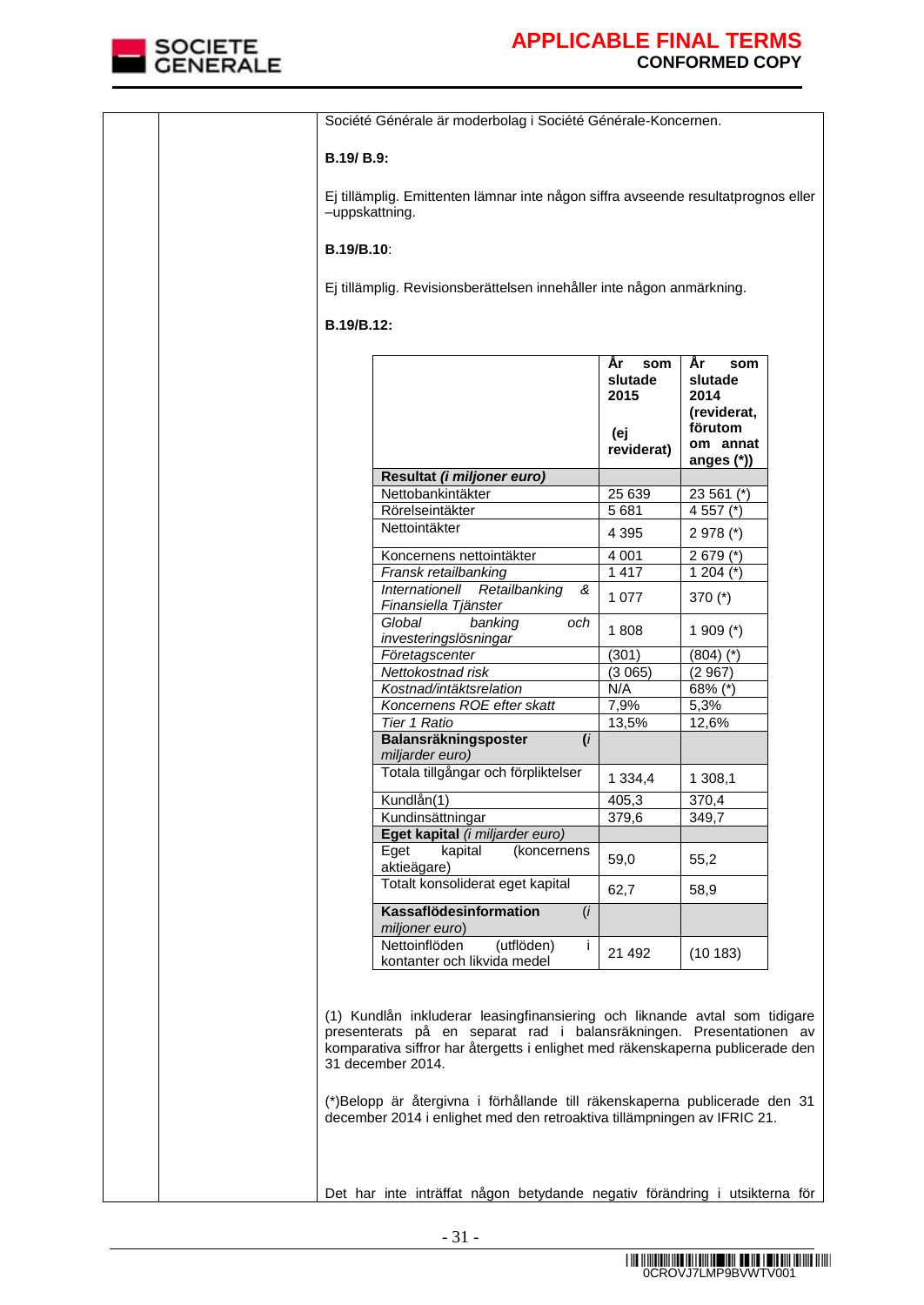

| Emittenten sedan 31 december 2014.                                                                                                                                                                                                                                |
|-------------------------------------------------------------------------------------------------------------------------------------------------------------------------------------------------------------------------------------------------------------------|
| Det har inte inträffat någon väsentlig ändring i Emittentens finansiella position<br>eller handelsposition sedan 31 december 2015.                                                                                                                                |
|                                                                                                                                                                                                                                                                   |
| <b>B.19/B.13:</b>                                                                                                                                                                                                                                                 |
| Ej tillämpligt. Det har inte varit några nyligen inträffande händelser beträffande<br>Emittenten som är i väsentligt hänseende relevanta för utvärderingen av<br>Emittentens solvens.                                                                             |
| B.19/ B.14:                                                                                                                                                                                                                                                       |
| Se Punkt B.5 ovan för Emittentens position inom Koncernen. Société Générale<br>är det yttersta holdingbolaget för Koncernen. Men Société Générale bedriver<br>egen verksamhet och agerar inte enbart som ett holdingbolag i förhållande till<br>sina dotterbolag. |
| B.19/ B.15:                                                                                                                                                                                                                                                       |
| Se Punkt B.19/ B.5 ovan.                                                                                                                                                                                                                                          |
| B.19/ B.16:                                                                                                                                                                                                                                                       |
| Ej tillämpligt. Såvitt företaget vet ägs eller kontrolleras Société Générale inte,<br>direkt eller indirekt (enligt fransk rätt), av något annat företag.                                                                                                         |

|     | <b>Avsnitt C - Värdepapper</b>                                                                                                    |                                                                                                                                                                                                                                                                                                                                                                                                                                                                                                                                                                    |  |  |
|-----|-----------------------------------------------------------------------------------------------------------------------------------|--------------------------------------------------------------------------------------------------------------------------------------------------------------------------------------------------------------------------------------------------------------------------------------------------------------------------------------------------------------------------------------------------------------------------------------------------------------------------------------------------------------------------------------------------------------------|--|--|
| C.1 | Typ och klass av<br>värdepapp-eren<br>erbjuds<br>som<br>och/eller<br>upptas                                                       | Obligationerna är derivatinstrument indexerade mot aktier.                                                                                                                                                                                                                                                                                                                                                                                                                                                                                                         |  |  |
|     | till<br>handel,<br><b>inklusive</b><br>varje<br>identifikations-<br>för<br>nummer<br>värdepapperen                                | ISIN-kod: SE0008129456<br>Common-kod: 137750031                                                                                                                                                                                                                                                                                                                                                                                                                                                                                                                    |  |  |
| C.2 | för<br>Valuta<br>värdepappers-<br>emissionen                                                                                      | <b>SEK</b>                                                                                                                                                                                                                                                                                                                                                                                                                                                                                                                                                         |  |  |
| C.5 | <b>Beskrivning</b><br>av<br>varie<br>begränsning<br>av<br>fria<br>den<br>överlåtbar-heten<br>för<br>värdepapp-<br>eren            | Ej tillämpligt. Det finns inte någon begränsning av den fria överlåtbarheten av<br>Obligationerna, med förbehåll för försäljnings- och överlåtelserestriktioner som kan<br>vara tillämpliga i vissa jurisdiktioner.                                                                                                                                                                                                                                                                                                                                                |  |  |
| C.8 | Rättigheter<br>förknippade med<br>värdepapp-eren,<br>inklusive<br>rangordning och<br>begräns-ningar<br>dessa<br>av<br>rättigheter | Rättigheter förknippade med värdepapperen:<br>Såvida inte Obligationerna löses in dessförinnan kommer Obligationerna att<br>berättiga varje innehavare av Obligationerna (en Obligationsinnehavare) att<br>erhålla ett inlösenbelopp som kan vara lägre än, lika med eller högre än beloppet<br>som ursprungligen investerades (se Punkt C.18).<br>En Obligationsinnehavare kommer att vara berättigad att kräva den omedelbara<br>och förfallna betalningen av varie belopp om:<br>- Emittenten underlåter att betala eller iaktta sina andra förpliktelser under |  |  |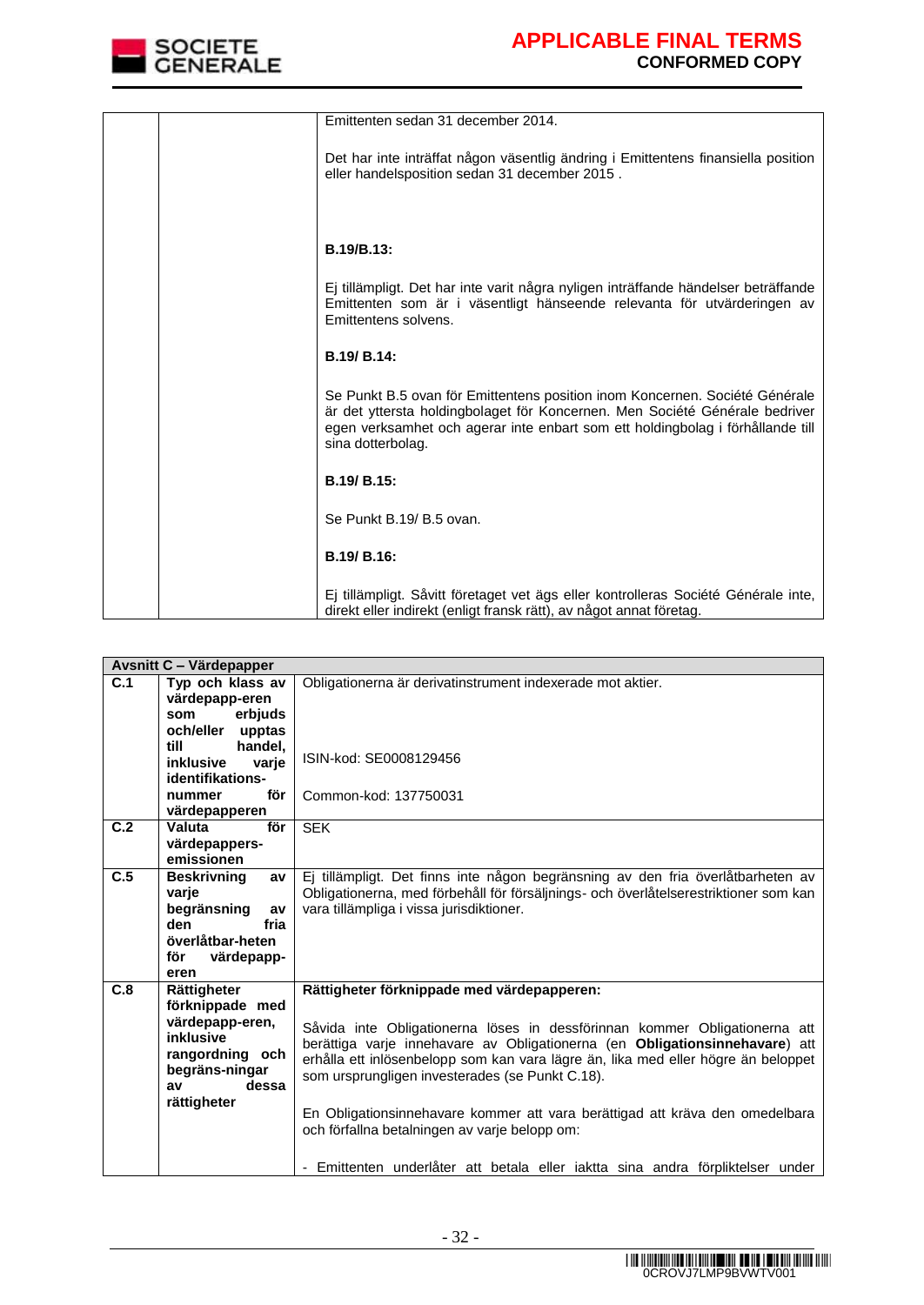

| Obligationerna;                                                                                                                                                                                                                                                                                                                                                                                                                                                                                                                                                                                                                                                                                                                      |
|--------------------------------------------------------------------------------------------------------------------------------------------------------------------------------------------------------------------------------------------------------------------------------------------------------------------------------------------------------------------------------------------------------------------------------------------------------------------------------------------------------------------------------------------------------------------------------------------------------------------------------------------------------------------------------------------------------------------------------------|
| - Garanten underlåter att iaktta sina förpliktelser under Garantin eller i händelse av<br>att garantin från Garanten upphör att vara giltig;                                                                                                                                                                                                                                                                                                                                                                                                                                                                                                                                                                                         |
| - det inträffar insolvens eller konkursförfarande(n) som påverkar Emittenten.                                                                                                                                                                                                                                                                                                                                                                                                                                                                                                                                                                                                                                                        |
| Obligationsinnehavarnas samtycke måste inhämtas för att ändra de kontraktuella<br>villkoren för Obligationerna enligt villkoren i ett agentavtal, som görs tillgängligt för<br>Obligationsinnehavare på begäran hos Emittenten.                                                                                                                                                                                                                                                                                                                                                                                                                                                                                                      |
| Tillämplig rätt                                                                                                                                                                                                                                                                                                                                                                                                                                                                                                                                                                                                                                                                                                                      |
| Obligationerna och varje icke-kontraktuell förpliktelse som uppstår ur eller i<br>samband med Obligationerna kommer att vara underkastade och ska tolkas i<br>enlighet med svensk rätt.                                                                                                                                                                                                                                                                                                                                                                                                                                                                                                                                              |
| Emittenten accepterar behörigheten för engelska domstolar avseende varje tvist<br>med Emittenten men accepterar att sådana Obligationsinnehavare kan framställa<br>sina krav vid varje annan behörig domstol.                                                                                                                                                                                                                                                                                                                                                                                                                                                                                                                        |
| Rangordning:                                                                                                                                                                                                                                                                                                                                                                                                                                                                                                                                                                                                                                                                                                                         |
| Obligationerna kommer att utgöra direkta, ovillkorade, icke säkerställda och icke<br>efterställda förpliktelser för Emittenten och kommer att rangordnas lika med alla<br>övriga direkta, ovillkorade, icke säkerställda och icke efterställda förpliktelser för<br>Emittenten, nuvarande och framtida.                                                                                                                                                                                                                                                                                                                                                                                                                              |
| Begränsningar av rättigheter förknippade med värdepapperen:                                                                                                                                                                                                                                                                                                                                                                                                                                                                                                                                                                                                                                                                          |
| - I händelse av justeringar som påverkar de(n) underliggande tillgången(arna) kan<br>Emittenten ändra villkoren eller om det inträffar extraordinära händelser som<br>påverkar de(t) underliggande instrumentet(en), kan Emittenten ersätta de(t)<br>underliggande instrumentet(en) med ny(a) underliggande instrumentet(en),<br>likvidera alla eller något belopp som ska förfalla till förfallodagen för<br>Obligationerna, senarelägga förfallodagen för Obligationerna,<br>lösa<br>in<br>Obligationerna i förtid på basis av marknadsvärdet av dessa Obligationer eller dra<br>av från varje belopp som förfaller till betalning den ökade kostnaden för hedgning, i<br>samtliga fall utan samtycke från Obligationsinnehavarna; |
| - Emittenten kan lösa in Obligationerna i förtid på basis av marknadsvärdet för<br>dessa Obligationer på grund av skatte- eller regulatoriska skäl och om andelen<br>mellan de utestående Obligationerna och antalet Obligationer som initialt<br>emitterades är lägre än 10 %;                                                                                                                                                                                                                                                                                                                                                                                                                                                      |
| - rätten att erhålla betalning av kapitalbelopp och ränta kommer att preskriberas<br>inom en period om tio år (beträffande kapital) och fem år (beträffande ränta) från<br>den dag då betalningen av dessa belopp första gången förföll till betalning och har<br>kvarstått obetalda.                                                                                                                                                                                                                                                                                                                                                                                                                                                |
| - om Emittenten underlåter att betala ska Obligationsinnehavare inte vara<br>berättigade att vidta någon åtgärd eller förfarande för att genomdriva upplösning,<br>administration eller likvidation (eller något annat liknande förfarande) av<br>Emittenten. Oaktat detta kommer Obligationsinnehavarna att kunna kräva<br>Garanten på varje obetalt belopp.                                                                                                                                                                                                                                                                                                                                                                        |
| <b>Beskattning</b>                                                                                                                                                                                                                                                                                                                                                                                                                                                                                                                                                                                                                                                                                                                   |
| Samtliga betalningar avseende Obligationerna, Kvittona och Kupongerna eller<br>under Garantin ska utan innehållande eller avdrag för eller avseende varje                                                                                                                                                                                                                                                                                                                                                                                                                                                                                                                                                                            |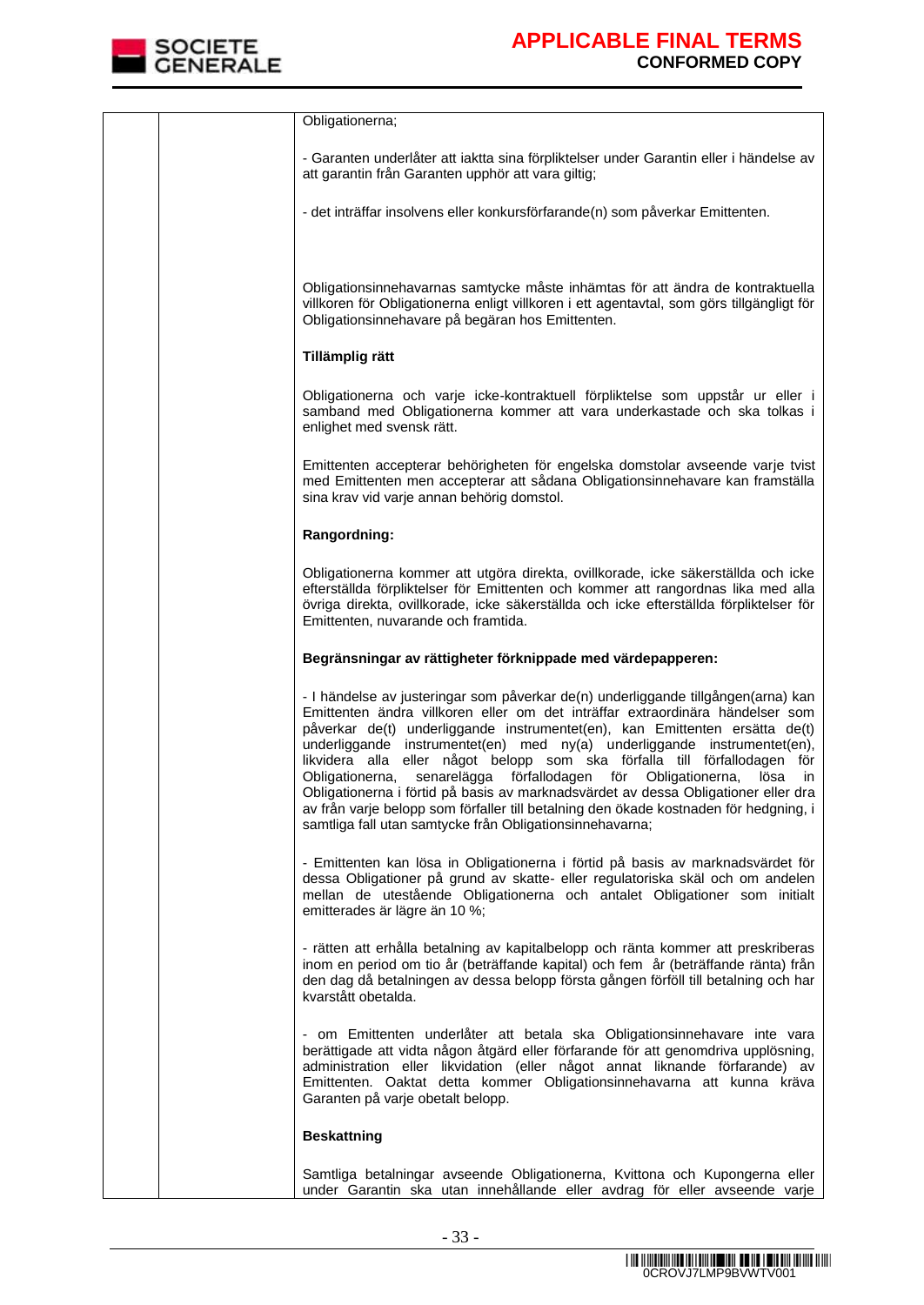

|                   |                                                                                                                                                                                                                                                                                                                                                  | nuvarande eller framtida skatter, pålagor, taxeringar eller statliga debiteringar av<br>vad slag det vara må som appliceras, tas ut, uppbärs, innehålls eller taxeras av<br>eller för varje Beskattningsjurisdiktion, såvida inte sådant innehållande eller avdrag<br>krävs enligt lag.<br>Om något belopp måste dras av eller innehållas av eller för någon<br>Beskattningsjurisdiktion, ska den relevanta Emittenten eller, som fallet kan vara,<br>Garanten, (förutom under vissa omständigheter) till den största utsträckningen<br>tillåten enligt lag, betala sådana tillkommande belopp som kan erfordras för att<br>varje Obligationsinnehavare, Kvittoinnehavare, eller Kuponginnehavare, efter<br>avdrag eller innehållande av sådana skatter, pålagor, taxeringar eller statliga<br>debiteringar, ska erhålla det fulla beloppet som förfallit till betalning. |
|-------------------|--------------------------------------------------------------------------------------------------------------------------------------------------------------------------------------------------------------------------------------------------------------------------------------------------------------------------------------------------|---------------------------------------------------------------------------------------------------------------------------------------------------------------------------------------------------------------------------------------------------------------------------------------------------------------------------------------------------------------------------------------------------------------------------------------------------------------------------------------------------------------------------------------------------------------------------------------------------------------------------------------------------------------------------------------------------------------------------------------------------------------------------------------------------------------------------------------------------------------------------|
| $\overline{C.11}$ | Huruvida<br>värdepapperen<br>erbjuds<br>som<br>bli<br>kommer<br>att<br>föremål<br>för<br>en<br>ansökan<br>om<br>upptagande<br>till<br>handel<br>med<br>avsikten<br>att<br>dessa<br>ska<br>distribueras<br>рå<br>reglerad<br>en<br>eller<br>marknad<br>andra<br>motsvarande<br>marknader<br>med<br>indikation<br>av<br>marknaderna<br>j.<br>fråga | Ansökan kommer att göras om att Obligationerna ska tas upp till handel på<br>Nasdaq OMX Stockholm AB, Sverige.                                                                                                                                                                                                                                                                                                                                                                                                                                                                                                                                                                                                                                                                                                                                                            |
| C.15              | värdet<br>Hur<br>рå<br>investeringen<br>påverkas<br>av<br>värdet på de(n)<br>underliggande<br>instrumentet(en)                                                                                                                                                                                                                                   | Värdet på Obligationerna, betalningen av ett kupongbelopp på en relevant<br>räntebetalningsdag till en Obligationsinnehavare, betalningen av ett inlösenbelopp<br>vid automatisk förtida inlösen på en relevant dag för automatisk förtida inlösen och<br>betalningen av ett inlösenbelopp till en Obligationsinnehavare på förfallodagen<br>kommer att bero på utvecklingen för de(n) underliggande tillgången(arna) på de(n)<br>relevanta värderingsdagen(arna).<br>Värdet på Obligationerna är relaterat till den positiva eller negativa utvecklingen för<br>ett eller flera underliggande instrument i korgen. Beloppet(n) som ska betalas<br>fastställs och baseras på villkoret som är uppfyllt (eller inte) om utvecklingen för ett<br>eller flera underliggande instrument i korgen är högre än eller lika med en<br>förutbestämd utvecklingsbarriär.            |
| C.16              | Förfallodagen<br>och den slutliga<br>referensdagen                                                                                                                                                                                                                                                                                               | Förfallodagen för Obligationerna kommer att vara 21/05/2021 och den slutliga<br>referensdagen kommer att vara den sista värderingsdagen.<br>Förfallodagen kan modifieras enligt bestämmelserna i Punkt C.8 ovan och Punkt<br>C.18 nedan.                                                                                                                                                                                                                                                                                                                                                                                                                                                                                                                                                                                                                                  |
| C.17              | Avvecklingsför-<br>farande<br>för<br>derivat-<br>värdepapperen                                                                                                                                                                                                                                                                                   | Kontant leverans                                                                                                                                                                                                                                                                                                                                                                                                                                                                                                                                                                                                                                                                                                                                                                                                                                                          |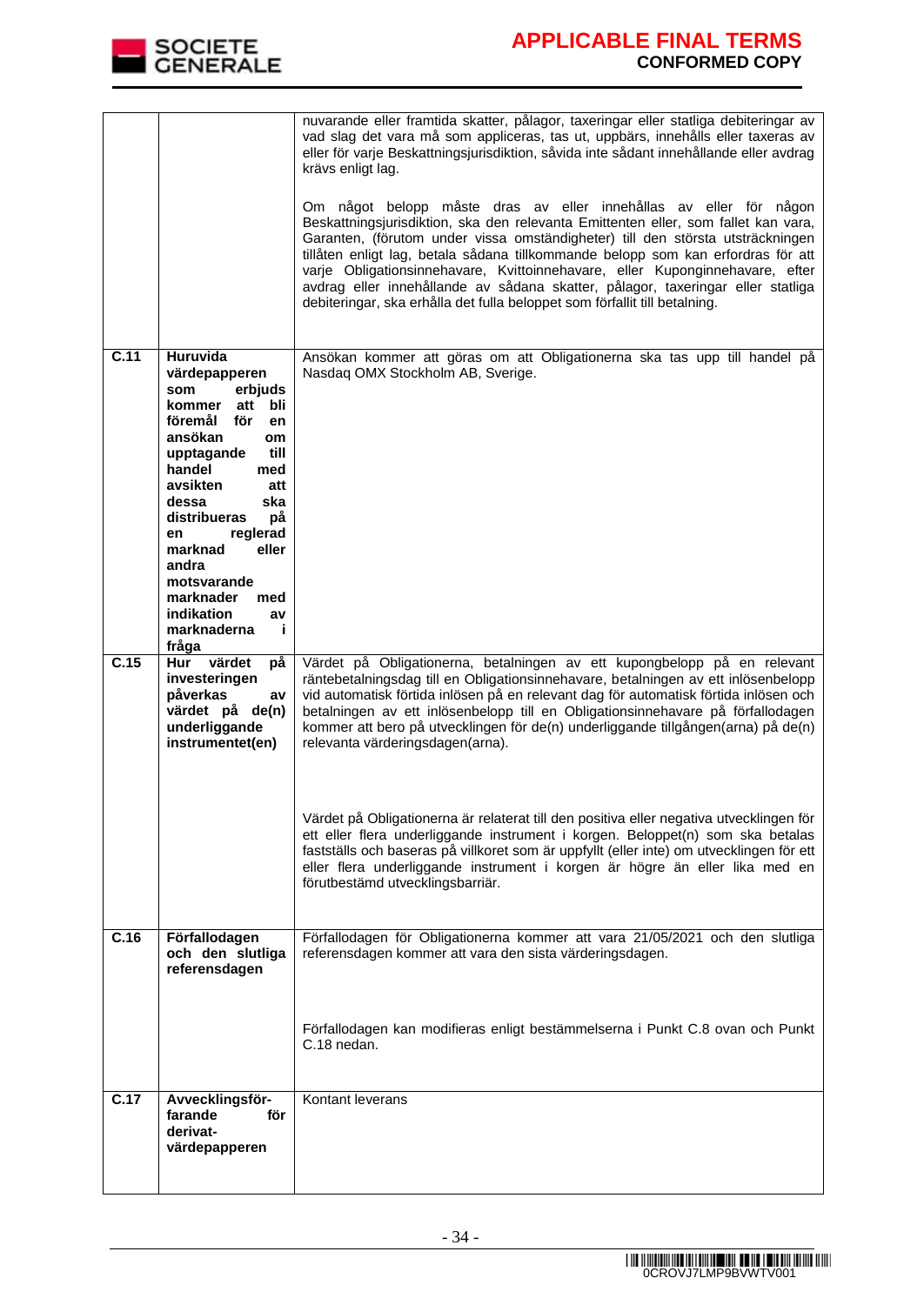

| C.18 | Hur avkastningen<br>derivat-<br>på<br>värdepapperen<br>sker | följer:                                                          | Såvida inte dessförinnan inlösta, sker avkastningen på derivatvärdepapperen som                                                                                                                                                                                                    |
|------|-------------------------------------------------------------|------------------------------------------------------------------|------------------------------------------------------------------------------------------------------------------------------------------------------------------------------------------------------------------------------------------------------------------------------------|
|      |                                                             |                                                                  |                                                                                                                                                                                                                                                                                    |
|      |                                                             | Angiven Valör: SEK 10 000                                        |                                                                                                                                                                                                                                                                                    |
|      |                                                             | Räntestartdag<br>Strukturerat(de) Räntebelopp:                   | Emissionsdagen<br>Såvida inte dessförinnan inlösta, ska<br>Emittenten,<br>på<br>varje<br>Räntebetalningsdag(i) (i från 1 till 5),                                                                                                                                                  |
|      |                                                             |                                                                  | betala till Obligationsinnehavarna, för<br>varje Obligation, ett belopp fastställt av<br>Beräkningsagenten som följer:                                                                                                                                                             |
|      |                                                             |                                                                  | <b>Scenario 1:</b>                                                                                                                                                                                                                                                                 |
|      |                                                             |                                                                  | Värderingsdag(i),<br>Om<br>på<br>SämstaUtveckling (i) är lägre än -10%,<br>då:                                                                                                                                                                                                     |
|      |                                                             |                                                                  | Strukturerat Räntebelopp(i) = Angiven<br>Valör x 7,0%                                                                                                                                                                                                                              |
|      |                                                             |                                                                  | <b>Scenario 2:</b>                                                                                                                                                                                                                                                                 |
|      |                                                             |                                                                  | Värderingsdag(i),<br>Om<br>рå<br>SämstaUtveckling(i) är högre än eller lika<br>med -10%, då:                                                                                                                                                                                       |
|      |                                                             |                                                                  | Strukturerat Räntebelopp(i) = 0 (noll)                                                                                                                                                                                                                                             |
|      |                                                             | Bestämd(a)<br>Period(er)/Räntebetalningsdag(ar):<br>(DD/MM/ÁÅÅÅ) | Räntebetalnings-<br>dag(i)                                                                                                                                                                                                                                                         |
|      |                                                             |                                                                  | $\vert$ 1<br>21/05/2017                                                                                                                                                                                                                                                            |
|      |                                                             |                                                                  | $\overline{2}$<br>21/05/2018                                                                                                                                                                                                                                                       |
|      |                                                             |                                                                  | $\overline{\mathbf{3}}$<br>21/05/2019                                                                                                                                                                                                                                              |
|      |                                                             |                                                                  | $\overline{4}$<br>21/05/2020<br>5<br>21/05/2021                                                                                                                                                                                                                                    |
|      |                                                             | Inlösenbelopp<br>vid<br><b>Automatisk</b>                        | Såvida inte dessförinnan inlösta, om en                                                                                                                                                                                                                                            |
|      |                                                             | Förtida Inlösen:                                                 | Händelse för Automatisk Förtida Inlösen<br>har inträffat, då ska Emittenten lösa in i<br>förtid Obligationerna på Dagen för<br>Automatisk Förtida Inlösen(i) (i från 1 till<br>enlighet<br>med<br>de<br>följande<br>4)<br>i.<br>bestämmelserna<br>avseende<br>varje<br>Obligation: |
|      |                                                             |                                                                  | Inlösenbelopp vid Automatisk Förtida<br>Inlösen(i) = Angiven Valör x (100% + i x<br>KupongNivå)                                                                                                                                                                                    |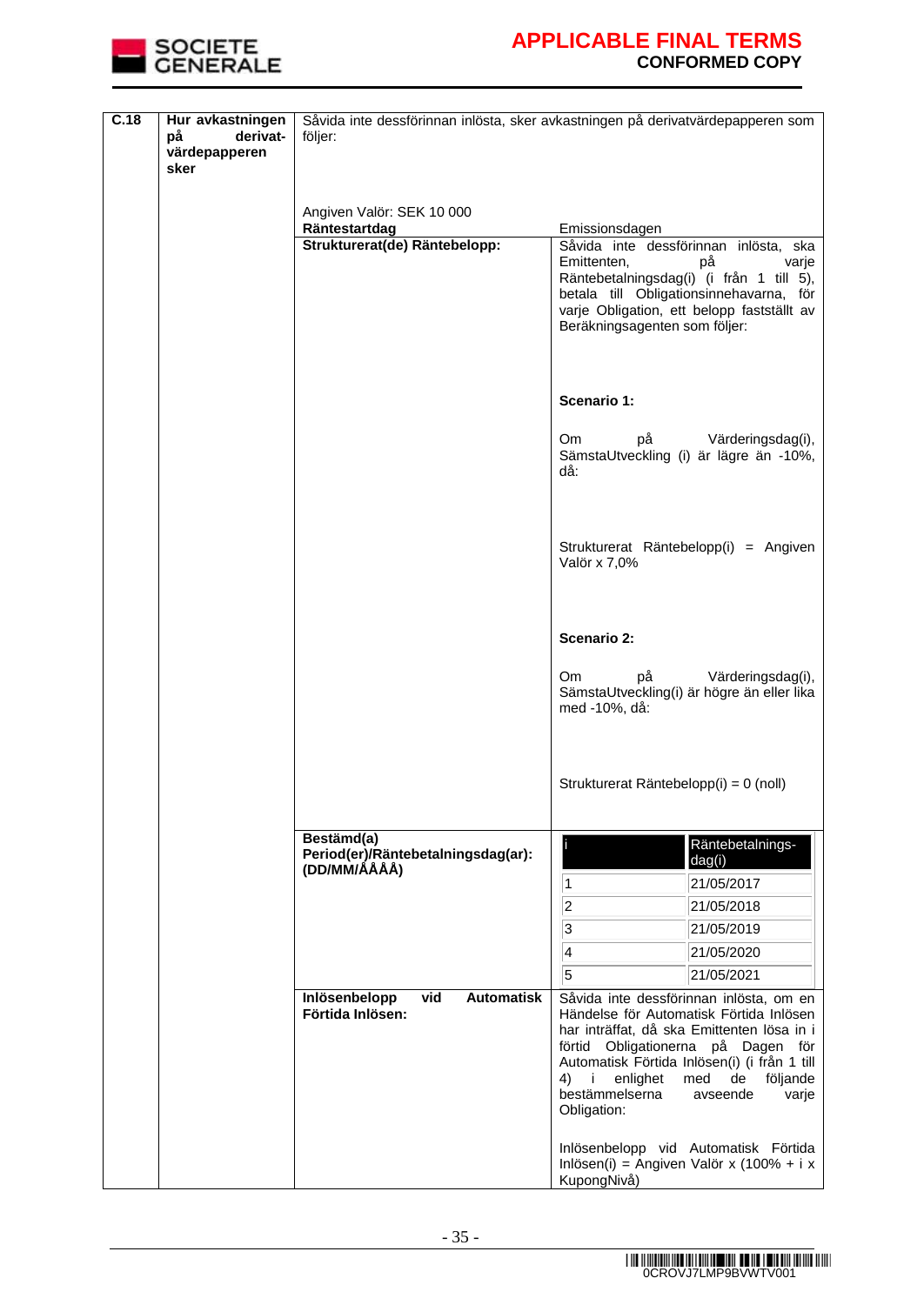

|  | Automatisk<br>Dag(ar) för<br>Inlösen: (DD/MM/ÅÅÅÅ)  | Förtida |                                       | Dag för Automatisk<br>Förtida Inlösen(i)                                                                                        |
|--|-----------------------------------------------------|---------|---------------------------------------|---------------------------------------------------------------------------------------------------------------------------------|
|  |                                                     |         | 1                                     | 21/05/2017                                                                                                                      |
|  |                                                     |         | $\overline{c}$                        | 21/05/2018                                                                                                                      |
|  |                                                     |         | 3                                     | 21/05/2019                                                                                                                      |
|  |                                                     |         | 4                                     | 21/05/2020                                                                                                                      |
|  | Händelse för Automatisk Förtida                     |         | Anses<br>ha                           | inträffat,<br>enligt                                                                                                            |
|  | <b>Inlösen</b>                                      |         | med -10%                              | Beräkningsagentens fastställande, om<br>på en Värderingsdag(i) (i från 1 till 4),<br>SämstaUtveckling(i) är högre än eller lika |
|  | Slutligt Inlösenbelopp:                             |         | bestämmelserna för varje Obligation:  | Såvida inte inlösta dessförinnan, ska<br>Emittenten lösa in Obligationerna på<br>Förfallodagen i enlighet med de följande       |
|  |                                                     |         | Scenario 1:                           |                                                                                                                                 |
|  |                                                     |         | <b>Om</b><br>рå<br>lika med -10%, då: | Värderingsdag(5),<br>SämstaUtveckling(5) är högre än eller                                                                      |
|  |                                                     |         | ([100% + KupongNivå x 5])             | Slutligt Inlösenbelopp = Angiven Valör x                                                                                        |
|  |                                                     |         | Scenario 2:                           |                                                                                                                                 |
|  |                                                     |         | Om<br>рå<br>eller lika med -40%, då:  | Värderingsdag(5),<br>SämstaUtveckling(5) är lägre än -10%<br>och SämstaUtveckling(5) är högre än                                |
|  |                                                     |         | $([100\%])$                           | Slutligt Inlösenbelopp = Angiven Valör $\times$                                                                                 |
|  |                                                     |         | Scenario 3:                           |                                                                                                                                 |
|  |                                                     |         | Om<br>рå<br>då:                       | Värderingsdag(5),<br>SämstaUtveckling(5) är lägre än -40%,                                                                      |
|  |                                                     |         | [100% + SämstaUtveckling(5)]          | Slutligt Inlösenbelopp = Angiven Valör x                                                                                        |
|  | Definitioner avseende dag(ar):                      |         |                                       |                                                                                                                                 |
|  | Värderingsdag(0) (DD/MM/ÅÅÅÅ)                       |         | 28/04/2016                            |                                                                                                                                 |
|  | Värderingsdag(i); (i från 1 till 5)<br>(DD/MM/ÅÅÅÅ) |         |                                       | Värderingsdag(i)                                                                                                                |
|  |                                                     |         | 1                                     | 28/04/2017                                                                                                                      |
|  |                                                     |         | $ 2\rangle$                           | 28/04/2018                                                                                                                      |
|  |                                                     |         | $\sqrt{3}$                            | 28/04/2019                                                                                                                      |
|  |                                                     |         | 4                                     | 28/04/2020                                                                                                                      |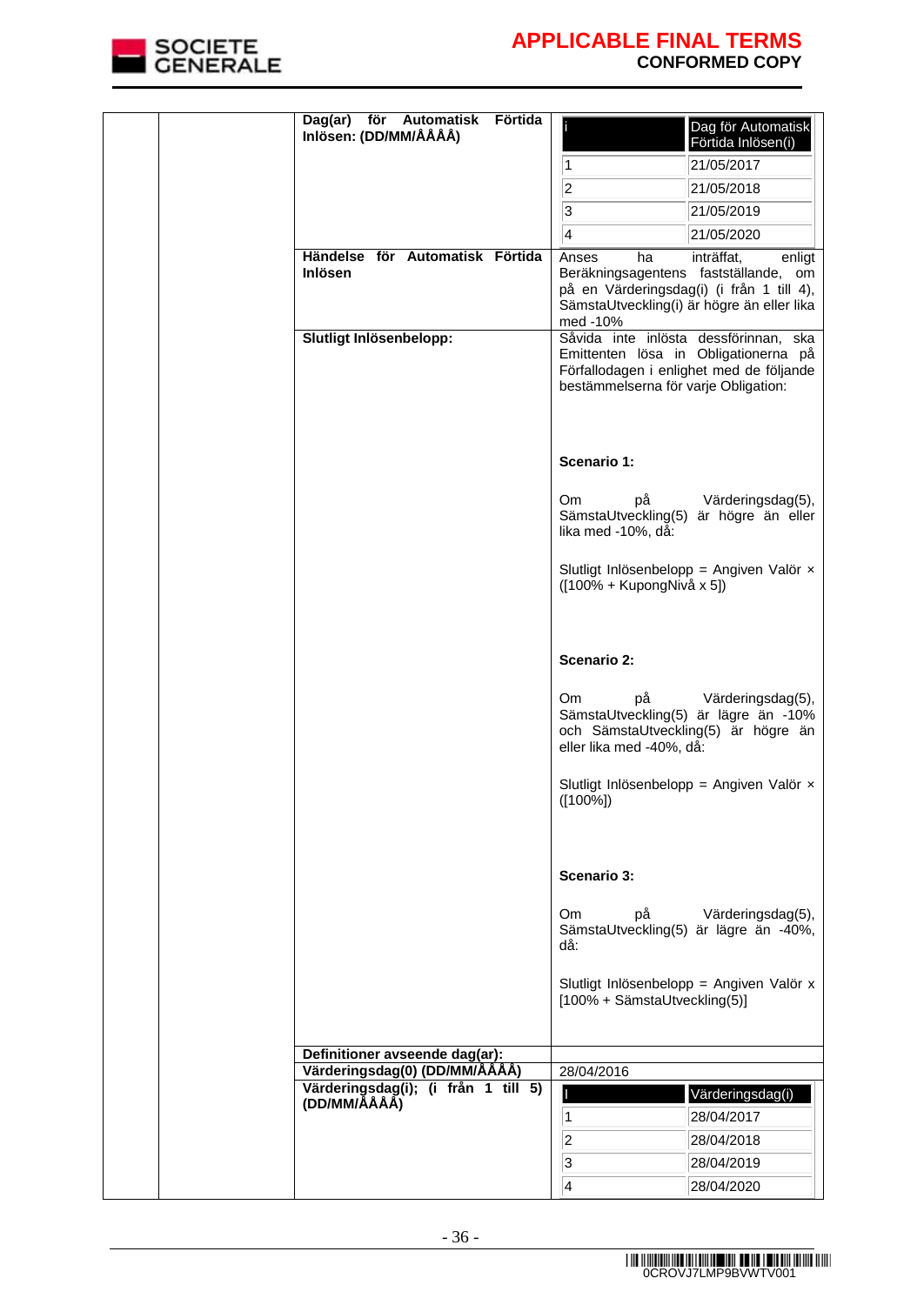

|      |                                                                                                              |                                                                                                                                                                                                                                                                                            |                                    | 5<br>28/04/2021                                                                                                         |
|------|--------------------------------------------------------------------------------------------------------------|--------------------------------------------------------------------------------------------------------------------------------------------------------------------------------------------------------------------------------------------------------------------------------------------|------------------------------------|-------------------------------------------------------------------------------------------------------------------------|
|      |                                                                                                              | Definitioner avseende Produkten:                                                                                                                                                                                                                                                           |                                    | Tillämpligt,<br>med<br>reservation för<br>de<br>Särskilda Villkoren avseende Formler.                                   |
|      |                                                                                                              | SämstaUtveckling(i)                                                                                                                                                                                                                                                                        |                                    | Betyder det Minsta, för k från 1 till 4 av                                                                              |
|      |                                                                                                              | (i från 1 till 5)                                                                                                                                                                                                                                                                          |                                    | Utveckling(i, k), enligt definition i Villkor<br>4.6 av de Särskilda Villkoren avseende<br>Formler.                     |
|      |                                                                                                              | Utveckling(i,k)                                                                                                                                                                                                                                                                            |                                    | Betyder (S(i, k) / S(0, k)) - 100%, enligt<br>definition i Villkor 4.1 av de Särskilda                                  |
|      |                                                                                                              | (i från 1 till 5)                                                                                                                                                                                                                                                                          |                                    | Villkoren avseende Formler.                                                                                             |
|      |                                                                                                              | (k från 1 till 4)<br>S(i,k)                                                                                                                                                                                                                                                                |                                    | Betyder avseende varje Värderingsdag(i)<br>Stängningskursen<br>för<br>den                                               |
|      |                                                                                                              | (i från 0 till 5)                                                                                                                                                                                                                                                                          |                                    | Underliggande(k), enligt definition i Villkor<br>4.0 av de Särskilda Villkoren avseende<br>Formler.                     |
|      |                                                                                                              | (k från 1 till 4)                                                                                                                                                                                                                                                                          |                                    |                                                                                                                         |
|      |                                                                                                              | KupongNivå                                                                                                                                                                                                                                                                                 |                                    | Indikativt 10,0% och med ett minimum om<br>8,0%. Slutlig KupongNivå kommer att<br>bekräftas senast på Värderingsdag(0). |
| C.19 | <b>Den</b><br>slutliga<br>referens-kursen                                                                    | Se Punkt C.18 ovan.<br>Slutlig referenskurs: värdet på de(t) underliggande instrumentet(en) på de(n)<br>relevanta värderingsdagen(arna) för inlösen, med förbehåll för inträffandet av visa<br>extraordinära händelser och justeringar som påverkar sådant(a) underliggande<br>instrument. |                                    |                                                                                                                         |
|      | för<br>den<br>underliggande                                                                                  |                                                                                                                                                                                                                                                                                            |                                    |                                                                                                                         |
| C.20 | <b>Typ</b><br>av<br>underliggande<br>och<br>var<br>information<br>om<br>den<br>underliggande<br>kan erhållas | Typen av underliggande är : aktier.<br>Information om den underliggande finns tillgänglig på följande webbplats(er), om<br>någon, eller genom en enkel begäran hos Société Générale.                                                                                                       |                                    |                                                                                                                         |
|      |                                                                                                              | Företag                                                                                                                                                                                                                                                                                    | <b>Bloomberg</b> Börs<br>benämning | Hemsida                                                                                                                 |
|      |                                                                                                              | AstraZeneca PLC                                                                                                                                                                                                                                                                            | AZN SS                             | Stockholm<br>Stock www.astrazeneca.com<br>Exchange                                                                      |
|      |                                                                                                              | Electrolux AB<br>2                                                                                                                                                                                                                                                                         | <b>ELUXB SS</b>                    | Stockholm<br>Stock www.electrolux.com<br>Exchange                                                                       |
|      |                                                                                                              | 3<br>Nordea Bank AB                                                                                                                                                                                                                                                                        | <b>NDA SS</b>                      | Stockholm<br>Stock www.nordea.com<br>Exchange                                                                           |
|      |                                                                                                              | Telefonaktiebolaget ERICB SS<br>14<br><b>LM Ericsson</b>                                                                                                                                                                                                                                   |                                    | Stockholm<br>Stock www.ericsson.com<br>Exchange                                                                         |

|     | <b>Avsnitt D – Risker</b>                                                                       |                                                                                                                                                                                                                                                                                                   |
|-----|-------------------------------------------------------------------------------------------------|---------------------------------------------------------------------------------------------------------------------------------------------------------------------------------------------------------------------------------------------------------------------------------------------------|
| D.2 | de väsentliga risker kärnverksamheter.<br>som är specifika för<br>emittenten<br>och<br>garanten | Nyckelinformation om   Koncernen är exponerad mot riskerna som är inneboende i dessa<br>Koncernens riskhantering fokuserar på nedanstående huvudkategorier av<br>risk. Vilken som helst av dessa kan ha en negativ effekt på Koncernens<br>verksamhet, rörelseresultat och finansiella situation: |
|     |                                                                                                 | Kredit- och motpartsrisk (inkluderat landsrisk): risk för förlust på grund                                                                                                                                                                                                                        |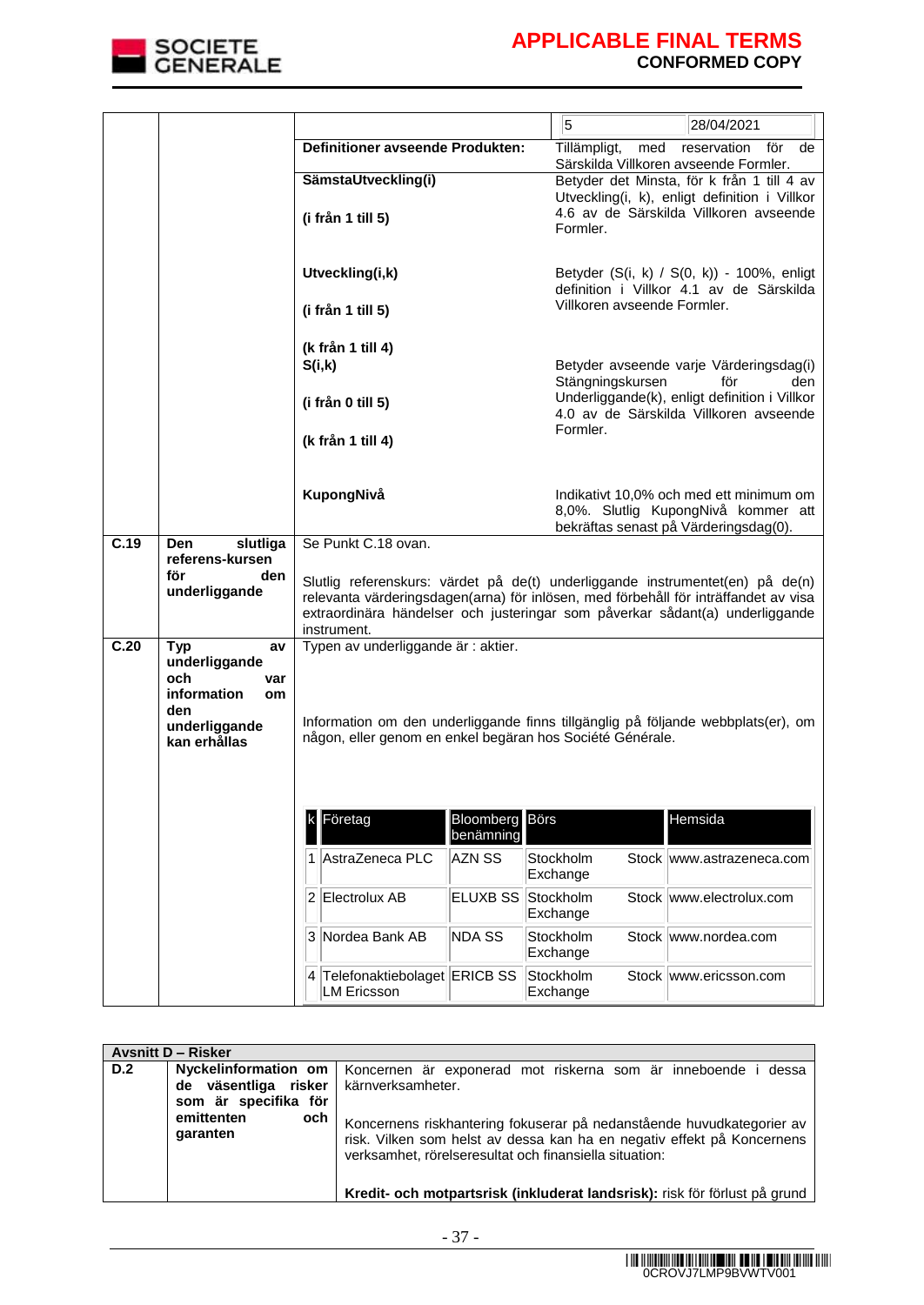

|     |                                                                                                                      | av att Koncernens kunder, emittenter eller andra motparter inte kan<br>uppfylla sina finansiella åtaganden. Kreditrisken innefattar motpartsrisk<br>som är länkad till marknadstransaktioner (ersättningsrisk) likväl som<br>värdepapperiseringsverksamhet.<br>Marknadsrisk: risk för att finansiella instrument förlorar värde på grund av<br>förändrade marknadsparametrar, volatilitet i dessa parametrar och<br>korrelationer mellan dessa.<br>Operativa risker: risk för förlust eller sanktioner på grund av<br>oegentligheter eller fel i interna rutiner eller system, mänskliga fel eller<br>externa händelser;<br>Strukturella ränte- och valutakursrisker: risk för förlust eller<br>nedskrivning av Koncernens tillgångar som beror på förändringar i ränte-<br>eller valutakurser.                                                                                                                                                                       |
|-----|----------------------------------------------------------------------------------------------------------------------|-----------------------------------------------------------------------------------------------------------------------------------------------------------------------------------------------------------------------------------------------------------------------------------------------------------------------------------------------------------------------------------------------------------------------------------------------------------------------------------------------------------------------------------------------------------------------------------------------------------------------------------------------------------------------------------------------------------------------------------------------------------------------------------------------------------------------------------------------------------------------------------------------------------------------------------------------------------------------|
|     |                                                                                                                      | Likviditetsrisker: risk för att Koncernen inte kan möta gällande krav för                                                                                                                                                                                                                                                                                                                                                                                                                                                                                                                                                                                                                                                                                                                                                                                                                                                                                             |
| D.6 | Nyckelinformation om<br>de väsentliga riskerna<br>som är specifika för<br>värdepapperen<br>och<br>riskvarning<br>att | likvida medel eller säkerheter när dessa uppstår och till en rimlig kostnad.<br>Obligationerna kan stipulera automatisk förtida inlösen relaterad till en<br>specifik händelse. Följaktligen kan detta förhindra Obligationsinnehavare<br>från att dra fördel av utvecklingen för de(t) underliggande instrumenten(et)<br>under hela den period som ursprungligen var avsedd.                                                                                                                                                                                                                                                                                                                                                                                                                                                                                                                                                                                         |
|     | investerare kan förlora<br>värdet av deras hela<br>investering eller del av<br>den                                   | Villkoren för Obligationerna kan innehålla bestämmelser enligt vilka<br>inträffandet av vissa marknadsstörande händelser kan föranleda att<br>förseningar i avveckling av Obligationerna uppkommer eller att vissa<br>förändringar görs. Dessutom om händelser som påverkar de(t)<br>underliggande instrumenten(et) inträffar, tillåter villkoren för Obligationerna<br>att Emittenten byter ut de(t) underliggande instrumenten(et) mot nya(tt)<br>underliggande instrument, avslutar exponeringen mot de(t) underliggande<br>instrumenten(et) och tillämpa en referensränta på de likvider som erhålls<br>på detta sätt till förfallodagen för Obligationerna, senarelägga<br>förfallodagen för Obligationerna, lösa in Obligationerna i förtid på basis av<br>marknadsvärdet för dessa Obligationer eller dra ifrån från varje belopp<br>som ska erläggas den ökade hedgningskostnaden och, i varje fall, utan<br>föregående samtycke från Obligationsinnehavarna. |
|     |                                                                                                                      | Betalningar (oavsett om avseende kapital och/eller ränta och oavsett om<br>vid förfall eller annars) på Obligationerna beräknas genom referens till<br>viss(a) underliggande, avkastningen på Obligationerna baseras på<br>förändringar i värdet på de(t) underliggande, vilket kan fluktuera.<br>Potentiella investerare bör vara medvetna om att dessa Obligationer kan<br>vara volatila och att de kanske inte erhåller någon ränta och att de kan<br>förlora hela eller en väsentlig andel av deras kapitalbelopp.                                                                                                                                                                                                                                                                                                                                                                                                                                                |
|     |                                                                                                                      | Garantin utgör en allmän och icke säkerställd kontraktuell förpliktelse för<br>Garanten och inte för någon annan, varje betalning under Obligationerna<br>är också beroende av Garantens kreditvärdighet.                                                                                                                                                                                                                                                                                                                                                                                                                                                                                                                                                                                                                                                                                                                                                             |
|     |                                                                                                                      | Presumtiva investerare i Obligationerna som gynnas av Garantin bör<br>notera att Obligationsinnehavarens berättigande kommer att vara<br>begränsat till de summor som erhålls genom att framställa krav under<br>Garantin och de relevanta bestämmelserna i Garantin och de ska inte ha<br>någon rätt att inleda någon process, juridisk eller annan, eller annars<br>genomdriva krav mot Emittenten och, avseende endast beträffande<br>Obligationer med Säkerhet, från de belopp som erhålls genom<br>verkställande av relevant Pantavtal.                                                                                                                                                                                                                                                                                                                                                                                                                          |
|     |                                                                                                                      | Garantin är uteslutande en betalningsgaranti och inte en garanti för<br>utförande av aktuell Emittent eller några av deras andra åligganden i<br>relation till de Obligationer som Garantin gäller till förmån för.                                                                                                                                                                                                                                                                                                                                                                                                                                                                                                                                                                                                                                                                                                                                                   |
|     |                                                                                                                      | Garantin kanske endast täcker en del av den aktuella Emittentens                                                                                                                                                                                                                                                                                                                                                                                                                                                                                                                                                                                                                                                                                                                                                                                                                                                                                                      |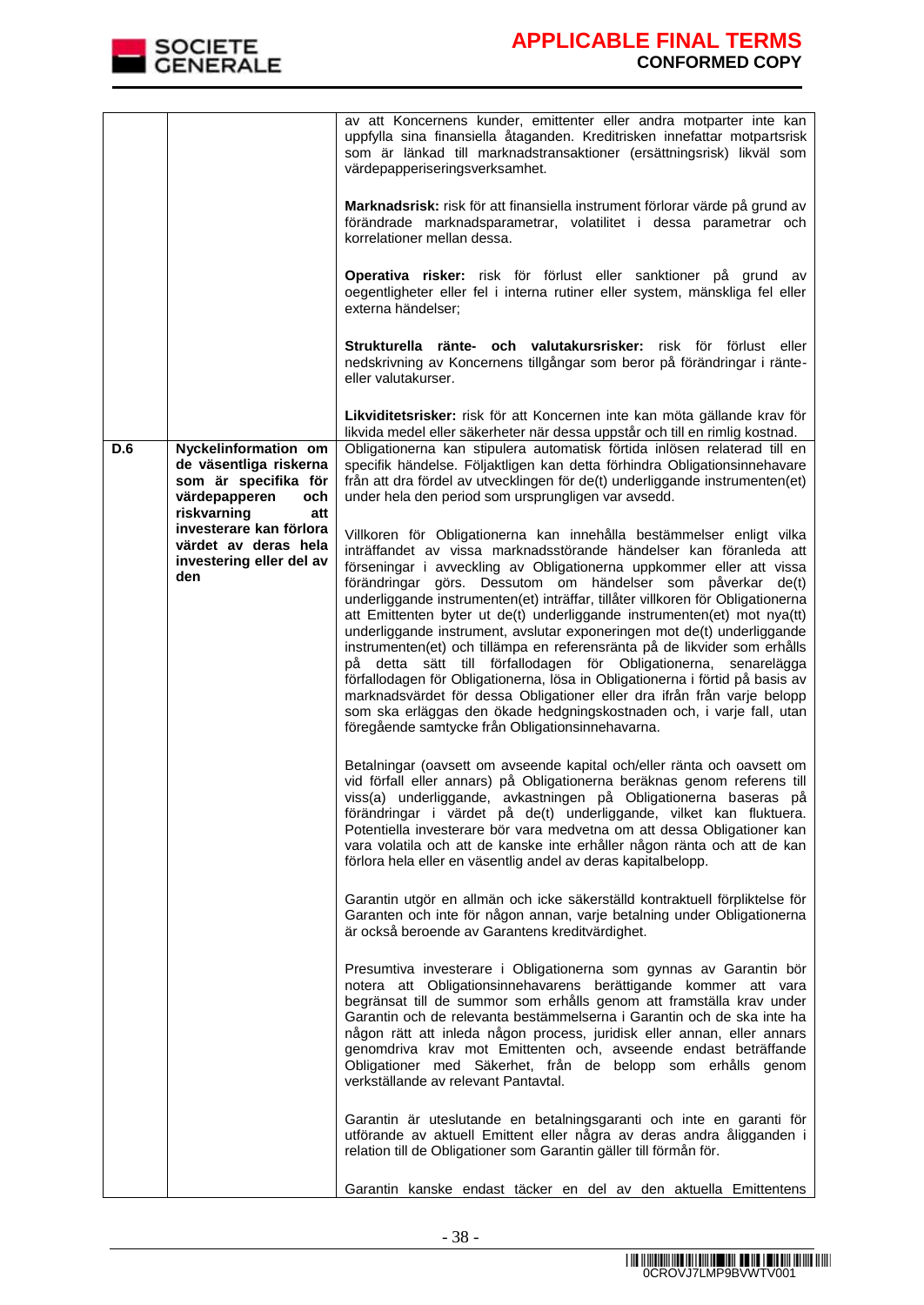

| betalningsskyldigheter för relevant Serie av Obligationer. I sådana fall kan<br>det hända att Obligationsinnehavarna fortfarande bär risken för att<br>betalningar under Garantin är lägre än beloppen som förfaller till betalning<br>för Emittenten under Obligationerna.                                                                                                                                                                                                              |
|------------------------------------------------------------------------------------------------------------------------------------------------------------------------------------------------------------------------------------------------------------------------------------------------------------------------------------------------------------------------------------------------------------------------------------------------------------------------------------------|
| Société Générale kommer att agera som emittent under Programmet, som<br>Garant för Obligationerna emitterade av Emittenten och också som<br>leverantör av hedgningsinstrument till Emittenten. Som en följd är<br>investerare inte bara exponerade mot kreditrisken hos Garanten men även<br>mot operationella risker hänförliga till avsaknaden på oberoende för<br>Garanten, när denne ikläder sig skyldigheter och förpliktelser som Garant<br>och leverantör av hedgningsinstrument. |
| De potentiella intressekonflikter och operativa risker som kan uppstå på<br>grund av sådan avsaknad av oberoende anses till viss del mildras genom<br>att det är olika divisioner inom Garantens koncern som ansvarar för att<br>implementera Garantin och för att tillhandahålla hedgningsinstrument och<br>genom att varje division drivs som en separat operativ enhet, avskild<br>genom informationsbarriärer (så kallade kinesiska väggar) och ledda av<br>olika ledningsteam.      |
| Emittenten och Garanten och varje av dessas dotterföretag och/eller<br>närstående företag kan i samband med andra affärsverksamheter inneha<br>eller förvärva väsentlig information om de underliggande tillgångarna.<br>Sådan verksamhet och information kan få konsekvenser som är negativa<br>för Obligationsinnehavarna.                                                                                                                                                             |
| Emittenten och Garanten och varje av dessas dotterföretag och/eller<br>närstående företag kan agera i andra roller avseende Obligationerna, till<br>exempel som market-maker, beräkningsagent eller agent. Följaktligen kan<br>potentiella intressekonflikter uppkomma.                                                                                                                                                                                                                  |
| I samband med erbjudandet av Obligationerna kan Emittenten och<br>Garanten och/eller dessas närstående företag ingå en eller flera<br>hedgningstransaktioner avseende en referenstillgång(ar) eller relaterade<br>derivat, vilket kan påverka marknadskursen, likviditeten eller värdet för<br>Obligationerna.                                                                                                                                                                           |
| Under Obligationernas löptid kan marknadsvärdet för dessa Obligationer<br>vara lägre än det investerade kapitalet. Vidare kan en insolvens för<br>Emittenten och Garanten resultera i en total förlust av det investerade<br>kapitalet.                                                                                                                                                                                                                                                  |
| Investerarna uppmärksammas på det faktum att de kan drabbas av                                                                                                                                                                                                                                                                                                                                                                                                                           |
| en fullständig eller partiell förlust av deras investering.                                                                                                                                                                                                                                                                                                                                                                                                                              |

|      | <b>Avsnitt E - Erbjudande</b> |                                                                                                                                                                                                                            |
|------|-------------------------------|----------------------------------------------------------------------------------------------------------------------------------------------------------------------------------------------------------------------------|
| E.2b | Motiv för erbjudandet         | Nettolikviderna från varje emission av Obligationer<br>kommer att                                                                                                                                                          |
|      | användning<br>och<br>av       | användas för de allmänna finansieringsändamålen för Société                                                                                                                                                                |
|      | <b>likvider</b>               | Générale-Koncernen, vilket innefattar att göra vinst.                                                                                                                                                                      |
| E.3  | Beskrivning av villkoren      | Jurisdiktion(er) för Erbjudande till Allmänheten : Sverige                                                                                                                                                                 |
|      | för erbjudandet               |                                                                                                                                                                                                                            |
|      |                               | <b>Erbjudandeperiod:</b> från 14/03/2015 till 22/04/2016                                                                                                                                                                   |
|      |                               | Obligationerna kommer att<br>Erbiudandekurs:<br>till<br>erbiudas<br>Erbjudandepriset ökat med kostnader, om några, såsom nämns nedan.                                                                                      |
|      |                               | erbjudandet är underkastat:<br>Villkor<br>Erbiudandet<br>som<br>av<br>Obligationerna villkoras av deras utställande och varje annat villkor i de<br>finansiella mellanhändernas standardvillkor, vilka investerare<br>fått |